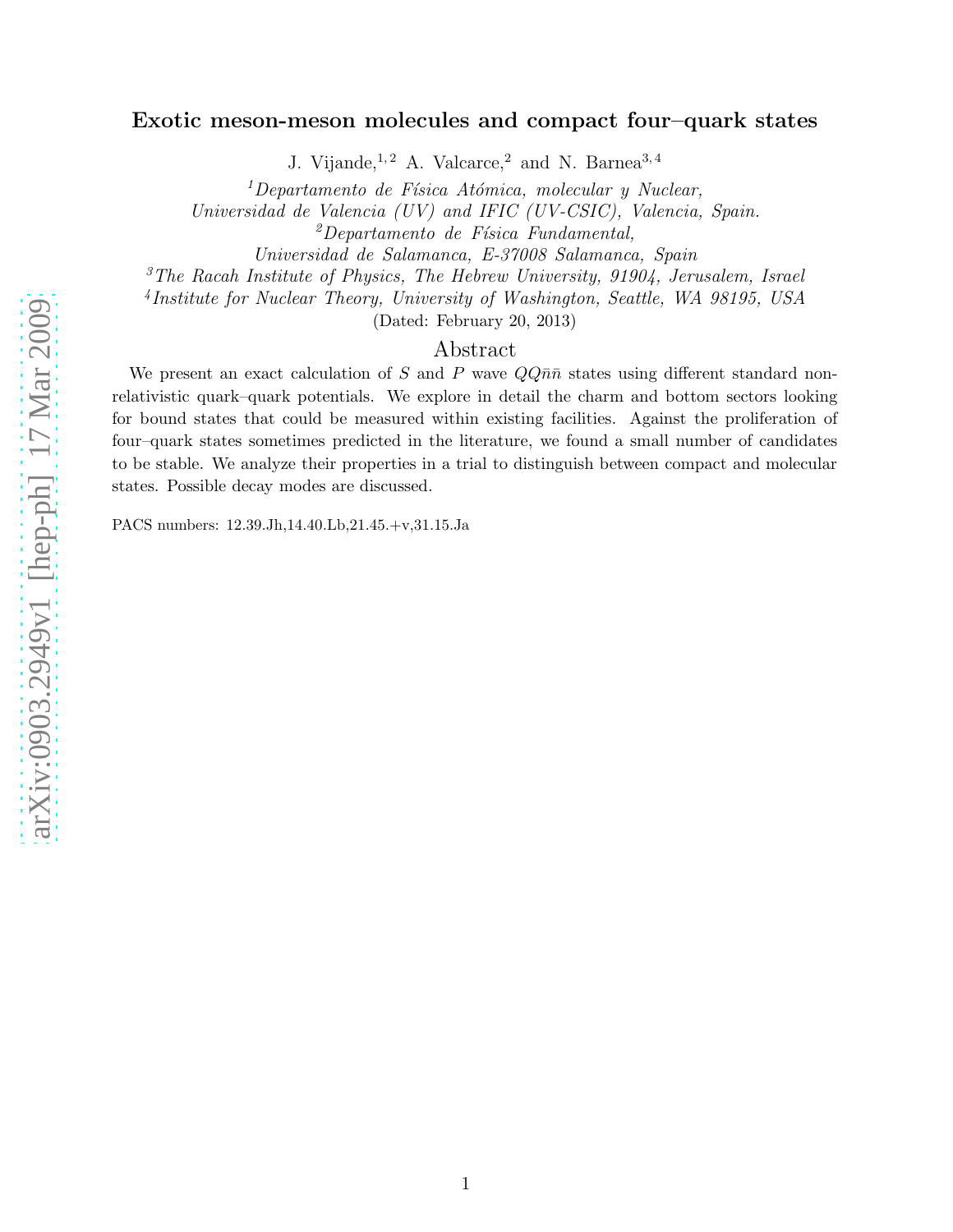### <span id="page-1-0"></span>I. INTRODUCTION

The existence of stable  $QQ\bar{n}\bar{n}$  states has been the topic for discussion since the early 80's [\[1\]](#page-15-0). These states are of particular interest since they are manifestly exotic, i.e., heavy flavor quantum number  $\pm 2$  with baryon number equal 0. If they would lie below the threshold for dissociation into two ordinary hadrons they would be narrow and should show up clearly in the experimental spectrum. There are already estimates of the production rates indicating they could be produced and detected at present (and future) experimental facilities [\[2](#page-15-1)]. Four–quark states seem to be necessary to tame the bewildering landscape of new meson states. Non–exotic four–quark states embedded in the meson spectra have been proposed as a thoughtful explanation of the proliferation and peculiar properties of light scalar–isoscalar or open–charm mesons [\[3\]](#page-15-2). There are recent indications of the possible existence of molecular four-quark states, suggested from the observation of the  $Z^+(4430)$  [\[4\]](#page-15-3). A step forward scrutinizing the structure of low-energy hadrons would be to demonstrate the existence of stable manifestly exotic multiquark states, the  $QQ\bar{n}\bar{n}$  system being an ideal candidate.

To illustrate the theoretical landscape, we present in Table [I](#page-17-0) a summary of different approaches to the manifestly exotic four–quark spectroscopy [\[5,](#page-15-4) [6](#page-15-5), [7,](#page-15-6) [8](#page-15-7), [9,](#page-15-8) [10,](#page-15-9) [11](#page-15-10), [12](#page-15-11), [13,](#page-15-12) [14](#page-15-13), [15,](#page-15-14) [16,](#page-15-15) [17](#page-15-16)]. Exotic multiquarks were examined in Ref. [\[5\]](#page-15-4) solving the four–body problem by three different variational methods with a nonrelativistic potential considering explicitly virtual meson–meson components in the wave function. In Ref. [\[6\]](#page-15-5) four–quark states were studied using a variational approach with trial wave functions whose interaction energies are approximately given by known hadron masses. Ref. [\[7\]](#page-15-6) used a potential derived from the MIT bag model in the Born-Oppenheimer approximation. The calculations were done by means of the Green's function Monte Carlo method.  $b\bar{n} - b\bar{n}$  molecules loosely bound by the one-pion exchange were obtained in Ref. [\[8\]](#page-15-7) using chiral perturbation theory. Ref. [\[9\]](#page-15-8) analyzed  $L = 0$  four-quark systems with the Bhaduri potential and a variational method in a harmonic oscillator basis up to  $N = 8$  quanta. Ref. [\[10](#page-15-9)] discussed the stability of multiquark systems using different parametrizations of a Goldstone boson exchange model and a variational formalism with gaussian trial wave functions. In Ref. [\[11](#page-15-10)] the Bhaduri potential was reexamined by means of a variational method that allows nonzero internal orbital angular momentum in the subsystems of quarks and antiquarks. The existence of a shallow tetraquark state  $cc\bar{u}\bar{d}$  was discussed in Ref. [\[12\]](#page-15-11) using semiempirical mass relations. Ref. [\[13\]](#page-15-12) designed a powerful method, similar to the stochastic variational approach [\[18\]](#page-15-17), accommodating two free-meson asymptotic states. It was applied to the Bhaduri potential, fixing the results of Refs. [\[9,](#page-15-8) [11\]](#page-15-10). Ref. [\[14\]](#page-15-13) analyzed multiquark states with a variational formalism using gaussian trial wave functions with only quadratic terms in the Jacobi coordinates. QCD sum rules were used in Ref. [\[15](#page-15-14)] to study the possible existence of an axial diquark-antidiquark bound state. In Ref. [\[16](#page-15-15)] the ground state of tetraquarks were evaluated assuming a diquark-antidiquark structure, reducing the relativistic four–body problem to the solution of two relativistic two-body problems. Ref. [\[17](#page-15-16)] discussed the possible existence of four–quark bound states within the framework of the chiral  $SU(3)$  quark model by means of a variational approach using gaussian trial wave functions.

As seen in Table [I,](#page-17-0) there is a remarkable agreement on the existence of a  $I = 0$ ,  $J<sup>P</sup> = 1<sup>+</sup>$  $bb\bar{n}\bar{n}$  bound state and also, although not so neatly, on the existence of a  $cc\bar{n}\bar{n}$  one (along this work n stands for a light u or d quark). However, among the different theoretical approaches only a few had paid attention to other quantum numbers, trying to elucidate if a proliferation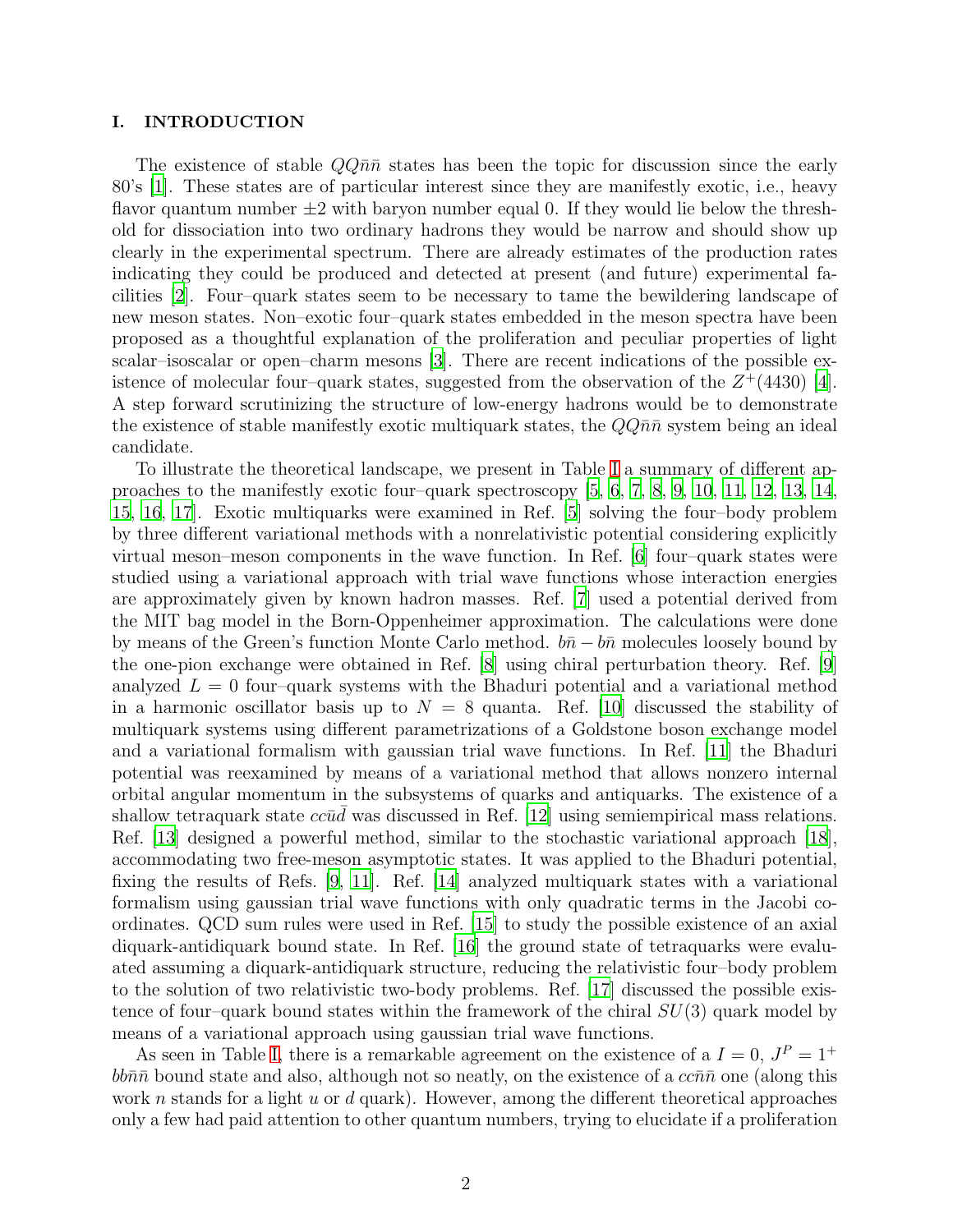of four-quark states is predicted. Hence, in this work our purpose will be twofold. On the one hand, we shall try to shed some light on this topic by making a detailed analysis of the  $QQ\bar{n}\bar{n}$  spectra discussing each set of quantum numbers. On the other hand, the Achilles' heel of almost all the approaches described above is the lack of an exact numerical method to solve the four–body problem. Most of these works rely on variational calculations with different types of trial wave functions or on semiempirical mass relations. The importance of this problem requires numerical methods able to provide exact solutions with controlled numerical uncertainties.

To this end we shall use a new approach based on the hyperspherical formalism recently developed to solve exactly the four–quark problem [\[19](#page-16-0), [20](#page-16-1)]. The idea is to perform an expansion of the trial wave function in terms of the hyperspherical harmonics (HH) functions. This allows to generalize the simplicity of the spherical harmonic expansion for the angular functions of a single particle motion to a system of particles by introducing a global length ρ, the hyperradius, and a set of angles, Ω. For the HH expansion to be practical, the evaluation of the potential energy matrix elements must be feasible. The main difficulty of this method is to construct HH functions with proper permutational symmetry for a system of identical particles. This is a difficult problem that may be overcome by means of the HH formalism based on the symmetrization of the N−body wave function with respect to the symmetric group using the Barnea and Novoselsky algorithm [\[21](#page-16-2)]. For systems containing only two pairs of identical particles this problem is greatly simplified making the appropriate choice of Jacobi coordinates. In Ref. [\[20](#page-16-1)] we have developed the HH formalism for the  $Q\overline{Q}n\bar{n}$ system, and we will use it here with the appropriate modifications to study the exotic  $Q\bar{q}\bar{n}$ four–quark spectra.

The manuscript is organized as follows. In Sec. [II](#page-2-0) we briefly revise the HH formalism for the  $QQ\bar{n}\bar{n}$  system and present the quark models used. In Sec. [III](#page-4-0) we introduce observables that may allow to distinguish between unbound and compact or molecular four-quark bound states. In Sec. [IV](#page-8-0) the results and the analysis of the  $cc\bar{n}\bar{n}$  and  $bb\bar{n}\bar{n}$  spectroscopy are presented. In Sec. [V](#page-14-0) the possibility of measuring the predicted bound states within current experimental facilities is discussed. Finally, we summarize in Sec. [VI](#page-14-1) our conclusions.

### <span id="page-2-0"></span>II. TECHNICAL DETAILS

Within the HH expansion, the four–quark wave function can be written as a sum of outer products of color, isospin, spin and configuration terms

$$
|\phi_{CISR}\rangle = |\text{Color}\rangle|\text{Isospin}\rangle[|\text{Spin}\rangle \otimes |R\rangle]^{JM},\qquad(1)
$$

such that the four-quark state is a color singlet with well defined parity, isospin and total angular momentum. In the following we shall assume that particles 1 and 2 are the Q-quarks and particles 3 and 4 are the n-quarks. Thus, particles 1 and 2 are identical, and so are 3 and 4. Consequently, the Pauli principle leads to the following conditions,

<span id="page-2-1"></span>
$$
\hat{P}_{12}|\phi_{CISR}\rangle = \hat{P}_{34}|\phi_{CISR}\rangle = -|\phi_{CISR}\rangle, \qquad (2)
$$

 $\hat{P}_{ij}$  being the permutation operator of particles i and j.

Coupling the color states of two quarks (antiquarks) can yield two possible representations, the symmetric 6-dimensional,  $6\,(6)$ , and the antisymmetric 3-dimensional,  $\bar{3}\,(3)$ .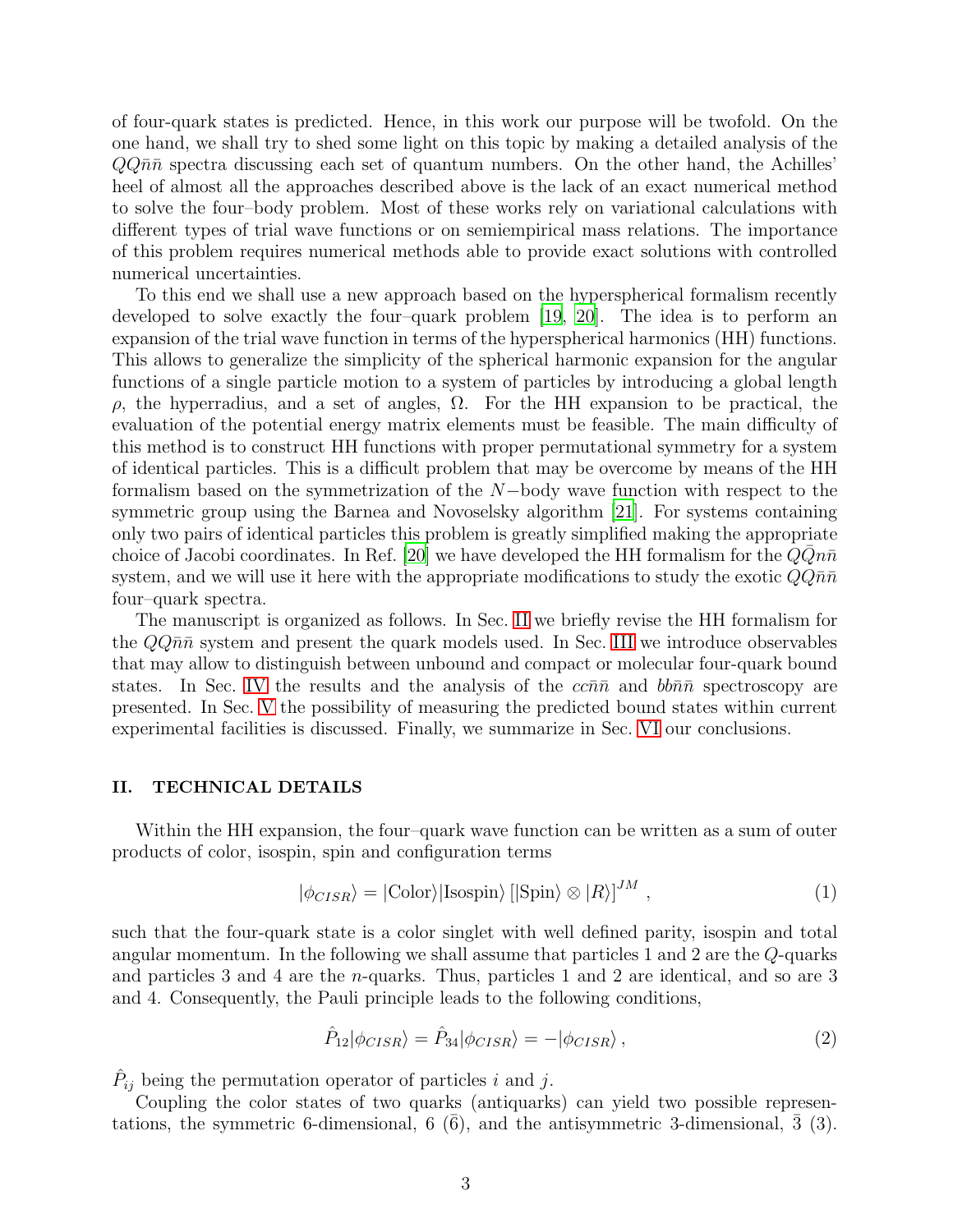Coupling the color states of the quark pair with that of the antiquark pair must yield a color singlet. Thus, there are only two possible color states for a  $QQ\bar{q}\bar{q}$  system [\[22\]](#page-16-3),

$$
|\text{Color}\rangle = \{|\bar{3}_{12}3_{34}\rangle, |6_{12}\bar{6}_{34}\rangle\}.
$$
 (3)

These states have well defined symmetry under permutations, Eq. [\(2\)](#page-2-1). The spin states with such symmetry can be obtained in the following way,

$$
|\text{Spin}\rangle = |((s_1, s_2)S_{12}, (s_3, s_4)S_{34})S\rangle = |(S_{12}S_{34})S\rangle. \tag{4}
$$

The same holds for the isospin,  $|\text{Isospin}\rangle = |(i_3, i_4)I_{34}\rangle$ , which applies only to the *n*-quarks, thus  $I = I_{34}$ .

We use the HH expansion to describe the spatial part of the wave function. We choose for convenience the H-type Jacobi coordinates,

$$
\eta_1 = \mu_{1,2}(\mathbf{r}_2 - \mathbf{r}_1), \n\eta_2 = \mu_{12,34} \left( \frac{m_3 \mathbf{r}_3 + m_4 \mathbf{r}_4}{m_{34}} - \frac{m_1 \mathbf{r}_1 + m_2 \mathbf{r}_2}{m_{12}} \right), \n\eta_3 = \mu_{3,4}(\mathbf{r}_4 - \mathbf{r}_3),
$$
\n(5)

were  $m_{ij} = m_i + m_j$ ,  $\mu_{i,j} = \sqrt{m_i m_j / m_{ij}}$ , and  $m_{1234} = m_1 + m_2 + m_3 + m_4$ . Using these vectors, it is easy to obtain basis functions that have well defined symmetry under permutations of the pairs (12) and (34). In the HH formalism the three Jacobi vectors are transformed into a single length variable,  $\rho = \sqrt{\eta_1^2 + \eta_2^2 + \eta_3^2}$ , and 8-angular variables,  $\Omega$ , that represent the location on the 8-dimensional sphere. The spatial basis states are given by

$$
\langle \rho \Omega | R \rangle = U_n(\rho) \mathcal{Y}_{[K]}(\Omega) \,, \tag{6}
$$

were  $\mathcal{Y}_{[K]}$  are the HH functions, and  $[K] \equiv \{KK_{12}LM_LL_{12}\ell_3\ell_2\ell_1\}$ . The quantum number K is the grand angular momentum,  $LM<sub>L</sub>$  are the usual orbital angular momentum quantum numbers, and  $\ell_i$  is the angular momentum associated with the Jacobi vector  $\eta_i$ . The quantum numbers  $K_{12}, L_{12}$  correspond to the intermediate coupling of  $\eta_1$  and  $\eta_2$ . The Laguerre functions are used as the hyper–radial basis functions  $U_n(\rho)$ .

The Pauli principle, Eq. [\(2\)](#page-2-1), leads to the following restrictions on the allowed combinations of basis states:

- (i)  $(-1)^{S_{12}+\ell_1} = +1$ ,  $(-1)^{S_{34}+I+\ell_3} = -1$  for the  $|6_{12}\bar{6}_{34}\rangle$  color state,
- (ii)  $(-1)^{S_{12}+\ell_1} = -1$ ,  $(-1)^{S_{34}+I+\ell_3} = +1$  for the  $|\bar{3}_{12}3_{34}\rangle$  state.

Assuming non-relativistic quantum mechanics we solve the four-body Schrödinger equation using the basis states described above. The grand angular momentum  $K$  is the main quantum number in our expansion and the calculation is truncated at some K value.

For our study we will use two standard quark potential models. The constituent quark cluster (CQC) model was proposed in the early 90's in an attempt to obtain a simultaneous description of the nucleon-nucleon interaction and the baryon spectra [\[23\]](#page-16-4). Later on it was generalized to all flavor sectors giving a reasonable description of the meson [\[24](#page-16-5)] and baryon spectra [\[25](#page-16-6)]. The model contains Goldstone boson exchange between quarks, a one-gluonexchange (OGE) potential, and a screened confined interaction as dictated by unquenched lattice calculations [\[26\]](#page-16-7). The model parameters have been taken from Ref. [\[24\]](#page-16-5) with the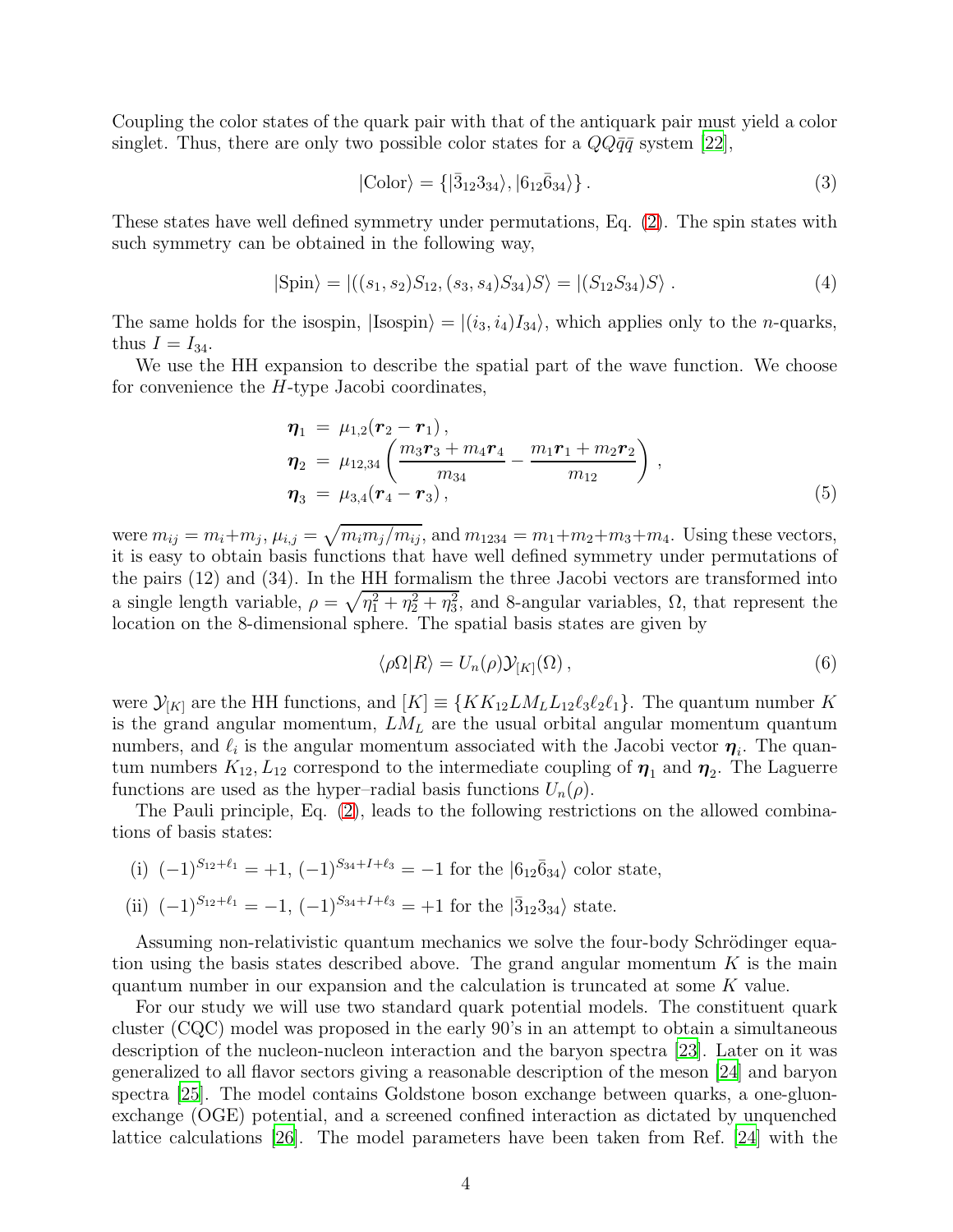FIG. 1: H–type Jacobi vectors.



exception of the OGE regularization parameter, see Ref. [\[20](#page-16-1)] for details. In the following we shall denote this parametrization as CQC and the standard parametrization of Ref. [\[24\]](#page-16-5) will be referred to as  $CQC_{18}$ . Explicit expressions of the interacting potentials and a detailed discussion of the model can be found in Ref. [\[24\]](#page-16-5). The Bhaduri-Cohler-Nogami (BCN) model was proposed in the early 80's in an attempt to obtain a unified description of meson and baryon spectroscopy [\[27](#page-16-8)]. It was later on applied to study the baryon spectra [\[28](#page-16-9)] and fourquark systems [\[9\]](#page-15-8). The model retains the most important terms of the one-gluon exchange (OGE) interaction, namely coulomb and spin-spin, and a linear confining potential. The parameters are taken from Ref. [\[9](#page-15-8)].

A summary of the energies obtained with both models, CQC and BCN, for selected meson states that may appear in the thresholds of the studied four–quark systems are given in Table [II,](#page-18-0) together with the corresponding experimental energies.

### <span id="page-4-0"></span>III. BOUND STATES, COMPACT AND MOLECULAR

### <span id="page-4-1"></span>A. Threshold determination

As thoroughly discussed in Ref. [\[20](#page-16-1)], in order to discriminate between four–quark bound states and simple pieces of the meson-meson continuum, one has to carefully determine the two-meson states that constitute the thresholds for each set of quantum numbers. Dealing with strongly interacting particles, the two-meson states should have well defined total angular momentum  $(J)$ , parity  $(P)$ , and a properly symmetrized wave function if two identical mesons are considered (spin-statistics theorem). When noncentral forces are not taken into account, orbital angular momentum  $(L)$  and total spin  $(S)$  are also good quantum numbers. We give in Tables [III,](#page-19-0) [IV,](#page-20-0) [V,](#page-21-0) [VI,](#page-22-0) and [VII](#page-23-0) the lowest threshold in both cases, that we will refer to as coupled (CO) and uncoupled (UN) schemes respectively, together with the final state relative orbital angular momentum of the decay products. We would like to emphasize that although we use central forces in our calculation the CO scheme is the relevant one for observations, since a small non-central component in the potential is enough to produce a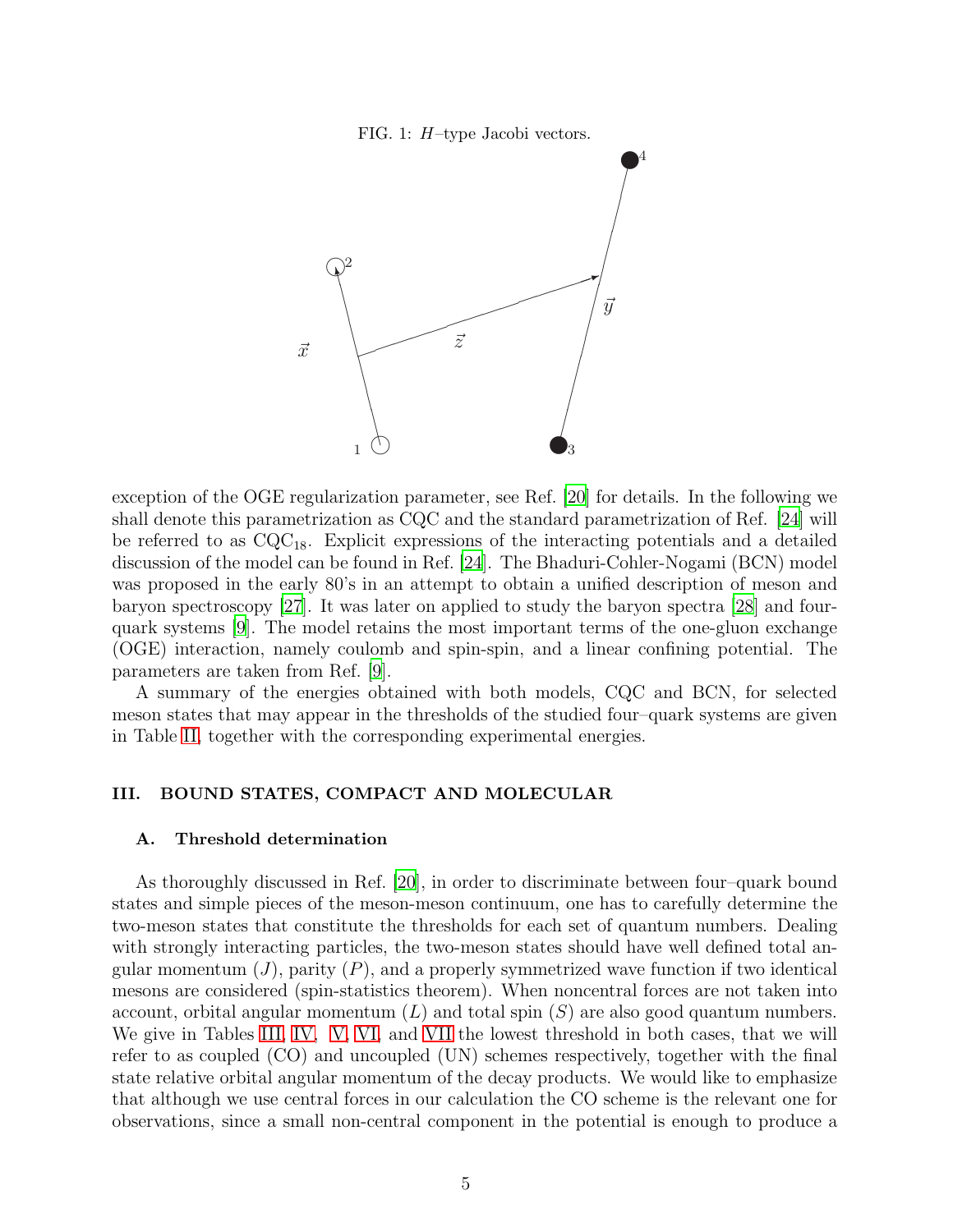sizeable effect on the width of a state. In Table [III](#page-19-0) we summarize the thresholds obtained using the experimental energies given in Ref. [\[29](#page-16-10)]. In Tables [IV](#page-20-0) and [V](#page-21-0) we quote the thresholds obtained with the CQC model for the charm and bottom sectors respectively, and in Tables [VI](#page-22-0) and [VII](#page-23-0) those for the BCN model.

An important property of the  $Q\bar{q}\bar{n}$  system, that is crucial for the possible existence of bound states, is the fact that only one physical threshold  $(Q\bar{n})(Q\bar{n})$  is allowed. Consequently, particular modifications of the four–quark interaction, for instance a strong color-dependent attraction in the QQ pair, would not be translated into any asymptotically free two-meson state. As discussed in Ref. [\[31\]](#page-16-11), this is not a general property in the four–quark spectroscopy, as the  $QQn\bar{n}$  four–quark state has two allowed physical thresholds:  $(QQ)(n\bar{n})$  and  $(Q\bar{n})(nQ)$ .

### B. Figures of merit

The relevant quantity for analyzing the stability of any four–quark state is  $\Delta_E$ , the energy difference between the mass of the four–quark system and that of the lowest two-meson threshold,

<span id="page-5-1"></span>
$$
\Delta_E = E_{4q} - E(M_1, M_2),\tag{7}
$$

where  $E_{4q}$  stands for the four-quark energy and  $E(M_1, M_2)$  for the energy of the two-meson threshold. Thus,  $\Delta_E$  < 0 indicates that all fall-apart decays are forbidden, and therefore one has a proper bound state.  $\Delta_E \geq 0$  will indicate that the four–quark solution corresponds to an unbound threshold (two free mesons).

One of the main difficulties in studying four–quark states, already discussed in Refs. [\[19,](#page-16-0) [20\]](#page-16-1), is the slow convergence of unbound solutions. We show in Fig. [2](#page-6-0) the evolution of  $E_{4q}/E(M_1, M_2)$  as a function of K for three different states, two of them bound (solid and dash-dotted lines) and one unbound (dashed line). Although all of them converge for large enough values of  $K$ , the correct description of the two-meson threshold for unbound states is slow and time consuming. A helpful tool to minimize this problem was proposed in Ref. [\[19\]](#page-16-0) through an extrapolation of the four–quark energy using the expression

<span id="page-5-0"></span>
$$
E_{4q}(K) = E_{4q}(K = \infty) + \frac{a}{K^b},
$$
\n(8)

where  $E_{4q}(K = \infty)$ , a and b are fitted parameters. When this extrapolation is used for unbound states, one can observe how the four–quark energies reproduce the thresholds to within a few MeV.

A second important quantity to characterize the possible existence of a bound state is the evolution of the root mean square radius as a function of  $K$ . While for unbound states, the components of the four-quark state will tend to be far away when increasing  $K$ , for a bound state the radius should stabilize when increasing  $K$ . In order to compare four–quark against two free–meson states we define the root mean square radius for four (two) quark systems

$$
RMS_{4q(2q)} = \left(\frac{\sum_{i=1}^{4(2)} m_i \langle (r_i - R)^2 \rangle}{\sum_{i=1}^{4(2)} m_i}\right)^{1/2},\tag{9}
$$

and its corresponding ratio

<span id="page-5-2"></span>
$$
\Delta_R = \frac{\text{RMS}_{4q}}{\text{RMS}_{M_1} + \text{RMS}_{M_2}},\tag{10}
$$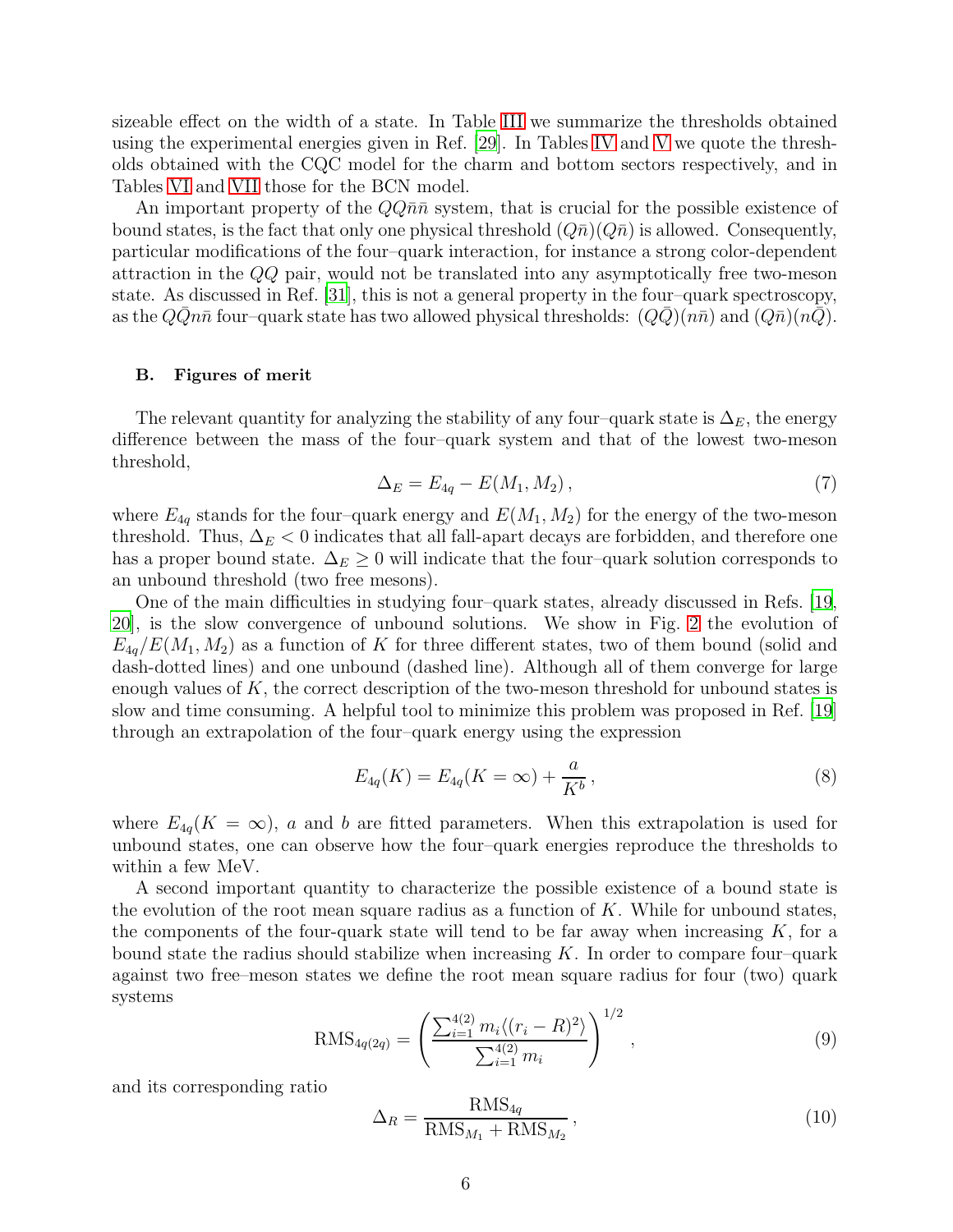<span id="page-6-0"></span>FIG. 2:  $E_{4q}/E(M_1, M_2)$  as a function of K for the  $J^P(L, S, I) = 1^+(0, 1, 0)$  (solid line),  $0^+(0, 0, 0)$ (dashed line), and  $1^-(1, 0, 1)$  (dash-dotted line) with the CQC model.



where  $\text{RMS}_{M_1} + \text{RMS}_{M_2}$  stands for the sum of the radii of the mesons corresponding to the lowest threshold.

#### C. Compact vs molecular states

Besides trying to unravel the possible existence of bound  $Q\bar{Q}\bar{n}\bar{n}$  states one should try to understand whether it is possible to differentiate between compact and molecular states. A molecular state may be understood as a four–quark state containing a single physical two-meson component, i.e., a unique singlet-singlet component in the color wave function with well-defined spin and isospin quantum numbers. One could expect these states not being deeply bound and therefore having a size of the order of the two-meson system, i.e.,  $\Delta_R \sim 1$ . Opposite to that, a compact state may be characterized by its involved structure on the color space, its wave function containing different singlet-singlet components with non negligible probabilities. One would expect such states would be smaller than typical two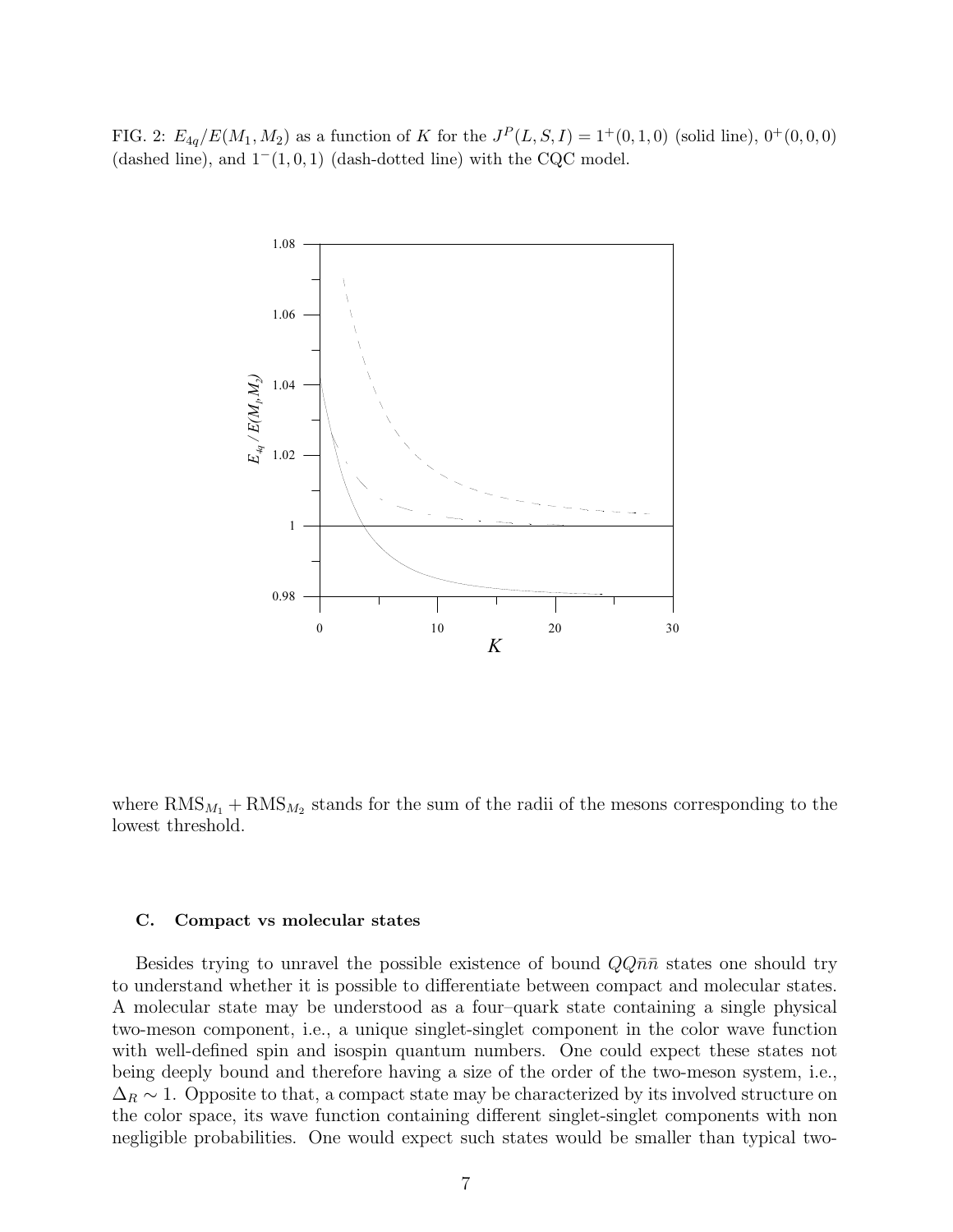meson systems, i.e.,  $\Delta_R$  < 1. Let us notice that while  $\Delta_R$  > 1 but finite would correspond to a meson-meson molecule  $\Delta_R \stackrel{K\to\infty}{\longrightarrow} \infty$  would represent an unbound threshold.

One may illustrate the situation described above by the deuteron and the  $H$ -dibaryon examples. Let us try to draw the analogy between these states and the  $QQ\bar{n}\bar{n}$  system. The deuteron has a small binding energy of −2.225 MeV and a ratio between its root mean square charge radius (2.139 fm) and the one of two protons (1.75 fm) of 1.222 [\[32\]](#page-16-12),  $\Delta_R = 1.22$  and  $\Delta_E = -2.225$  MeV in our notation. Should the deuteron be considered as a pure baryonbaryon molecule? Although Ref. [\[33\]](#page-16-13) emphasized the difficulties to identify pure hadron-hadron molecules close to thresholds, in the deuteron case it was long-ago justified [\[34\]](#page-16-14). The probability of physical two-baryon states other than nucleon-nucleon is meaningless [\[23\]](#page-16-4). Therefore it constitutes a clear example of a molecular state. The postulated H-dibaryon would however fit into the picture of compact states, its wave function presenting relevant components of different singlet-singlet physical channels:  $\Lambda\Lambda$ ,  $N\Xi$ , and  $\Sigma\Sigma$  at least [\[35](#page-16-15)].

This last aspect makes contact with the role played by hidden-color configurations, color singlets built by nonsinglet constituents. There are three different ways for coupling two quarks and two antiquarks in a colorless state,

$$
\begin{array}{rcl}\n[(q_1q_2)(\bar{q}_3\bar{q}_4)] &= \{|\bar{3}_{12}3_{34}\rangle, |6_{12}\bar{6}_{34}\rangle\} \\
[(q_1\bar{q}_3)(q_2\bar{q}_4)] &= \{|1_{13}1_{24}\rangle, |8_{13}8_{24}\rangle\} \\
[(q_1\bar{q}_4)(q_2\bar{q}_3)] &= \{|1_{14}1_{23}\rangle, |8_{14}8_{23}\rangle\}.\n\end{array} \tag{11}
$$

Each coupling scheme allows to define a color basis where the four–body problem can be solved. The first basis,  $[(q_1q_2)(\bar{q}_3\bar{q}_4)]$ , being the most suitable one to deal with the Pauli principle, is made entirely by hidden–color vectors. The other two are hybrid basis that contain both singlet–singlet (physical) and octect–octect (hidden–color) components. It is possible to prove from simple group theory arguments that once we have solved the four–body problem for a system composed of two identical quarks (QQ) and two identical antiquarks  $(\bar{n}\bar{n})$ , there is a minimum value for the octect–octect component probability of the wave function either in the  $[(Q_1\bar{n}_3)(Q_2\bar{n}_4)]$  or the  $[(Q_1\bar{n}_4)(Q_2\bar{n}_3)]$  couplings:  $P_{88}^{13,24}$ ,  $P_{88}^{14,23}$   $\in$ [1/3, 2/3]. It can also be proved that for a four-quark threshold state  $P_{88}^{13,24} = P_{88}^{14,23} = 4/9$ . Does this imply an important hidden–color component in all  $QQ\bar{n}\bar{n}$  states? The answer is no. In Ref. [\[36](#page-16-16)] it was proved than any physical state can be expanded in terms of a basis constructed by direct product of mesonic and/or baryonic states not necessarily linearly independent. Therefore one can express any  $Q\overline{q}n\overline{n}$  state in terms of the singlet–singlet component of the  $[(Q_1\bar{n}_3)(Q_2\bar{n}_4)]$  and  $[(Q_1\bar{n}_4)(Q_2\bar{n}_3)]$  basis.

This discussion can be made more quantitative. Let us assume that  $\{P, Q\}$  and  $\{\hat{P}, \hat{Q}\}$ are the projectors associated to two orthonormal basis that are not orthogonal to each other, i.e.,  $P\hat{P} | \phi \rangle \neq 0$  and  $P\hat{Q} | \phi \rangle \neq 0$  for an arbitrary state  $| \phi \rangle$ . This would be the case of the two orthonormal basis:  $\{|1_{13}1_{24}\rangle, |8_{13}8_{24}\rangle\}$  and  $\{|1_{14}1_{23}\rangle, |8_{14}8_{23}\rangle\}$ . Any arbitrary state can be written as

$$
|\Psi\rangle = P |\Psi\rangle + Q |\Psi\rangle, \qquad (12)
$$

and the probability of the state associated to P or  $\hat{P}$  will be given by [\[38](#page-16-17)],

<span id="page-7-0"></span>
$$
\mathcal{P}^{|\Psi\rangle}([u]) = \frac{1}{2(1 - \cos^2 \alpha)} \left[ \left\langle \Psi \mid P\hat{Q} \mid \Psi \right\rangle + \left\langle \Psi \mid \hat{Q}P \mid \Psi \right\rangle \right] \n\mathcal{P}^{|\Psi\rangle}([u']) = \frac{1}{2(1 - \cos^2 \alpha)} \left[ \left\langle \Psi \mid \hat{P}Q \mid \Psi \right\rangle + \left\langle \Psi \mid Q\hat{P} \mid \Psi \right\rangle \right],
$$
\n(13)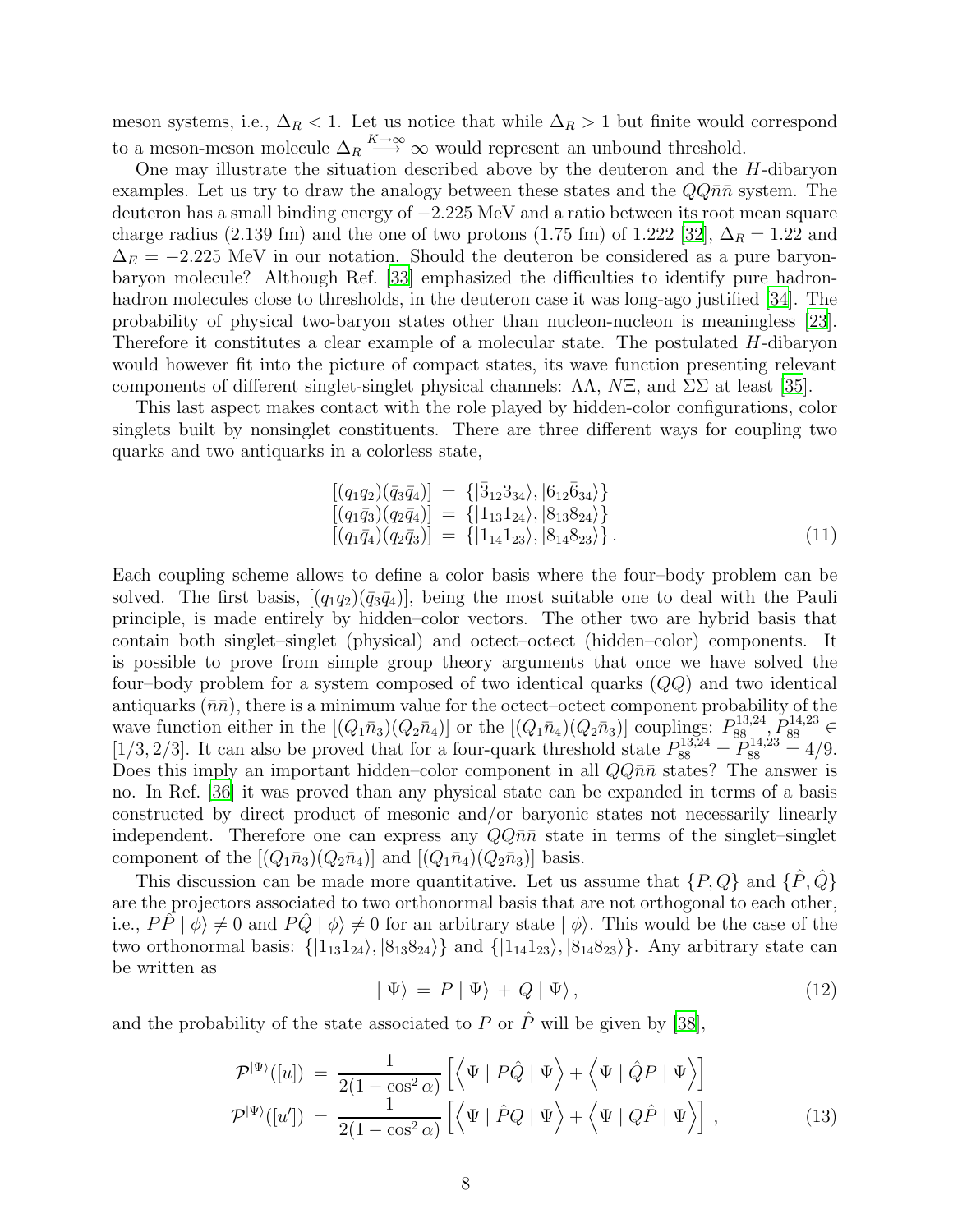where  $P = |u\rangle \langle u |$  and  $\hat{P} = |u'\rangle \langle u' |$  and  $\cos \alpha = \langle u' | u \rangle$ . For a molecular state either  $\mathcal{P}^{|\Psi\rangle}([u])$  or  $\mathcal{P}^{|\Psi\rangle}([u'])$  would be equal to zero while for a compact state both will be different from zero.

### <span id="page-8-0"></span>IV. RESULTS

#### A. Comparison to other numerical methods

To illustrate the performance of the numerical procedure described in Sec. [II](#page-2-0) it is convenient to compare with other numerical methods to understand its capability and advantages, if any. As outlined in Sec. [I,](#page-1-0) in the past decades there have been several attempts to study multiquarks containing explicit charm or bottom flavors. Among them we shall analyze the calculation of the  $(L, S, I) = (0, 1, 0)$  ccn $\bar{n}$  state of Refs. [\[9,](#page-15-8) [13](#page-15-12)] using the BCN potential and the results obtained in Ref. [\[14\]](#page-15-13) with the CQC model.

We present in Table [VIII](#page-23-1) results for different  $L = 0$  spin-isospin  $cc\bar{n}\bar{n}$  states within the CQC model. We quote in the first column the results obtained with a variational calculation using gaussian trial wave functions with only quadratic terms in the Jacobi coordinates [\[14\]](#page-15-13) (S wave approximation). Such approximation is recovered in our formalism requiring  $\ell_i = 0$ for all pairs. These results are quoted in the second column up to  $K = 10$ , being fully converged, and reproducing exactly the variational results 1 . The relevance of large relative orbital angular momenta can be judged by looking at the last column, where almost exact HH results up to  $K = 24$  are given, the difference in some cases being larger than 200 MeV. This effect was not appreciated in Ref. [\[14\]](#page-15-13) since their importance was estimated using only one gaussian for the radial wave function.

Using the variational method of Ref. [\[37\]](#page-16-18), where nonzero relative orbital angular momenta were considered, we have obtained 3861.38 MeV for the energy and 0.363 fm for the root mean square radius, respectively, of the  $(L, S, I) = (0, 1, 0)$  cc $\bar{n}\bar{n}$  four–quark state. This result is in perfect agreement with that obtained using the HH formalism: 3860.65 MeV and 0.367 fm.

We have also reproduced the calculation of the  $(L, S, I) = (0, 1, 0)$  cc $\bar{n}\bar{n}$  state of Refs. [\[9,](#page-15-8) [13\]](#page-15-12) using the BCN model. In Table [IX](#page-24-0) (second and third columns) we present the energies and RMS obtained for this state for all values of K. For  $K = 26$  we have obtained an energy of 3899.2 MeV as compared to 3904.7 MeV of Ref. [\[13](#page-15-12)] and 3931.0 MeV of Ref. [\[9](#page-15-8)]. Ref. [\[13\]](#page-15-12) designed a powerful method similar to the stochastic variational approach to study this particular system. Although they are not fully converged, the agreement gives confidence on both results. Ref. [\[9](#page-15-8)] uses a diagonalization in a restricted Hilbert space, obtaining a larger value.

### <span id="page-8-1"></span>**B.** The  $QQ\bar{n}\bar{n}$  system

In Ref. [\[20\]](#page-16-1) the question: Does the quark model naturally predict the existence of  $QQn\bar{n}$ bound states? was posed. The answer was clear, no compact bound four–quark state were found for any set of quantum numbers if only two-body potentials in a complete basis

<sup>1</sup> We have redone the calculation of Ref. [\[14](#page-15-13)] with the parameters used in this work for a proper comparison.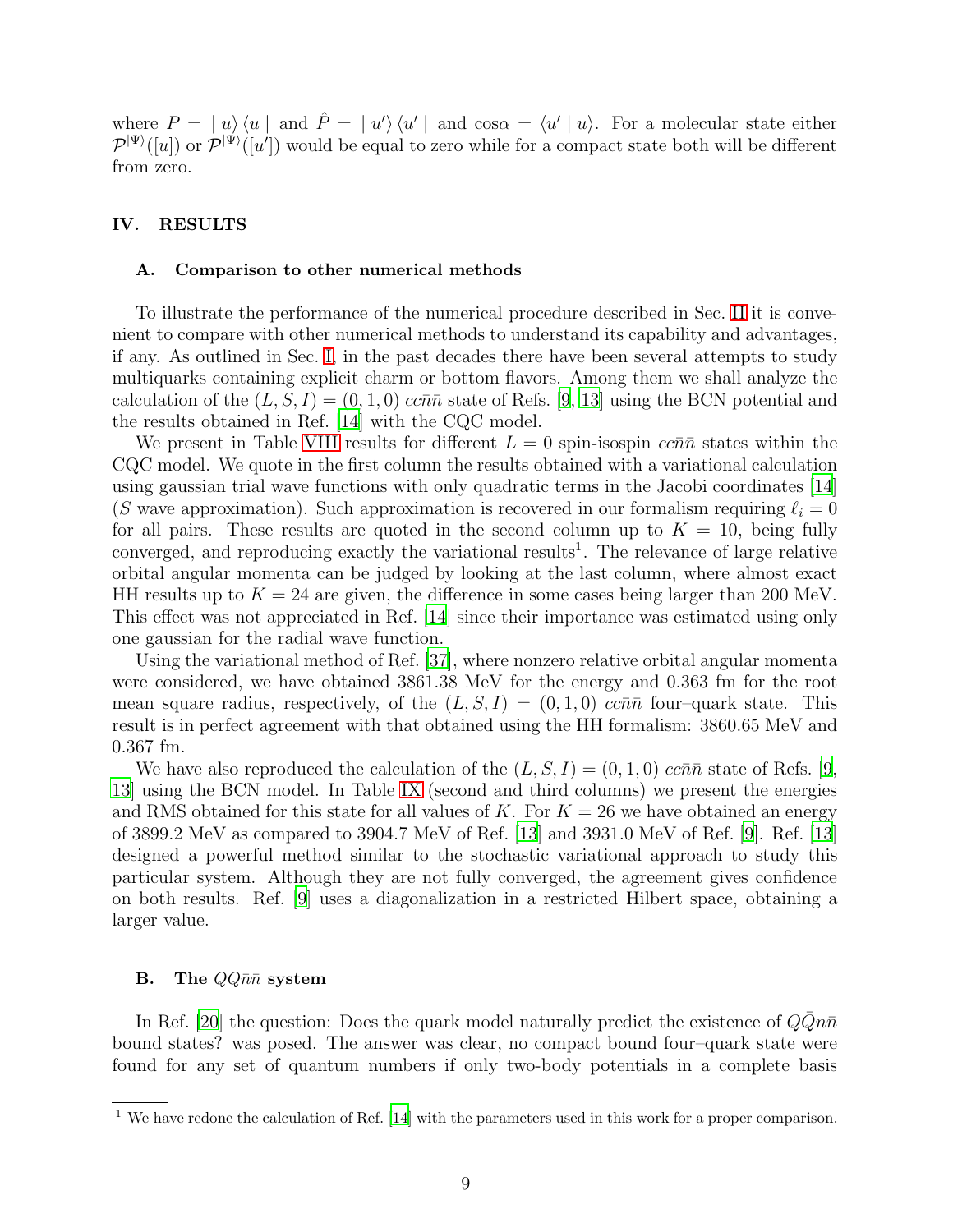were used. One cannot discard that a modification of the Hilbert space, like for example considering only diquark configurations, or of the interacting hamiltonian, like many-body contributions, could give rise to bound states. Is the same conclusion still valid in the  $QQ\bar{n}\bar{n}$  sector? To answer this question we have performed an exhaustive analysis of the  $QQn\bar{n}$  spectra by means of the quark models described above. Some particular results were already presented in Ref.  $[31]$ , where we studied the possibility of the  $X(3872)$  being a c $\bar{c}$  n and tetraquark. We gave arguments that favored the existence of  $QQ\bar{n}\bar{n}$  stable states in nature, while making harder the existence of  $Q\overline{Q}n\overline{n}$  stable states. To make the physics clear we compared two particular sets of quantum numbers:  $J^{PC}(I) = 1^{++}(0)$  for  $c\bar{c}n\bar{n}$  and  $J<sup>P</sup>(I) = 1<sup>+</sup>(0)$  for ccnn<sup>n</sup>. Based on a variational study with a confining mass independent many body potential we argued in Refs. [\[31,](#page-16-11) [40](#page-16-19)] that the binding would increase when increasing the mass ratio of flavor exotic four-quark systems. Definitive conclusions can only be obtained based on realistic calculations. For these purposes, in the present work we have considered all isoscalar and isovector states with total orbital angular momentum  $L \leq 1$ . For positive (negative) parity four-quark systems the ground state corresponds to  $L = 0$  ( $L = 1$ ), since parity can be expressed in terms of the relative orbital angular momenta associated to the Jacobi coordinates as  $P = (-)^{\ell_1+\ell_2+\ell_3}$ . This means that  $P = -1$  needs three units of relative orbital angular momentum to obtain  $L = 0$  ( $\ell_1 = \ell_2 = \ell_3 = 1$ ) while only one is needed for  $L = 1$ . The same reasoning applies for  $P = +1$  states. Therefore, since the complexity of the calculation and the computing time increase with  $L$ , we have not considered  $L = 1$  positive parity states that should be higher in energy. The calculation has been done up to the maximum value of K within our computational capabilities,  $K_{\text{max}}$ .

In Table [X](#page-25-0) we present the  $cc\bar{n}\bar{n}$  CQC final results obtained for all possible  $L = 0$  isoscalar and isovector states and for the negative parity  $L = 1$  states. We indicate for each state the maximum value of K used,  $K_{\text{max}}$ . A first glance at this table sheds two general conclusions. Firstly, opposite to the  $QQn\bar{n}$  case there exist bound states in the  $QQn\bar{n}$  spectra when only two-body potentials are used. Second, once the four–body problem is properly solved the number of bound states is small. Curiously, there are two cases that do not converge to the lowest possible two-meson threshold but to a higher one, the  $(L = 0, I = 0)$   $J<sup>P</sup> = 0^-$  and 2<sup>-</sup>. These states get stuck in the lowest D wave threshold, either the  $D_1 D_2|_D$  (5316 MeV) or the  $D_J^* D_{J'}^*|_D$  (5325 MeV), satisfying  $\Delta_E \geq 0$ .

As discussed in Sec. [III](#page-4-0) the convergence of unbound or molecular states close to the two meson threshold is a difficult numerical problem. In order to minimize this problem we have introduced the extrapolation formula [\(8\)](#page-5-0). In Table [XI,](#page-26-0) we compare the energies obtained for  $K_{\text{max}}$  and for  $K \to \infty$ , using the extrapolation formula. For unbound or loosely bound states we observe how the extrapolation leads to four–quark energies within only a few MeV of the corresponding threshold. Throughout this manuscript we shall always refer to  $E_{4q}(K_{\text{max}})$  as the four-quark state energy,  $E_{4g}$ . In particular cases we will use the extrapolation to study the characteristics of some specific states, mainly those that are close below the threshold.

There are two ingredients that may alter the stability of the  $QQ\bar{n}\bar{n}$  system: either the mass of the heavy quark or the interacting potential. One should wonder if the characteristic spectrum obtained in Table [X](#page-25-0) would be greatly influenced by them. It was pointed out in the early 80's that a  $QQ\bar{Q}'\bar{Q}'$  four-quark state should be stable against dissociation into  $Q\bar{Q}'+Q\bar{Q}'$  if the ratio  $m_Q/m_{Q'}$  is large enough [\[1](#page-15-0)]. This was corroborated by chiral perturbation theory and lattice QCD studies of the  $bb\bar{n}\bar{n}$  system [\[8](#page-15-7), [39](#page-16-20)]. Trying to disentangle if a proliferation of states is predicted when the mass of the heavy quark augments, we studied all ground states of the bottom sector using the same interacting potential as above. The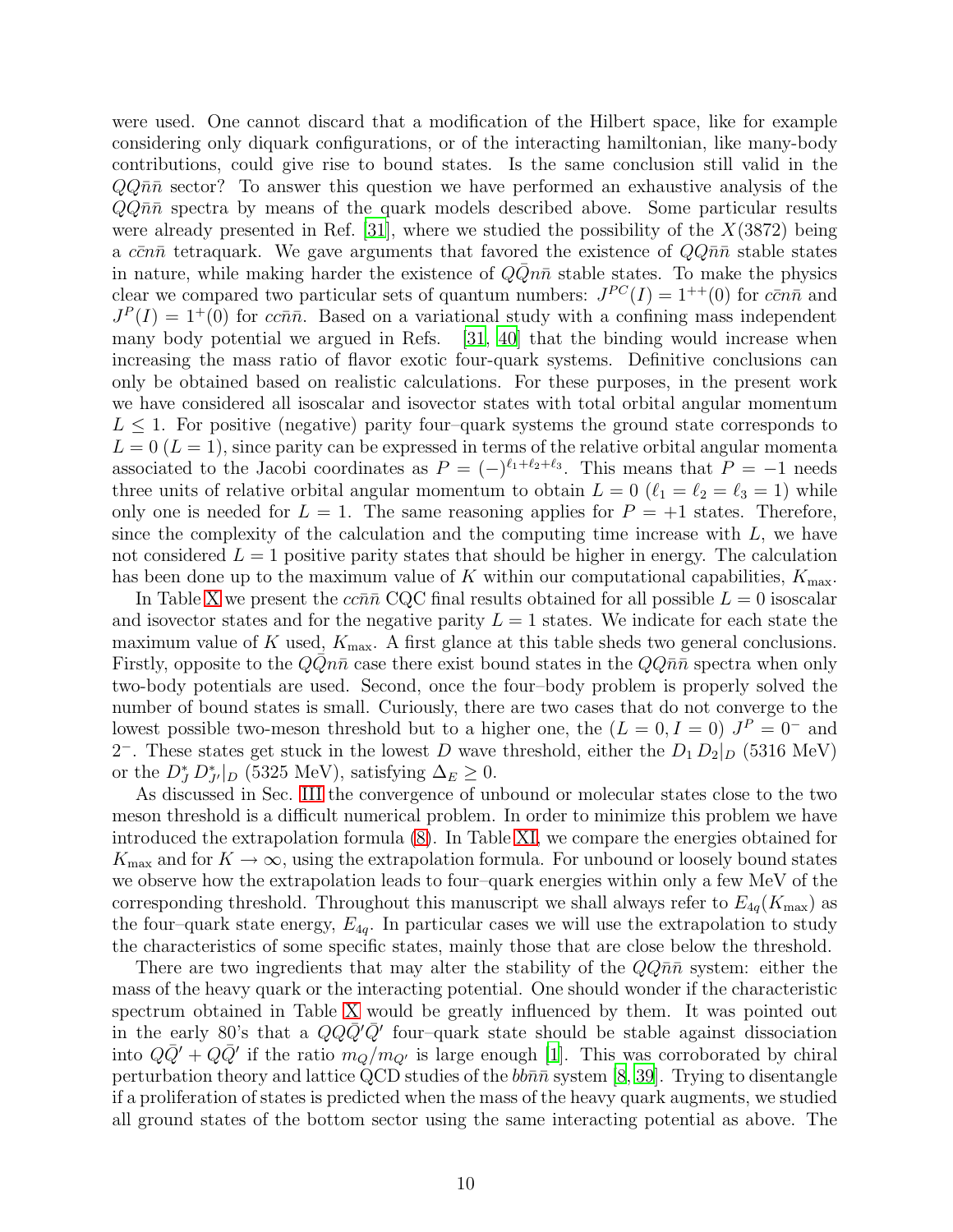results are presented in Table [XII.](#page-26-1) We observe that all bound states become deeper than in the charm sector and a few new states appear. Our results strengthen the conclusion that the larger the ratio of the quark masses the larger the binding energies.

The second ingredient to be tested is the dependence of the results on the particular choice of the quark-quark interaction. To answer this question we have reanalyzed all the predicted bound states using the BCN model. The results are summarized in Tables [XIII](#page-27-0) and [XIV.](#page-27-1) The existence of bound states is also evident when the BCN model is considered, although the characteristics of each state depend on the model considered. Of particular interest is the observation that the bottom sector presents, independently of the quark model, bound states with binding energies of the order of 100 MeV that should be possible to observe.

In connection with the interacting potential used, it has been recently analyzed in Ref. [\[40\]](#page-16-19) the stability of  $Q\bar{Q}n\bar{n}$  and  $\bar{Q}Qn\bar{n}$  systems in a simple string model considering only a multiquark confining interaction given by the minimum of a flip-flop or a butterfly potential in an attempt to discern whether confining interactions not factorizable as two–body potentials would influence the stability of four–quark states. The ground state of systems made of two quarks and two antiquarks of equal masses was found to be below the dissociation threshold. While for the cryptoexotic  $Q\overline{Q}n\overline{n}$  the binding decreases when increasing the mass ratio  $m_Q/m_n$ , for the flavor exotic  $QQ\bar{n}\bar{n}$  the effect of mass symmetry breaking is opposite. Although more realistic calculations are needed before establishing a definitive conclusion, the findings of Ref. [\[40\]](#page-16-19) corroborate our results.

### C. Charm sector

In the following we will study more closely those  $cc\bar{n}\bar{n}$  quantum numbers,  $J^P(L, S, I)$ , that may host a bound state ( $\Delta_E$  < 0 in Tables [X](#page-25-0) and [XIII\)](#page-27-0) trying to unveil states that might be a consequence of model and computational approximations. Expected bound states are summarized in Table [XV.](#page-27-2)

# 1.  $1^+(0,1,0)$

The possible existence of a four–quark state with these quantum numbers was predicted more than twenty years ago by Zouzou and collaborators [\[5](#page-15-4)]. Since then, several works have been devoted to study these particular quantum numbers by means of different methods and interactions, either in the charm or in the bottom sector [\[6,](#page-15-5) [7](#page-15-6), [10,](#page-15-9) [11,](#page-15-10) [12](#page-15-11), [13,](#page-15-12) [15](#page-15-14)]. In Table [IX](#page-24-0) we show the results obtained in this work with the BCN and CQC models. In both cases the state converges below threshold. For the CQC model the predicted binding energy is large,  $-76$  MeV, and  $\Delta_R < 1$ , what would fit into the defined compact states. Opposite to that, the BCN model predicts a rather small binding, −7 MeV, and the RMS is larger than one but still not converged, although not increasing linearly. This state would naturally correspond to a molecule.

Although this state would be stable against dissociation into two mesons, it may decay electromagnetically or weakly. The electromagnetic transition  $(QQ\bar{n}\bar{n}) \rightarrow (Q\bar{n}) (Q\bar{n}) \gamma$ would be allowed if  $E_{4q}$  is larger than the mass of two D mesons. The process is illustrated in the upper part of Figure [3.](#page-29-0) For the CQC model the four–quark energy is below the D D threshold and therefore the predicted state could only decay via a second order weak process into either two kaons (Cabibbo allowed) or two light mesons (Cabibbo suppressed).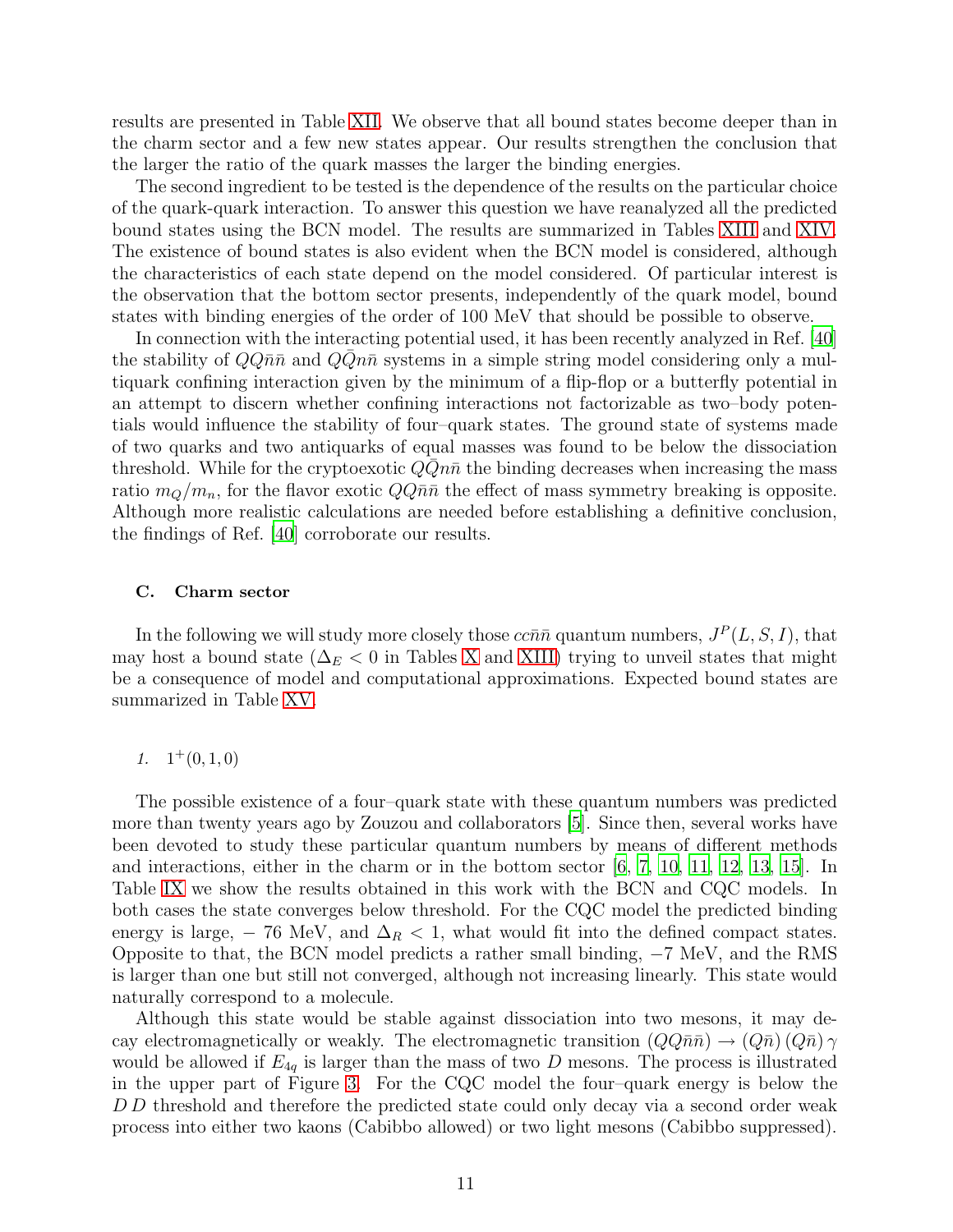The process is illustrated in the bottom part of Figure [3.](#page-29-0) Opposite to that, the results of the BCN model allow for an electromagnetic decay with the emission of a photon with an energy lower than 127 MeV in the  $cc\bar{n}\bar{n}$  rest frame.

2.  $(1, 2, 3)$ <sup>-</sup> $(1, 2, 1)$  and  $1$ <sup>-</sup> $(1, 0, 1)$ 

Bound states have been obtained either with the CQC or the BCN models or with both. In these cases a detailed analysis of the possible thresholds is required. As previously noticed, the interacting models only consider central terms, L and S being proper quantum numbers. However, as illustrated is Sec. [III A](#page-4-1) the thresholds may be different in the coupled or uncoupled schemes, the former one being the relevant when trying to compare with experiment. We show in the upper part of Table [XVI](#page-27-3) the results obtained compared to the threshold in the uncoupled and coupled schemes. The differences are noticeable, when the coupled scheme is used both interacting models give results above the corresponding lowest threshold, what discard these quantum numbers as promising candidates for being observed experimentally.

As already discussed in Sec. [IV B,](#page-8-1) increasing the mass of the heavy quark will favor the binding. This is illustrated in Fig. [4](#page-30-0) comparing the four-quark energy of the  $1^-(1, 0, 1)$  state to its uncoupled threshold in the CQC model. As can be seen the CQC model predicts a tiny binding energy, but the extrapolation gives a very stable value around  $\Delta_E \approx -6$  MeV. Opposite to the case of unbound states, the RMS does not grow linearly with  $K$ . We observe the changes in  $\Delta_E$  when increasing  $m_Q$ , noting how  $\Delta_E$  crosses zero for masses slightly below the charm quark mass. As a consequence, all the states discussed in this section might be candidates to be stable in the bottom sector due to the binding gained with the heavy quark mass.

### D. Bottom sector

We repeat the same analysis as before for the bottom sector. Expected bound states are summarized in Table [XV.](#page-27-2)

1.  $1^+(0,1,0)$ 

Opposite to the charm sector, in the bottom sector both quark models offer the same prediction, a compact deeply bound four–quark state. Within the CQC model the binding energy gets a value of −214 MeV while BCN predicts a somewhat smaller value of −144 MeV. Concerning the possible decays, both of them are also below the threshold for electromagnetic decays into  $B\bar{B}$  (10588 MeV for CQC and 10602 MeV for BCN) and therefore the only allowed decay mode for this state will involve a second order weak process into two opencharm (Cabibbo allowed) or two light mesons (Cabibbo suppressed).

2.  $0^+(0,0,0)$  and  $3^-(1,2,1)$ 

The existence of a positive parity  $QQ\bar{n}\bar{n}$  bound state with quantum numbers  $S = 0$  and  $I = 0$  was proposed in Ref. [\[5](#page-15-4)] using the BCN model if the ratio between the masses of the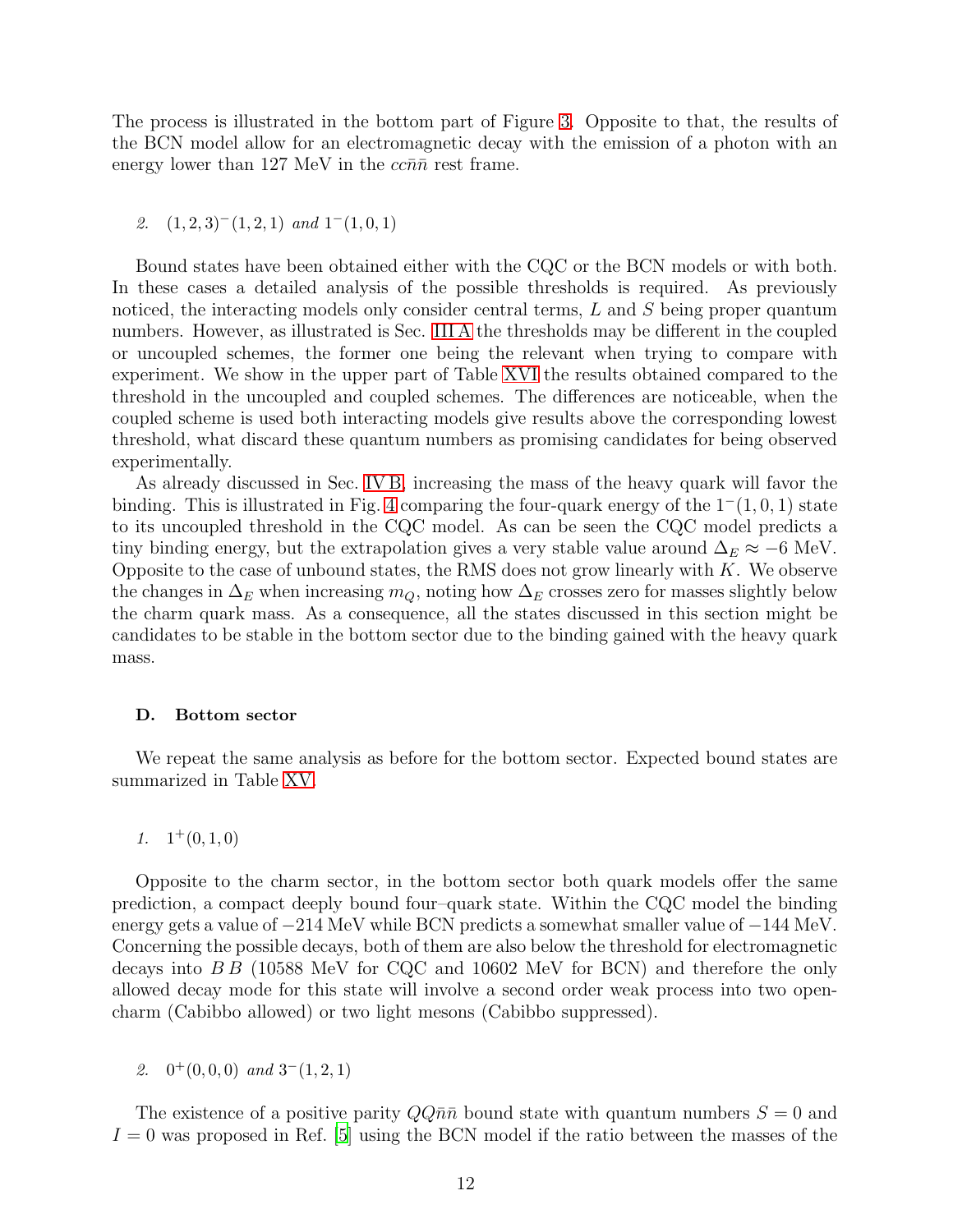heavy and light quarks was larger than  $5-10$ , i.e.,  $bc\overline{n}\overline{n}$  and heavier. We have obtained a similar limit for the CQC model,  $m_b/m_n \approx 15$ .

For the  $J^P = 3^-$  state a bound state has also been found using both models, being  $\Delta_E = -140$  MeV and  $\Delta_E = -119$  MeV, respectively. As can be seen in Table [XVI](#page-27-3) it is the only member of a multiplet below all possible thresholds and therefore all strong decays are forbidden.

No bound states were observed in the charm sector with these quantum numbers, being therefore consequence of the binding gained due to the larger heavy quark mass. Both states would present electromagnetic decays, the former one  $(bb\bar{n}\bar{n}$   $\rightarrow$   $(BB|_P)$   $\gamma$ , with a photon energy in the range of  $\lesssim 400$  MeV, and the latter through  $(bb\bar{n}\bar{n}) \rightarrow (BB|_D) \gamma$  or  $(bb\bar{n}\bar{n}) \rightarrow (\bar{B}^* B^*|_S)$   $\gamma$  emitting a photon of the order of  $\lesssim 400 - 450$  MeV.

# 3.  $1^-(1,0,0)$

Although no bound state is observed in the  $c\bar{c}n\bar{n}$  spectra, a bound state,  $\Delta_E = -11$  MeV, appears in the bottom sector with the CQC model. The structure of the wave function,  $\Delta_R \approx 1.182$ , clearly points to an extended meson–meson molecule instead of a compact four–quark state. Concerning its possible decay channels, being this state below all possible thresholds it could only undergo a weak decay.

# 4.  $1^-(1,0,1), 2^+(0,2,1)$  and  $(1,2)^ (1,2,1)$

All these states are predicted to be bound in the uncoupled scheme but none of them survive the coupled thresholds. Although interesting from the theoretical point of view to carefully test our calculating framework, they are not expected to be observed in nature.

### **E.** Beyond  $QQ\bar{n}\bar{n}$

Once the  $QQ\bar{n}\bar{n}$  ( $Q = c, b$ ) states have been discussed, few avenues remain to be explored. Among them, the consideration of  $QQ\bar{s}\bar{s}$  and  $QQ'\bar{n}\bar{n}$  states would be of interest. Concerning the strangeness  $\pm 2$  states only those containing b quarks seem likely candidates to accommodate bound states. We have redone the calculation for the most promising states, those with quantum numbers  $I(J^P) = 0(1^+)$  and  $Q = c$  or b. In both cases the four-quark system is above the corresponding threshold. This can be easily understood because the mass ratio  $M_O/m_g$  has diminished due to the large mass of the strange quark, thus increasing the contribution of the kinetic energy. Besides, the attractive one-pion exchange does not contribute. Our conclusions coincide with Ref. [\[16\]](#page-15-15), the binding energy decreases when decreasing the mass ratio  $M_Q/m_q$ . The second system,  $QQ'\bar{n}\bar{n}$  is made of distinguishable heavy quarks, i.e.,  $bc\bar{n}\bar{n}$  among others, and therefore demands a modification of the current formalism, namely consider all possible combinations of  $\ell_1, S_{12}$ . This would lead to an increase in the basis size and consequently in computing time. However, one can draw a simple conclusion in light of Ref. [\[16\]](#page-15-15), or the first six lines of Table III. The binding energy increases with the reduced mass of the heavy quark pair. Thus, one would expect a bound state with quantum numbers  $1^+(0, 1, 0)$  for the bcn $\bar{n}$  system, while the others appearing in the doubly-bottom sector would not be clear candidates for bound states with a bc heavy diquark.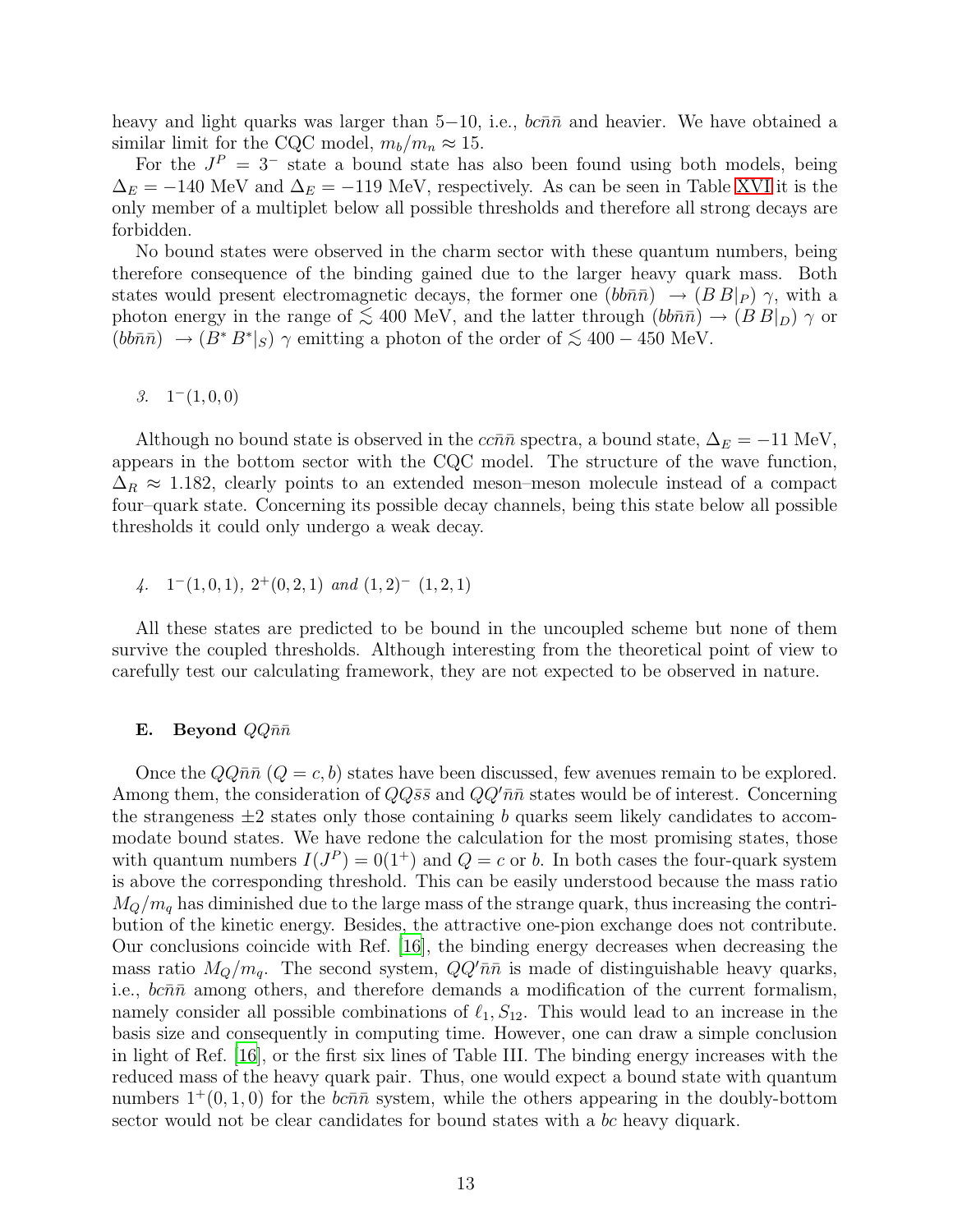#### F. Meson-meson probabilities

We present in Table [XVII](#page-28-0) the meson-meson probabilities for some selected four–quark states according to Eqs. [\(13\)](#page-7-0). These calculations where done by means of the variational method, Ref. [\[37](#page-16-18)]. As can be seen there is a perfect agreement with the HH results but the variational formalism allows to evaluate the probabilities of the different physical components in a simpler manner. Unbound states converge to two isolated mesons, the lowest threshold of the system, its RMS and  $\Delta_R$  being very large. In contrast, bound states have a radius smaller than the threshold and they present probabilities different from zero for several physical states, the lowest two-meson threshold being contained in the physical four–quark system. Such states would be called compact in our notation. When the binding energy approaches the threshold, the probability of a single physical channel converges to one, what we defined as a molecular state.

### G. BCN vs. CQC

The delicate interplay between the OGE and the chiral interactions in the description of the hadron spectra and baryon-baryon interaction has been widely discussed in the lit-erature [\[42\]](#page-16-21). In the  $QQ\bar{n}\bar{n}$  spectra the relative strength of these interactions is even more important since  $\Delta_E$  is very sensitive to any modification in the chiral/OGE rate. The reason is that the threshold is not affected by the chiral part of the interaction since it is made of two  $\overline{Q}$  m mesons, and there are no boson exchanges between heavy and light quarks. This is not the case for the  $QQ\bar{n}\bar{n}$  systems, where bosons may be exchanged between the two light antiquarks. Therefore, an arbitrary modification in the strength of the chiral part of the interaction in any four–quark state where it is attractive, could bind the system.

We therefore emphasize the importance of testing any model against as many observables as possible in order to constraint its parameters and ingredients. In this respect the heavy– light four–quark states are ideally suited for this task. Since only the total energy, and not the threshold, depends on the boson exchanges, the comparison between the predicted and measured  $\Delta_E$  would provide us with precise information regarding the role played by these interactions in the meson spectra.

Amazingly, as observed in Table [XV](#page-27-2) almost all bound states are predicted independently of the dynamics. In other words, whenever a bound state is found with the CQC model, the BCN potential predicts a similar state. In general predicted binding energies are smaller for gluon-based interactions. Only the  $1^-(1, 0, 0)$  bb $\bar{n}\bar{n}$  state is predicted by one of the models, the CQC. To illustrate the larger binding predicted by models considering boson exchanges we have selected one of the states whose binding energy in the uncoupled scheme has been found to be smaller than 10 MeV, the  $bb\bar{n}\bar{n}$   $2^+(0, 2, 1)$ . Once boson exchanges are switched off the state lacks of enough attraction to be bound, behaving like two isolated mesons. These results are illustrated in Table [XVIII.](#page-28-1) To illustrate the difference in the structure induced by the boson exchanges we have plotted in Fig. [5](#page-31-0) the evolution with K of  $\Delta_R$  in both cases. In the unbound case the system is separating very rapidly while the bound one starts to converge to a large, but finite, value.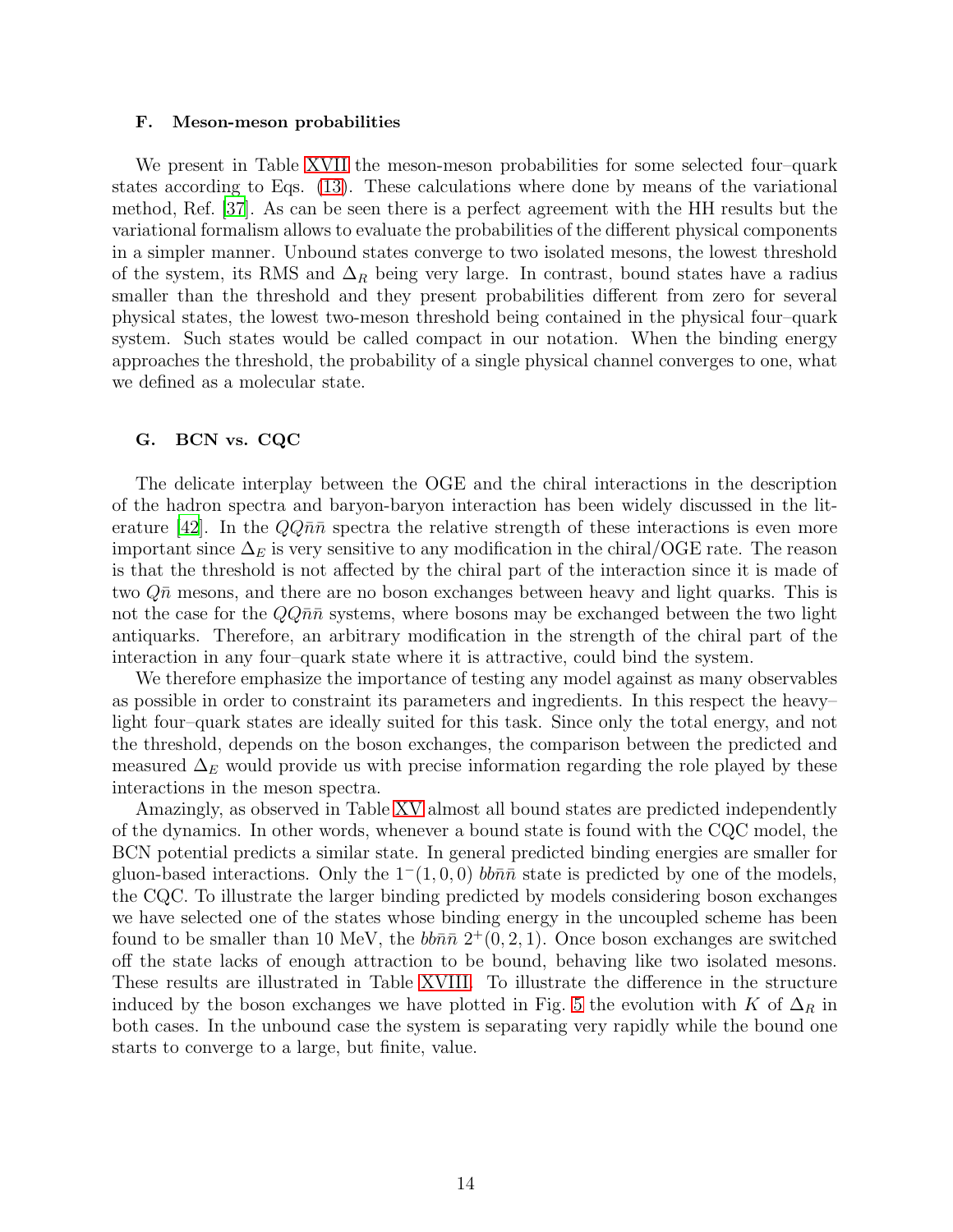### <span id="page-14-0"></span>V. EXPERIMENTAL OBSERVATION

The most promising mechanism for the production of a four–quark state is the independent formation of two cc and  $\bar{q}\bar{q}$  pairs to later on merge into a  $cc\bar{q}\bar{q}$  state. Following this idea the rate of  $cc\bar{q}\bar{q}$  production was estimated in Ref. [\[12\]](#page-15-11) as  $R_{cc\bar{q}\bar{q}}/R_{ccq} \approx 1/10$ . Therefore, any facility able to produce double charm baryons in sizable quantities should be able, in principle, to observe four–quark states.

So far, double charmed baryons have only been observed by SELEX Collaboration [\[43\]](#page-16-22), although its limited statistics,  $\approx 50$  events, makes doubtful that four–quark states can be produced in quantities large enough to be statistically significant. In Ref. [\[44](#page-16-23)] the production rate of double charmed baryons by the COMPASS experiment was estimated to be of the order of  $10^4$  to  $1.7 \cdot 10^4$  events, this will indicate that up to 1500 four-quark events may be produced by COMPASS 200 GeV proton beam [\[45\]](#page-16-24). The number of ccq and bbq events at Tevatron was estimated in Ref. [\[46\]](#page-16-25), obtaining values of  $10^5$  and  $10^4$  events respectively. This would yield values of the order of  $10<sup>4</sup>$  four-quark events to be produced in the second run of Tevatron. Although so far Belle Collaboration has not reported the observation of double charmed baryons, their production cross section was estimated in Ref. [\[47\]](#page-16-26), where values of the order of  $10^4$  events/year were obtained. This will translate into 1000 fourquark events/year. Theoretical predictions about the production cross-section of double charmed baryons at BaBar has been estimated, giving diverse values from hundreds to tens of thousands of events [\[48\]](#page-16-27). This will indicate that BaBar could produce up to 5000 four–quark/events. On this respect it is worth to mention that theoretical cross-section predictions for double  $c\bar{c}$  production have been found to be one order of magnitude too low as compared with experimental data [\[49\]](#page-16-28). This will imply that the predicted rate for double charmed baryon production may have been underestimated and therefore the expected number of four–quark events could be larger. In Ref. [\[2](#page-15-1)], the  $cc\bar{q}\bar{q}$  production rate at different facilities was estimated assuming that the dominant mechanism for double charm production at high energy colliders would be a disconnected double gluon-gluon fusion,  $(g+g)+(g+g) \rightarrow (c+\bar{c})+(c+\bar{c})$ . The predicted number of four-quark events produced at LHC by either LHCb or ALICE and at Tevatron is found to be very large, 9700, 20900, and 600 events/hour respectively, while for RHIC they expect a smaller value of 12 events/hour.

The picture that seems to emerge from these estimations is that nowadays we are on the verge where actual experimental facilities may be capable of start disentangling the properties of  $cc\bar{q}\bar{q}$  bound states. If this is not so, the future facilities that will be in operation in the next decade, if not sooner, at CERN and Fermilab will be able to provide a definitive answer to the existence of four–quark flavor–exotic states in nature.

### <span id="page-14-1"></span>VI. SUMMARY

In this work we have performed a systematic analysis of all  $cc\bar{n}\bar{n}$  and  $bb\bar{n}\bar{n}$  ground states within the framework of the hyperspherical harmonic method. In order to distinguish between unbound, compact, and molecular four–quark states we have considered two different quark models widely used in the literature. We have analyzed both isoscalar and isovector systems with  $S=0, 1$ , and 2. We have considered  $L=0$  states with positive and negative parity and  $L = 1$  negative parity ones. The relevance of a careful analysis of the numerical thresholds together with the numerical approximations involved has been emphasized in order to avoid the misidentification of bound states. Estimations about the possibility to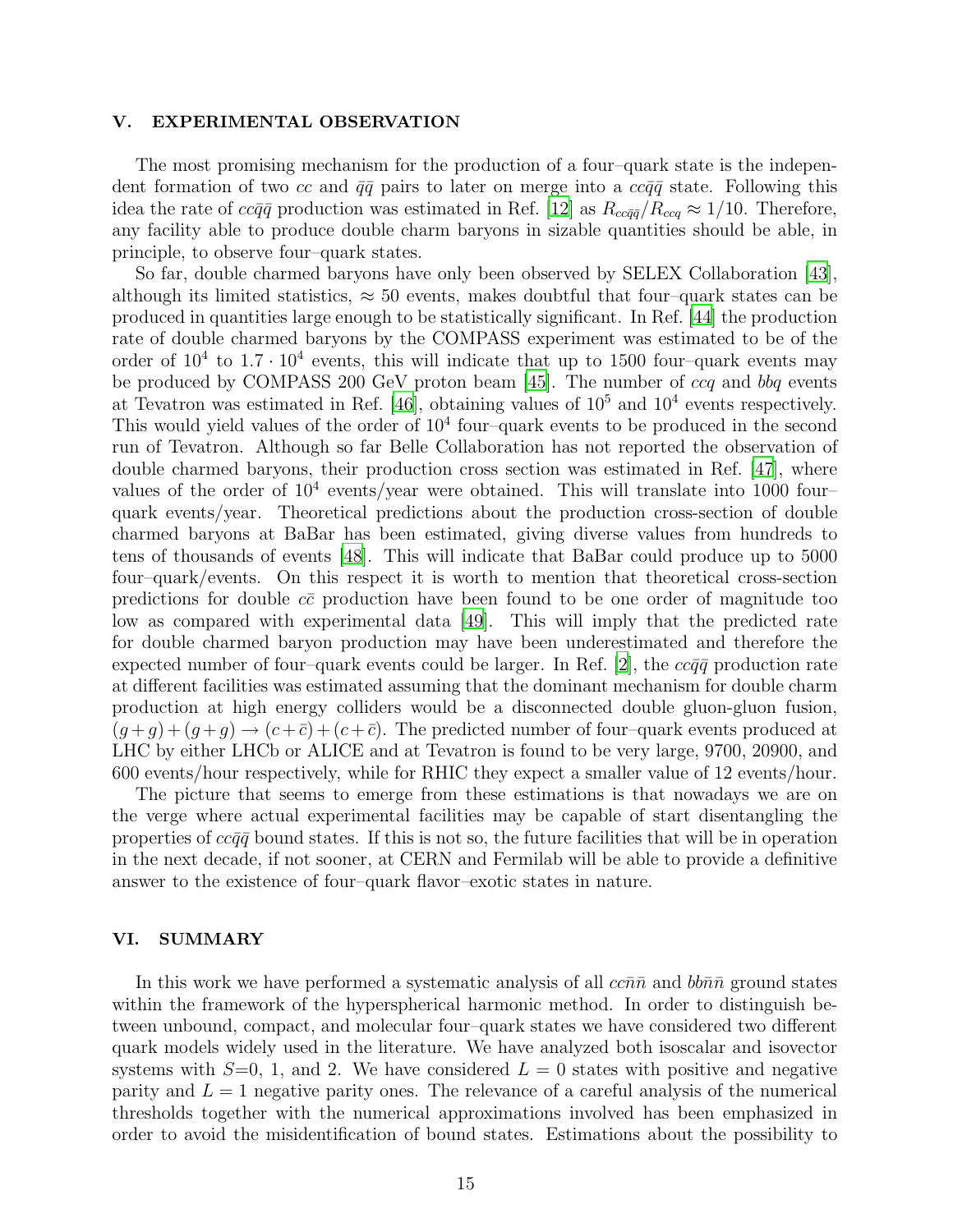detect these states on the next generation of experimental facilities have been performed.

Our results are summarized in Table [XV.](#page-27-2) We have found five four-quark states that should be narrow and therefore possible to detect. Four of them are predicted independently of the interacting potential used, either CQC or BCN. The  $1^-(1, 0, 0)$  state is found only with the CQC model. The  $c\bar{c}n\bar{n}$  system would only have one bound state while up to four could be stable in the  $bb\bar{n}\bar{n}$  system. All predicted states are compact, only the  $1^-(1, 0, 0)$ being molecular. Unfortunately, only one of them, the  $cc\bar{n}\bar{n}$  state with quantum numbers  $1^+(0, 1, 0)$ , is within the scope of the experimental facilities that will be available in the near future.

Theoretical models point out to the existence of a double charmed isoscalar four–quark bound state with quantum numbers  $J^P = 1^+$ , its properties depending on the quark model considered. The experimental detection and analysis of four–quark double charmed states will undoubtedly prove to be an invaluable testing ground to severely constraint the different theoretical models and therefore, it will allow to refine the theoretical predictions all over the hadronic spectra.

### VII. ACKNOWLEDGMENTS

JV thanks M. Moinester for stimulating discussions regarding double charm production. This work has been partially funded by the Spanish Ministerio de Educación y Ciencia and EU FEDER under Contract No. FPA2007-65748, by Junta de Castilla y León under Contracts No. SA016A17 and Grupos de Excelencia GR12, and by the Spanish Consolider-Ingenio 2010 Program CPAN (CSD2007-00042).

- <span id="page-15-0"></span>[1] J. P. Ader, J. M. Richard, and P. Taxil, Phys. Rev. D 25, 2370 (1982); J. L. Ballot and J. M. Richard, Phys. Lett. B 123, 449 (1983).
- <span id="page-15-1"></span>[2] A. del Fabbro, D. Janc, M. Rosina, and D. Treleani, Phys. Rev. D 71, 014008 (2005).
- <span id="page-15-2"></span>[3] C. Amsler and N. A. Tornqvist, Phys. Rep. 389, 61 (2004).
- <span id="page-15-3"></span>[4] Belle Collaboration, K. Abe et al., Phys. Rev. Lett. **100**, 142001 (2008).
- <span id="page-15-4"></span>[5] S. Zouzou, B. Silvestre-Brac, C. Gignoux, and J. M. Richard, Z. Phys. C 30, 457 (1986).
- <span id="page-15-5"></span>[6] H. J. Lipkin, Phys. Lett. B 172, 242 (1986).
- <span id="page-15-6"></span>[7] L. Heller and J. A. Tjon, Phys. Rev. D 35, 969 (1987); J. Carlson, L. Heller, and J. A. Tjon, Phys. Rev. D 37, 744 (1988).
- <span id="page-15-7"></span>[8] A. V. Manohar and M. B. Wise, Nucl. Phys. B399, 17 (1993).
- <span id="page-15-8"></span>[9] B. Silvestre-Brac and C. Semay, Z. Phys. C 57, 273 (1993); ibid 61, 271 (1994).
- <span id="page-15-9"></span>[10] S. Pepin, Fl. Stancu, M. Genovese, and J. M. Richard, Phys. Lett. B 393, 119 (1997).
- <span id="page-15-10"></span>[11] D. M. Brink and Fl. Stancu, Phys. Rev. D 57, 6778 (1998).
- <span id="page-15-11"></span>[12] B. A. Gelman and S. Nussinov, Phys. Lett. B 551, 296 (2003).
- <span id="page-15-12"></span>[13] D. Janc and M. Rosina, Few-Body Systems 35, 175 (2004).
- <span id="page-15-13"></span>[14] J. Vijande, A. Valcarce, F. Fernández, and B. Silvestre-Brac, Eur. Phys. J. A 19, 383 (2004).
- <span id="page-15-14"></span>[15] F. S. Navarra, M. Nielsen, and S. -H. Lee, Phys. Lett. B 649, 166 (2007).
- <span id="page-15-15"></span>[16] D. Ebert, R. N. Faustov, V. O. Galkin, and W. Lucha, Phys. Rev. D 76, 114015 (2007).
- <span id="page-15-16"></span>[17] M. Zhang, H. -X. Zhang, and Z. -Y. Zhang, [arXiv:0711.1029.](http://arxiv.org/abs/0711.1029)
- <span id="page-15-17"></span>[18] K. Varga and Y. Suzuki, Phys. Rev. C 52, 2885 (1995).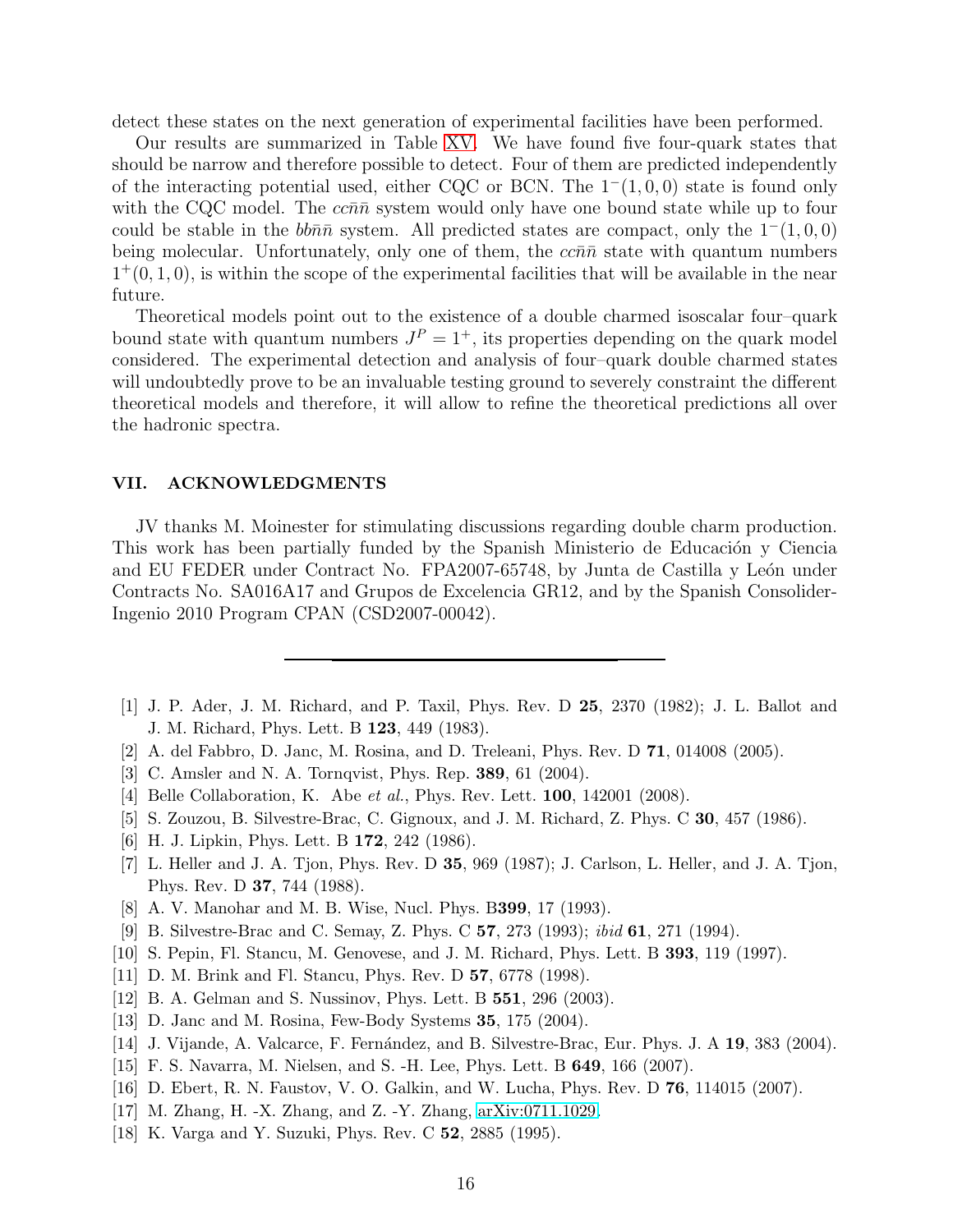- <span id="page-16-0"></span>[19] N. Barnea, J. Vijande, and A. Valcarce, Phys. Rev. D 73, 054004 (2006).
- <span id="page-16-1"></span>[20] J. Vijande, E. Weissman, N. Barnea, and A. Valcarce, Phys. Rev. D 76, 094022 (2007).
- <span id="page-16-2"></span>[21] N. Barnea and A. Novoselsky, Ann. Phys. (N. Y.) 256, 192 (1997); Phys. Rev. A 57, 48 (1998).
- <span id="page-16-3"></span>[22] R. L. Jaffe, Phys. Rev. D 15, 267 (1977); ibid 281 (1977).
- <span id="page-16-4"></span>[23] A. Valcarce, H. Garcilazo, F. Fernández, and P. González, Rep. Prog. Phys. 68, 965 (2005), and references therein.
- <span id="page-16-5"></span>[24] J. Vijande, F. Fernández, and A. Valcarce, J. Phys. G  $31$ , 481 (2005).
- <span id="page-16-6"></span>[25] A. Valcarce, H. Garcilazo, and J. Vijande, Phys. Rev. C 72, 025206 (2005); H. Garcilazo, J. Vijande, and A. Valcarce, J. Phys. G 34, 961 (2007), Eur. Phys. J. A 37, 217 (2008).
- <span id="page-16-7"></span>[26] G. S. Bali, Phys. Rep. **343**, 1 (2001).
- <span id="page-16-8"></span>[27] R. K. Bhaduri, L. E. Cohler, and Y. Nogami, Nuovo Cimento A65, 376 (1981).
- <span id="page-16-9"></span>[28] B. Silvestre-Brac and C. Gignoux, Phys. Rev. D 32, 743 (1985).
- <span id="page-16-10"></span>[29] W. -M. Yao et al., J. Phys. G 33, 1 (2006).
- <span id="page-16-29"></span>[30] Belle Collaboration, K. Abe et al., Phys. Rev. D **69**, 112002 (2004).
- <span id="page-16-11"></span>[31] J. Vijande, E. Weissman, A. Valcarce, and N. Barnea, Phys. Rev. D 76, 094027 (2007).
- <span id="page-16-12"></span>[32] P. J. Mohr and B. N. Taylor, Rev. Mod. Phys. 77, 1 (2005).
- <span id="page-16-13"></span>[33] R. L. Jaffe, Prog. Theor. Phys. Suppl. 168, 127 (2007).
- <span id="page-16-14"></span>[34] S. Weinberg, Phys. Rev. **65**, 137 (1965).
- <span id="page-16-15"></span>[35] T. Sakai, K. Shimizu, and K. Yazaki, Prog. Theor. Phys. Supp. 137, 121 (2000).
- <span id="page-16-16"></span>[36] M. Harvey, Nucl. Phys. A 352, 301 (1981); P. González and V. Vento, Few-Body Systems 2, 145 (1987).
- <span id="page-16-18"></span>[37] J. Vijande, A. Valcarce, F. Fernández, and B. Silvestre-Brac, Phys. Rev. D 72, 034025 (2005).
- <span id="page-16-17"></span>[38] R. S. Manning, and N. De Leon, J. Math. Chem. 5, 323 (1990).
- <span id="page-16-20"></span>[39] C. Michael and P. Pennanen, Phys. Rev. D **60**, 054012 (1999).
- <span id="page-16-19"></span>[40] J. Vijande, A. Valcarce, and J. M. Richard, Phys. Rev. D 76, 114013 (2007).
- <span id="page-16-30"></span>[41] S. Fleck and J. M. Richard, Prog. Theor. Phys. 82, 760 (1989).
- <span id="page-16-21"></span>[42] C. Nakamoto and H. Toki, Prog. Theor. Phys. 99, 1001 (1998); M. Furuichi and K. Shimizu, Phys. Rev. C65, 025201 (2002); L. A. Blanco, F. Fernández, and A. Valcarce, Phys. Rev. C59, 428 (1999).
- <span id="page-16-22"></span>[43] SELEX Collaboration, M. Mattson et al., Phys. Rev. Lett. 89, 112001 (2002).
- <span id="page-16-23"></span>[44] L. Schmitt, S. Paul, R. Kuhn, and M. A. Moinester, [hep-ex/0310049.](http://arxiv.org/abs/hep-ex/0310049)
- <span id="page-16-24"></span>[45] M. A. Moinester, private comunication.
- <span id="page-16-25"></span>[46] K. Anikeev *et al.*, [hep-ph/0201071.](http://arxiv.org/abs/hep-ph/0201071)
- <span id="page-16-26"></span>[47] A. V. Berezhnoy and A. K. Likhoded, Phys. Atom. Nucl. 67, 757 (2004).
- <span id="page-16-27"></span>[48] A. J. Edwards, Ph.D. dissertation, [http://pages.pomona.edu/](http://pages.pomona.edu/~aje04747/thesis.pdf)∼aje04747/thesis.pdf; V. V. Kiselev, A. K. Likhoded, and M. V. Shevlyagin, Phys. Lett. B 332, 411 (1994); V. V. Braguta, V. V. Kiselev, and A. E. Chalov, Phys. Atom. Nucl. 65, 1537 (2002); J. -P. Ma and Z. -G. Si, Phys. Lett. B 568, 135 (2003).
- <span id="page-16-28"></span>[49] B. Aubert *et al.*, Phys. Rev. D **72**, 031101 (2005).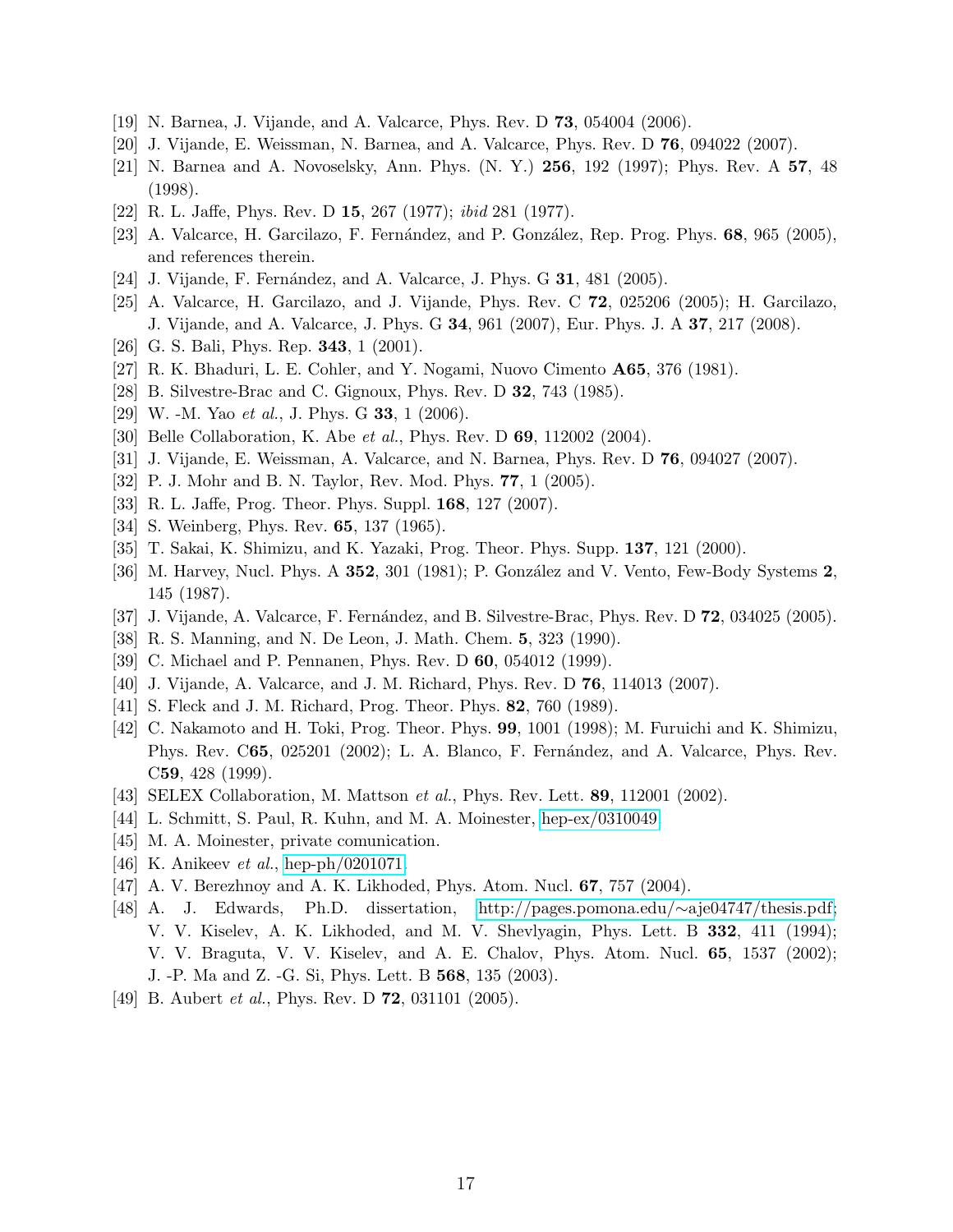|                                                                                                                                                                                                                                                                                                                                                                                                                                                                                                                            |        |                                                            | $cc\bar{n}\bar{n}$ |       |       |                             |       |                | $bb\bar n\bar n$            |                     |             |       |
|----------------------------------------------------------------------------------------------------------------------------------------------------------------------------------------------------------------------------------------------------------------------------------------------------------------------------------------------------------------------------------------------------------------------------------------------------------------------------------------------------------------------------|--------|------------------------------------------------------------|--------------------|-------|-------|-----------------------------|-------|----------------|-----------------------------|---------------------|-------------|-------|
|                                                                                                                                                                                                                                                                                                                                                                                                                                                                                                                            |        | $I=0$                                                      |                    |       | $I=1$ |                             | $I=0$ |                |                             | $I=1$               |             |       |
| $J^P$                                                                                                                                                                                                                                                                                                                                                                                                                                                                                                                      | $0^+$  | $1^+$                                                      | $2^+$              | $0^+$ | $1^+$ | $2^+$                       | $0^+$ | $1^{+}$        | $2^+$                       | $0^+$               | $1^+$       | $2^+$ |
| [5]                                                                                                                                                                                                                                                                                                                                                                                                                                                                                                                        |        | > 0                                                        |                    |       |       |                             |       | $-106$         |                             |                     |             |       |
| [6]                                                                                                                                                                                                                                                                                                                                                                                                                                                                                                                        |        | $\lesssim 0$                                               |                    |       |       |                             |       | < 0            |                             |                     |             |       |
| $[7]$                                                                                                                                                                                                                                                                                                                                                                                                                                                                                                                      |        | > 0                                                        |                    |       |       |                             |       | $\approx -70$  |                             |                     |             |       |
| $[8] % \begin{center} \includegraphics[width=0.3\textwidth]{images/Trigers.png} \end{center} % \vspace*{-1em} \caption{The figure shows the \textit{Stab} model. The \textit{Stab} model is the \textit{Stab} model. The \textit{Stab} model is the \textit{Stab} model. The \textit{Stab} model is the \textit{Stab} model. The \textit{Stab} model is the \textit{Stab} model. The \textit{Stab} model is the \textit{Stab} model. The \textit{Stab} model is the \textit{Stab} model.} \vspace*{-1em} \label{fig:Stab}$ |        |                                                            |                    |       |       |                             |       | $-8.3$         |                             |                     |             |       |
| $\left[9\right]$                                                                                                                                                                                                                                                                                                                                                                                                                                                                                                           |        | $> +60$ $+19$ $> +60$ $> +60$ $> +60$ $> +60$ $+60$ $-131$ |                    |       |       |                             |       |                | $> +60$ $> +60$ $+56$ $+30$ |                     |             |       |
| $[10]$ <sup>a</sup>                                                                                                                                                                                                                                                                                                                                                                                                                                                                                                        |        | $-185 (-332)$                                              |                    |       |       |                             |       | $-226(-497)$   |                             |                     |             |       |
| $[11]$                                                                                                                                                                                                                                                                                                                                                                                                                                                                                                                     |        |                                                            |                    |       |       |                             |       | $-99$          |                             | $+156$ $+117$ $+86$ |             |       |
| $[12]$                                                                                                                                                                                                                                                                                                                                                                                                                                                                                                                     |        | $-(30-60)$                                                 |                    |       |       |                             |       |                |                             |                     |             |       |
| $[13]^{b}$                                                                                                                                                                                                                                                                                                                                                                                                                                                                                                                 |        | $-0.6$ $(-2.7)$                                            |                    |       |       |                             |       | $-132(-140)$   |                             |                     |             |       |
| $[14]$                                                                                                                                                                                                                                                                                                                                                                                                                                                                                                                     | $+585$ | $-129$                                                     | $+830$             |       |       | $+384$ $+293$ $+192$ $+258$ |       | $-341$         | $+708$                      | $+128$ +96 +65      |             |       |
| $\left[15\right]$                                                                                                                                                                                                                                                                                                                                                                                                                                                                                                          |        | $+125 \pm 200$                                             |                    |       |       |                             |       | $-400 \pm 300$ |                             |                     |             |       |
| $[16]$                                                                                                                                                                                                                                                                                                                                                                                                                                                                                                                     |        | $+64$                                                      |                    |       |       | $+327 +208 +104$            |       | $-102$         |                             | $+90$               | $+53$ $+23$ |       |
| $[17]$ <sup>c</sup>                                                                                                                                                                                                                                                                                                                                                                                                                                                                                                        |        | $+50 (+60)$                                                |                    |       |       | $+143$ $+299$ $+213$        |       | $-32(-18)$     |                             | $+119 +93 +72$      |             |       |

<span id="page-17-0"></span>TABLE I: Energy difference, in MeV, between four-quark states  $QQ\bar{n}\bar{n}$  ( $Q = c$  or b) and the corresponding two-meson threshold for different theoretical approaches.

<sup>a</sup>Results for two different set of parameters  $C_1$  ( $C_2$ ).

 ${}^{b}$ Results for two different interacting potentials.

 ${}^{c}$ Results for two different interacting potentials.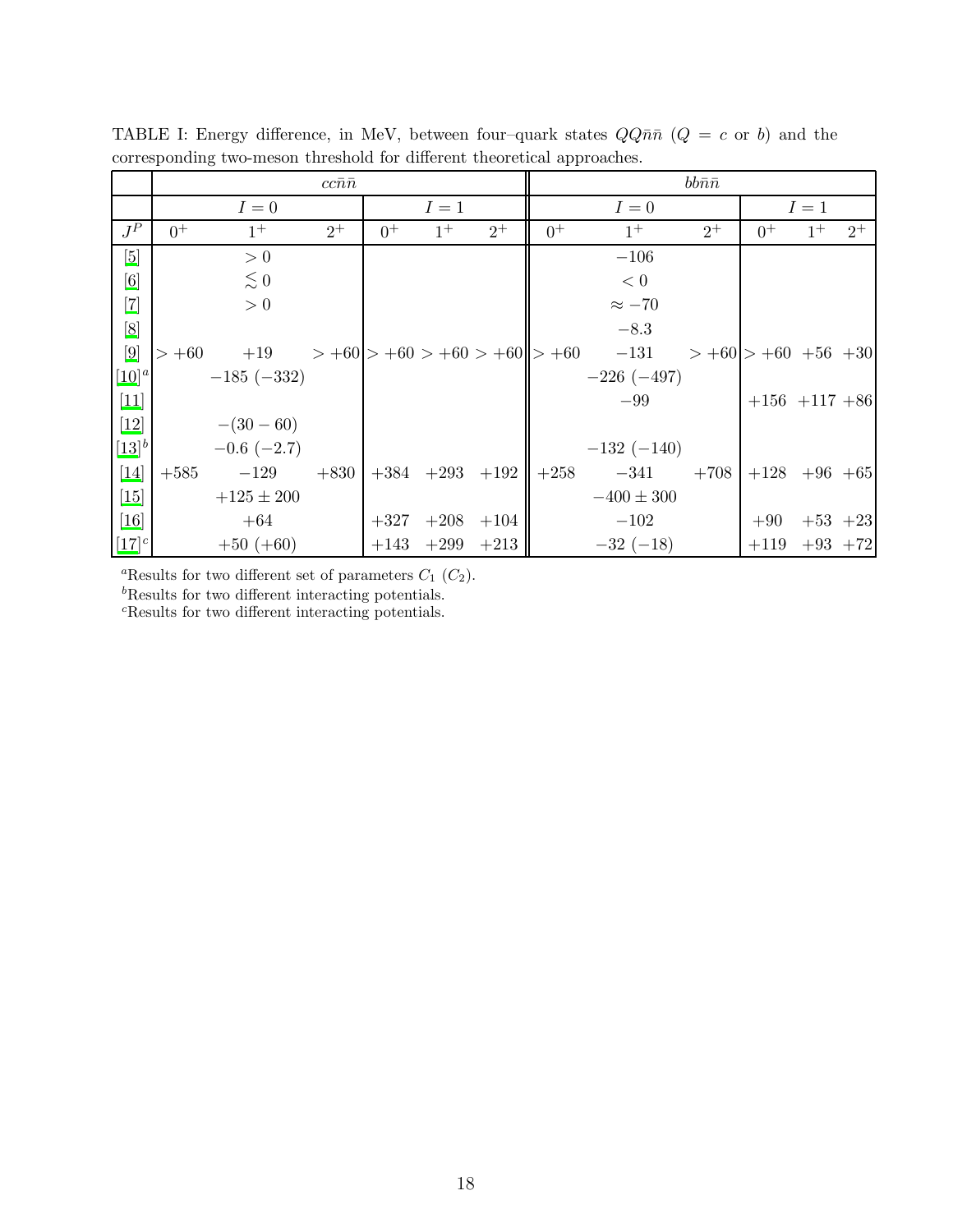<span id="page-18-0"></span>

|           |                  | Exp.                                |   | $CQC_{18}$                       |   | CQC        |   | <b>BCN</b> |
|-----------|------------------|-------------------------------------|---|----------------------------------|---|------------|---|------------|
| (L, S, J) | State            |                                     | E | RMS                              | E | <b>RMS</b> | E | <b>RMS</b> |
| (0,0,0)   | D                | $1864.5 \pm 0.4$                    |   | 1883 0.207 1936 0.220 1886 0.212 |   |            |   |            |
| (0,1,1)   | $D^*$            | $2006.7 \pm 0.4$                    |   | 2010 0.237 2001 0.234 2020 0.235 |   |            |   |            |
| (1,1,0)   | $D_0^*$          | $2308.0 \pm 17 \pm 12$ <sup>†</sup> |   | 2465 0.344 2498 0.373 2491 0.342 |   |            |   |            |
| (1,0,1)   | $D_1$            | $2422.3 \pm 1.3$                    |   | 2492 0.370 2490 0.369 2455 0.332 |   |            |   |            |
| (1,1,1)   | $D_1^*$          | $2427 \pm 40$                       |   | 2504 0.368 2498 0.373 2491 0.342 |   |            |   |            |
| (1,1,2)   | $D_2^*$          | $2461.1 \pm 1.6$                    |   | 2496 0.380 2498 0.373 2491 0.342 |   |            |   |            |
| (0,0,0)   | $\boldsymbol{B}$ | $5279.0 \pm 0.5$                    |   | 5281 0.139 5294 0.142 5301 0.141 |   |            |   |            |
| (0,1,1)   | $B^*$            | $5325.0 \pm 0.6$                    |   | 5321 0.146 5318 0.145 5350 0.147 |   |            |   |            |
| (1,1,0)   | $B_0^*$          | $5698\pm8~^a$                       |   | 5848 0.230 5810 0.232 5825 0.217 |   |            |   |            |
| (1,0,1)   | $B_1$            | $5698 + 8$                          |   | 5768 0.239 5807 0.231 5811 0.214 |   |            |   |            |
| (1,1,1)   | $B_1^*$          | $5698 \pm 8$                        |   | 5876 0.232 5810 0.232 5825 0.217 |   |            |   |            |
| (1,1,2)   | $B_2^*$          | $5698 \pm 8$                        |   | 5786 0.231 5810 0.232 5825 0.217 |   |            |   |            |

TABLE II: D and B meson masses (in MeV) and root mean square radius, RMS, (in fm) obtained with the quark models described in Sec. [II.](#page-2-0) Experimental masses (Exp.) are taken from Ref. [\[29](#page-16-10)], except for the state denoted by a dagger that has been taken from Ref. [\[30](#page-16-29)].

<sup>a</sup>According to the Particle Data book [\[29\]](#page-16-10) this signal can be interpreted as stemming from several narrow and broad resonances in the range 5650−5750 MeV. No quantum numbers are given.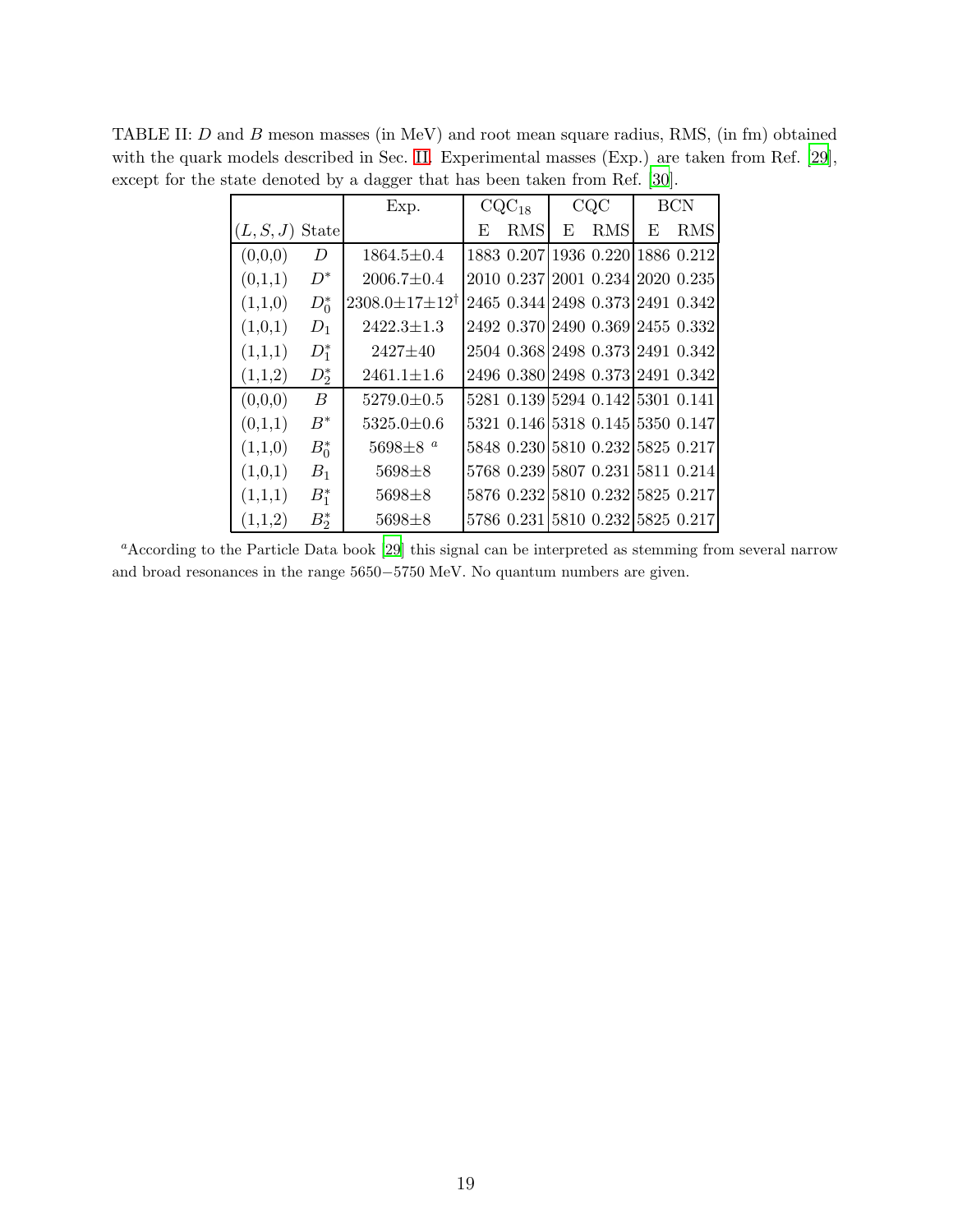|                 |                    | $cc\bar{n}\bar{n}$ |                |                                                  | $bb\bar n\bar n$    |                                                  |                |       |  |
|-----------------|--------------------|--------------------|----------------|--------------------------------------------------|---------------------|--------------------------------------------------|----------------|-------|--|
|                 |                    | <b>UN</b>          |                | CO                                               |                     | <b>UN</b>                                        |                | CO    |  |
| $J^P({\cal I})$ |                    |                    |                | $M_1 M_2 _L E(M_1, M_2)  M_1 M_2 _L E(M_1, M_2)$ |                     | $M_1 M_2 _L E(M_1, M_2)  M_1 M_2 _L E(M_1, M_2)$ |                |       |  |
|                 |                    |                    |                | $L=0$                                            |                     |                                                  |                |       |  |
| $0^{+}(0)$      | $D_1 D _P$         | 4290               | $D_1 D _P$     | 4290                                             | $B_1B _P$           | 10977                                            | $B_1B _P$      | 10977 |  |
| $0^{+}(1)$      | $D\,D _S$          | 3735               | $D\,D _S$      | $3735\,$                                         | $B B _S$            | 10558                                            | $B _S$         | 10588 |  |
| $1^+(0,1)$      | $D D^* _S$         | 3877               | $D D^* _{S,D}$ | 3877                                             | $B B^* _S$          | 10604                                            | $B B^* _{S,D}$ | 10604 |  |
| $2^{+}(0)$      | $D^* D_0^*  _{P}$  | 4317               | $D D^* _D$     | 3877                                             | $B^* B_0^* _P$      | 11023                                            | $B B^* _D$     | 10604 |  |
| $2^{+}(1)$      | $D^* D^* _S$       | 4018               | $D D _D$       | 3735                                             | $B^*B^* _S$         | 10650                                            | $B B _D$       | 10558 |  |
| $0^-(0,1)$      | $D_0^* D_1^* _P$   | 4735               | $D D^* _P$     | 3877                                             | $B_0^* B_1^*  _{P}$ | 11396                                            | $B B^* _P$     | 10604 |  |
| $1^-(0)$        | $D_1 D_0^* _P$     | 4730               | $D D _P$       | 3735                                             | $B_1 B_0^* _P$      | 11396                                            | $B B _P$       | 10558 |  |
| $1^-(1)$        | $D_0^* D_0^* _P$   | 4616               | $D D^* _P$     | 3877                                             | $B_0^* B_0^* _P$    | 11396                                            | $B B^* _P$     | 10604 |  |
| $2^-(0,1)$      | $D_0^* D_1^* _P$   | 4735               | $D D^* _P$     | 3877                                             | $B_0^* B_1^* _P$    | 11396                                            | $B B^* _P$     | 10604 |  |
|                 |                    |                    |                | $L=1\,\,S=0$                                     |                     |                                                  |                |       |  |
| $1^-(0)$        | $D D _P$           | $3735\,$           | $D D _P$       | $3735\,$                                         | $B B _P$            | 10558                                            | $B B _P$       | 10558 |  |
| $1^-(1)$        | $D\ D_1 _{S,D}$    | 4290               | $D D^* _P$     | 3877                                             | $B B_1 _{S,D}$      | 10977                                            | $B B^* _P$     | 10604 |  |
|                 |                    |                    |                | $L=1$ $S=1$                                      |                     |                                                  |                |       |  |
| $0^-(0,1)$      | $D D^* _P$         | 3877               | $D D^* _P$     | 3877                                             | $B B^* _P$          | 10604                                            | $B B^* _P$     | 10604 |  |
| $1^-(0)$        | $D D^* _P$         | 3877               | $D D _P$       | 3735                                             | $B B^* _P$          | 10604                                            | $B B _P$       | 10558 |  |
| $1^{-}(1)$      | $D D^* _P$         | 3877               | $D D^* _P$     | 3877                                             | $B B^* _P$          | 10604                                            | $B B^* _P$     | 10604 |  |
| $2^-(0,1)$      | $D D^* _P$         | 3877               | $D D^* _P$     | 3877                                             | $B B^* _P$          | 10604                                            | $B B^* _P$     | 10604 |  |
|                 |                    |                    |                | $L = 1 S = 2$                                    |                     |                                                  |                |       |  |
| $1^-(0)$        | $D^* D^* _P$       | 4018               | $D D _P$       | $3735\,$                                         | $B^*B^* _P$         | 10650                                            | $B B _P$       | 10558 |  |
| $1^-(1)$        | $D^* D_0^* _{S,D}$ | 4317               | $D D^* _P$     | $3877\,$                                         | $B^* B_0^* _{S,D}$  | 11023                                            | $B B^* _P$     | 10604 |  |
| $2^-(0)$        | $D^* D^* _P$       | 4018               | $D D^* _P$     | 3877                                             | $B^*B^* _P$         | 10650                                            | $B B^* _P$     | 10604 |  |
| $2^-(1)$        | $D^* D_0^* _D$     | 4317               | $D D^* _P$     | 3877                                             | $B^* B_0^* _D$      | 11023                                            | $B B^* _P$     | 10604 |  |
| $3^-(0)$        | $D^* D^* _P$       | 4018               | $D^* D^* _P$   | 4018                                             | $B^*B^* _P$         | 10650                                            | $B^*B^* _P$    | 10650 |  |
| $3^-(1)$        | $D^* D_0^* _{D}$   | 4317               | $D D_1 _D$     | 4290                                             | $B^* B_0^* _{D}$    | 11023                                            | $B B_1 _D$     | 10977 |  |

<span id="page-19-0"></span>TABLE III: Experimental lowest two-meson thresholds for charmed and bottom four–quark states in the uncoupled (UN) and coupled (CO) schemes as defined in the text.  $M_1 M_2|_L$  indicates the lowest threshold and  ${\cal E}(M_1,M_2)$  its energy. Energies are in MeV.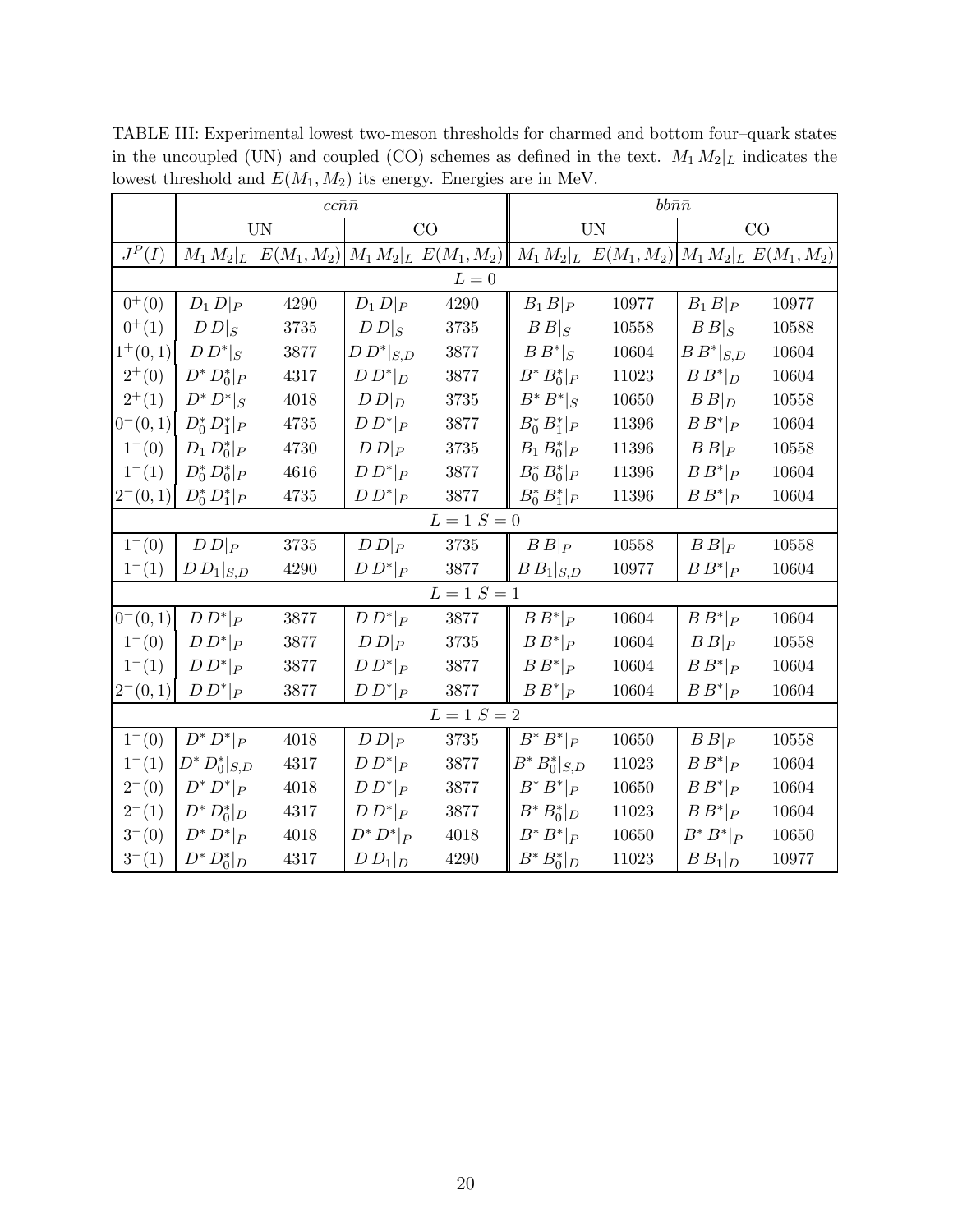<span id="page-20-0"></span>

|            |                    | <b>UN</b> |               |                 | CO                                              |       |
|------------|--------------------|-----------|---------------|-----------------|-------------------------------------------------|-------|
| $J^P(I)$   | $M_1 M_2 _L$       |           |               |                 | $E(M_1, M_2)$ RMS $M_1 M_2$ $L E(M_1, M_2)$ RMS |       |
|            |                    |           | $L=0$         |                 |                                                 |       |
| $0^{+}(0)$ | $D_1 D _P$         | 4426      | 0.589         | $D_1 D _P$      | 4426                                            | 0.589 |
| $0^{+}(1)$ | $D\,D _S$          | 3872      | 0.440         | $D\,D _S$       | 3872                                            | 0.440 |
| $1^+(0,1)$ | $D D^* _S$         | 3937      | 0.454         | $D\,D^* _{S,D}$ | 3937                                            | 0.454 |
| $2^{+}(0)$ | $D^* D_I^* _P$     | 4499      | 0.607         | $D D^* _D$      | 3937                                            | 0.454 |
| $2^{+}(1)$ | $D^* D^* _S$       | 4002      | 0.468         | $D D _D$        | 3872                                            | 0.440 |
| $0^-(0)$   | $D_1 D_1 _P$       | 4980      | 0.738         | $D D^* _P$      | 3937                                            | 0.454 |
| $0^{-}(1)$ | $D_J^* D_J^* _P$   | 4996      | 0.746         | $D D^* _P$      | 3937                                            | 0.454 |
| $1^-(0)$   | $D_1 D_I^* _P$     | 4988      | 0.742         | $D D _P$        | 3872                                            | 0.440 |
| $1^-(1)$   | $D_1 D_I^* _P$     | 4988      | 0.742         | $D D^* _P$      | 3937                                            | 0.454 |
| $2^-(0,1)$ | $D_J^* D_J^* _P$   | 4996      | 0.746         | $D D^* _P$      | 3937                                            | 0.454 |
|            |                    |           | $L = 1 S = 0$ |                 |                                                 |       |
| $1^-(0)$   | $D D _P$           | 3872      | 0.440         | $D D _P$        | 3872                                            | 0.440 |
| $1^-(1)$   | $D\,D_1 _{S,D}$    | 4426      | 0.589         | $D D^* _P$      | 3937                                            | 0.454 |
|            |                    |           | $L = 1 S = 1$ |                 |                                                 |       |
| $0^-(0,1)$ | $DD^* _P$          | 3937      | 0.454         | $D D^* _P$      | 3937                                            | 0.454 |
| $1^-(0)$   | $D D^* _P$         | 3937      | 0.454         | $D D _P$        | 3872                                            | 0.440 |
| $1^{-}(1)$ | $D D^* _P$         | 3937      | 0.454         | $D D^* _P$      | 3937                                            | 0.454 |
| $2^-(0,1)$ | $D D^* _P$         | 3937      | 0.454         | $D D^* _P$      | 3937                                            | 0.454 |
|            |                    |           | $L = 1 S = 2$ |                 |                                                 |       |
| $1^-(0)$   | $D^* D^* _P$       | 4002      | 0.468         | $D D _P$        | 3872                                            | 0.440 |
| $1^-(1)$   | $D^* D_J^* _{S,D}$ | 4499      | 0.607         | $D D^* _P$      | 3937                                            | 0.454 |
| $2^-(0)$   | $D^* D^* _P$       | 4002      | 0.468         | $D D^* _P$      | 3937                                            | 0.454 |
| $2^-(1)$   | $D^* D_J^* _{S,D}$ | 4499      | 0.607         | $D D^* _P$      | 3937                                            | 0.454 |
| $3^-(0)$   | $D^* D^* _P$       | $4002\,$  | 0.468         | $D^* D^* _P$    | $4002\,$                                        | 0.468 |
| $3^-(1)$   | $D^* D_J^* _{S,D}$ | 4499      | 0.607         | $D_1 D _D$      | 4426                                            | 0.589 |

TABLE IV: Same as Table [III](#page-19-0) for  $cc\bar{n}\bar{n}$  states with the CQC model. We have evaluated the RMS, in fm.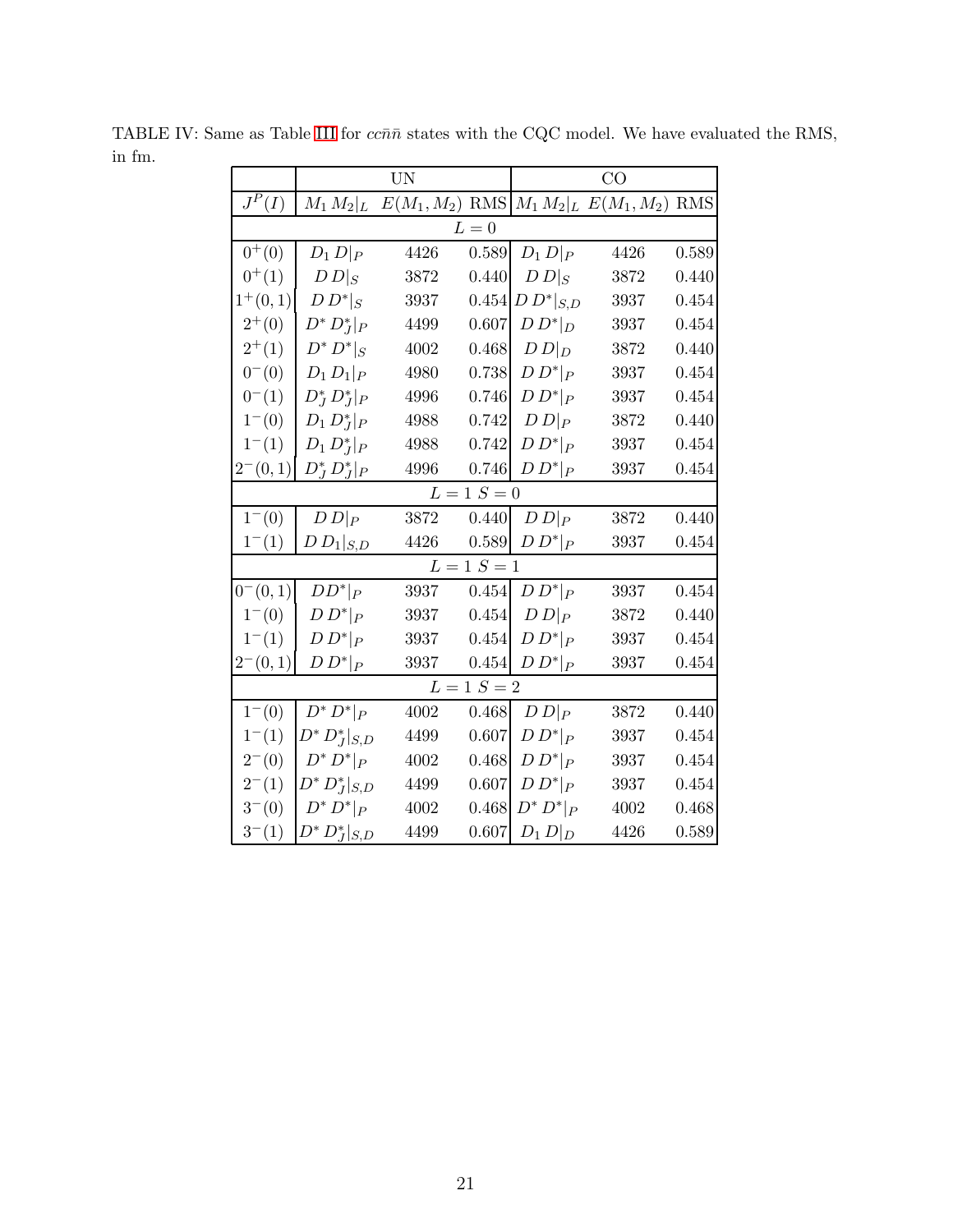|            |                    | <b>UN</b>                                                 |               | CO             |           |       |  |
|------------|--------------------|-----------------------------------------------------------|---------------|----------------|-----------|-------|--|
| $J^P(I)$   |                    | $M_1 M_2 _L E(M_1, M_2)$ RMS $M_1 M_2 _L E(M_1, M_2)$ RMS |               |                |           |       |  |
|            |                    |                                                           | $L=0$         |                |           |       |  |
| $0^{+}(0)$ | $B_1 B _P$         | 11101                                                     | 0.373         | $B_1 B _P$     | 11101     | 0.373 |  |
| $0^{+}(1)$ | $B _S$             | $10588\,$                                                 | 0.284         | $B _S$         | 10588     | 0.284 |  |
| $1^+(0,1)$ | $B B^* _S$         | $10612\,$                                                 | 0.287         | $B B^* _{S,D}$ | 10612     | 0.287 |  |
| $2^{+}(0)$ | $B^* B_J^* _P$     | 11128                                                     | 0.377         | $B B^* _D$     | 10612     | 0.287 |  |
| $2^{+}(1)$ | $B^*B^* _S$        | 10636                                                     | 0.291         | $B B _D$       | 10588     | 0.284 |  |
| $0^-(0)$   | $B_1 B_1   P$      | 11614                                                     | 0.462         | $B B^* _P$     | 10612     | 0.287 |  |
| $0^{-}(1)$ | $B_J^* B_J^* _P$   | 11620                                                     | 0.464         | $B B^* _P$     | 10612     | 0.287 |  |
| $1^-(0)$   | $B_1 B_I^* _P$     | 11617                                                     | 0.463         | $B B _P$       | 10588     | 0.284 |  |
| $1^-(1)$   | $B_1 B_I^* _P$     | 11617                                                     | 0.463         | $B B^* _P$     | 10612     | 0.287 |  |
| $2^-(0,1)$ | $B_I^* B_I^* _P$   | 11620                                                     | 0.464         | $B B^* _P$     | 10612     | 0.287 |  |
|            |                    |                                                           | $L = 1 S = 0$ |                |           |       |  |
| $1^-(0)$   | $B B _P$           | 10588                                                     | 0.284         | $B B _P$       | 10588     | 0.284 |  |
| $1^-(1)$   | $B B_1 _{S,D}$     | 11101                                                     | 0.373         | $B B^* _P$     | 10612     | 0.287 |  |
|            |                    |                                                           | $L = 1 S = 1$ |                |           |       |  |
| $0^-(0,1)$ | $BB^* _P$          | 10612                                                     | 0.287         | $B B^* _P$     | 10612     | 0.287 |  |
| $1^-(0)$   | $B B^* _P$         | 10612                                                     | 0.287         | $B B _P$       | 10588     | 0.284 |  |
| $1^-(1)$   | $B B^* _P$         | 10612                                                     | 0.287         | $B B^* _P$     | 10612     | 0.287 |  |
| $2^-(0,1)$ | $B\,B^* _P$        | 10612                                                     | 0.287         | $B B^* _P$     | 10612     | 0.287 |  |
|            |                    |                                                           | $L = 1 S = 2$ |                |           |       |  |
| $1^-(0)$   | $B^*B^* _P$        | 10636                                                     | 0.291         | B P            | 10588     | 0.284 |  |
| $1^-(1)$   | $B^* B_J^* _{S,D}$ | 11128                                                     | 0.377         | $B B^* _P$     | $10612\,$ | 0.287 |  |
| $2^-(0)$   | $B^*B^* _P$        | 10636                                                     | 0.291         | $B B^* _P$     | 10612     | 0.287 |  |
| $2^-(1)$   | $B^*B_J^* _{S,D}$  | 11128                                                     | 0.377         | $B B^* _P$     | 10612     | 0.287 |  |
| $3^-(0)$   | $B^*B^* _P$        | 10636                                                     | 0.291         | $B^*B^* _P$    | 10636     | 0.291 |  |
| $3^-(1)$   | $B^* B_J^* _{S,D}$ | 11128                                                     | 0.377         | $B_1B _D$      | 11101     | 0.373 |  |

<span id="page-21-0"></span>TABLE V: Same as Table [IV](#page-20-0) for  $bb\bar n\bar n$  states.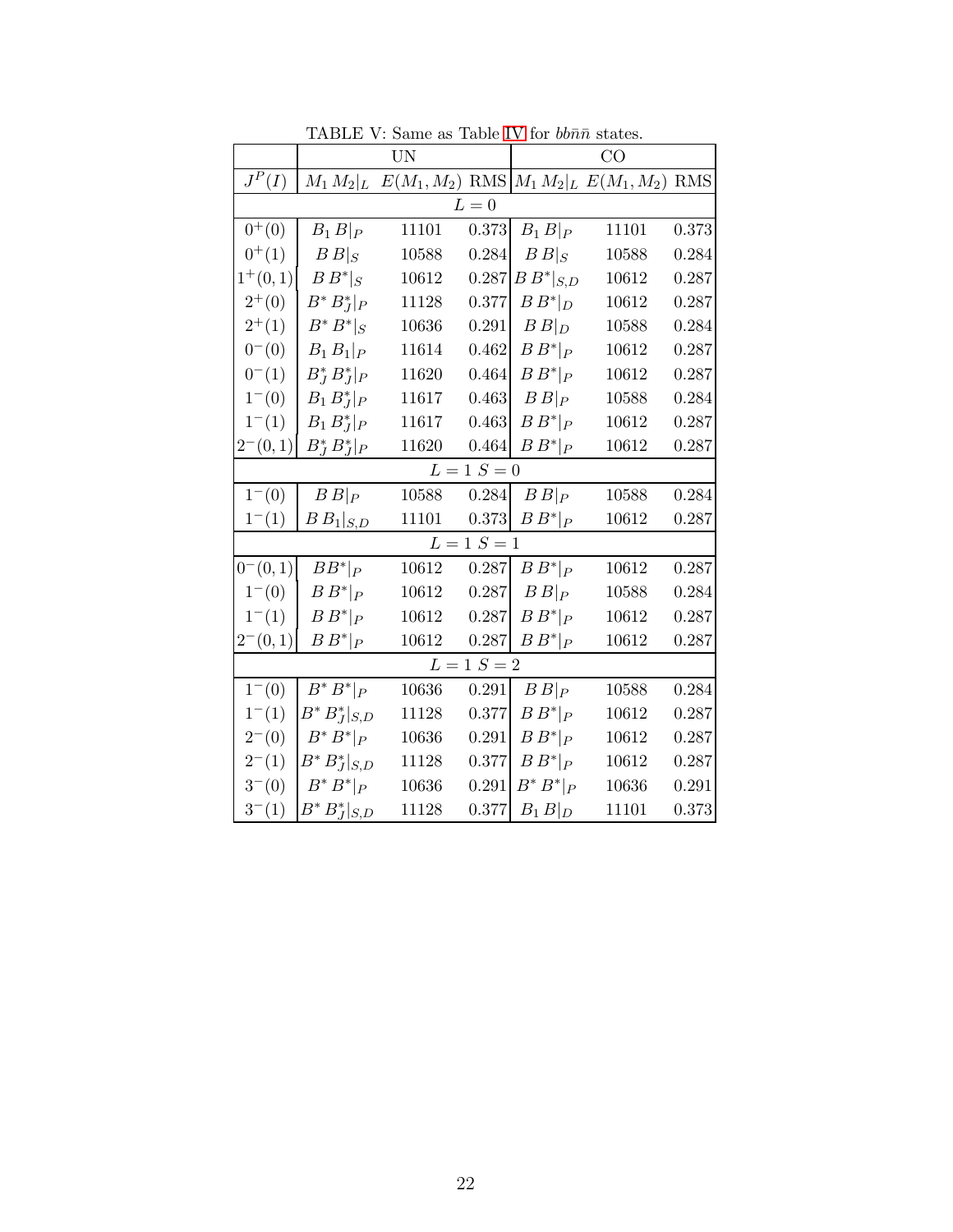|            |                    | <b>UN</b> |               | CO              |                                                 |       |  |
|------------|--------------------|-----------|---------------|-----------------|-------------------------------------------------|-------|--|
| $J^P(I)$   | $M_1 M_2 _L$       |           |               |                 | $E(M_1, M_2)$ RMS $M_1 M_2$ $L E(M_1, M_2)$ RMS |       |  |
|            |                    |           | $L=0$         |                 |                                                 |       |  |
| $0^{+}(0)$ | $D_1 D _P$         | 4341      | 0.544         | $D_1 D _P$      | 4341                                            | 0.544 |  |
| $0^{+}(1)$ | $D\,D _S$          | 3772      | 0.424         | $D\,D _S$       | 3772                                            | 0.424 |  |
| $1^+(0,1)$ | $D D^* _S$         | 3906      | 0.447         | $D\,D^* _{S,D}$ | 3906                                            | 0.447 |  |
| $2^{+}(0)$ | $D^* D_I^* _P$     | 4511      | 0.577         | $D D^* _D$      | 3906                                            | 0.447 |  |
| $2^{+}(1)$ | $D^* D^* _S$       | 4040      | 0.470         | $D D _D$        | 3772                                            | 0.424 |  |
| $0^-(0)$   | $D_1 D_1  _{P}$    | 4910      | 0.664         | $D D^* _P$      | 3906                                            | 0.447 |  |
| $0^{-}(1)$ | $D_J^* D_J^* _P$   | 4982      | 0.684         | $D D^* _P$      | 3906                                            | 0.447 |  |
| $1^-(0)$   | $D_1 D_I^* _P$     | 4946      | 0.674         | $D D _P$        | 3772                                            | 0.424 |  |
| $1^-(1)$   | $D_1 D_J^* _P$     | 4946      | 0.674         | $D D^* _P$      | 3906                                            | 0.447 |  |
| $2^-(0,1)$ | $D_J^* D_J^* _P$   | 4982      | 0.684         | $D D^* _P$      | 3906                                            | 0.447 |  |
|            |                    |           | $L = 1 S = 0$ |                 |                                                 |       |  |
| $1^-(0)$   | $D D _P$           | 3772      | 0.424         | $D D _P$        | 3772                                            | 0.424 |  |
| $1^-(1)$   | $D\,D_1 _{S,D}$    | 4341      | 0.544         | $D D^* _P$      | 3906                                            | 0.447 |  |
|            |                    |           | $L = 1 S = 1$ |                 |                                                 |       |  |
| $0^-(0,1)$ | $DD^* _P$          | 3906      | 0.447         | $D D^* _P$      | 3906                                            | 0.447 |  |
| $1^-(0)$   | $D D^* _P$         | 3906      | 0.447         | $D D _P$        | 3772                                            | 0.424 |  |
| $1^-(1)$   | $D D^* _P$         | 3906      | 0.447         | $D D^* _P$      | 3906                                            | 0.447 |  |
| $2^-(0,1)$ | $D\,D^* _P$        | 3906      | 0.447         | $D D^* _P$      | 3906                                            | 0.447 |  |
|            |                    |           | $L = 1 S = 2$ |                 |                                                 |       |  |
| $1^-(0)$   | $D^* D^* _P$       | 4040      | 0.470         | $D D _P$        | 3772                                            | 0.424 |  |
| $1^-(1)$   | $D^* D_J^* _{S,D}$ | 4511      | 0.577         | $D D^* _P$      | 3906                                            | 0.447 |  |
| $2^-(0)$   | $D^* D^* _P$       | 4040      | 0.470         | $D D^* _P$      | 3906                                            | 0.447 |  |
| $2^-(1)$   | $D^* D_J^* _{S,D}$ | 4511      | 0.577         | $D D^* _P$      | 3906                                            | 0.447 |  |
| $3^-(0)$   | $D^* D^* _P$       | 4040      | 0.470         | $D^* D^* _P$    | 4040                                            | 0.470 |  |
| $3^-(1)$   | $D^* D_J^* _{S,D}$ | 4511      | 0.577         | $D_1 D _D$      | $\!341$                                         | 0.544 |  |

<span id="page-22-0"></span>TABLE VI: Same as Table [IV](#page-20-0) for the BCN model.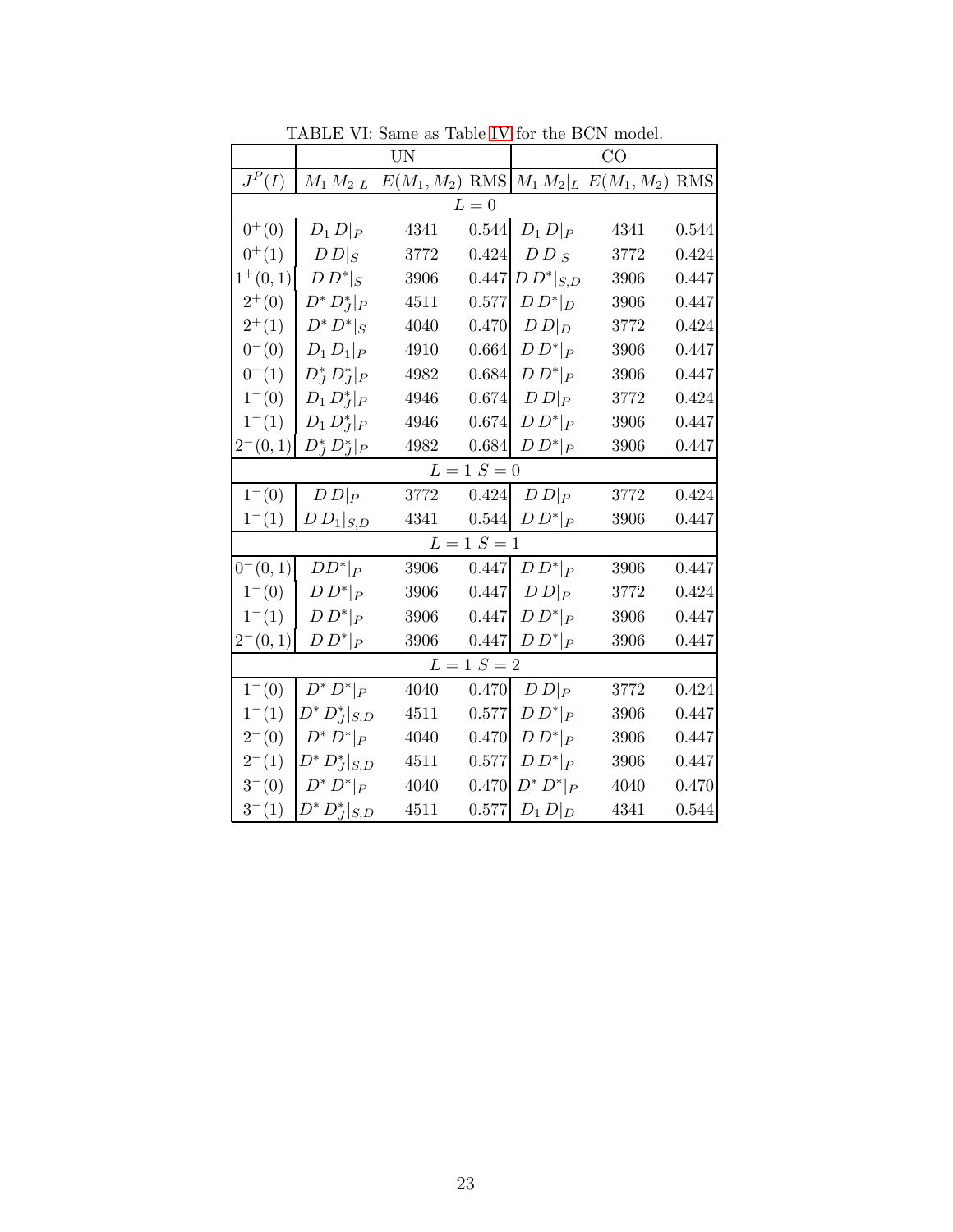|            |                    | <b>UN</b>                                                 |               | CO             |       |           |  |  |
|------------|--------------------|-----------------------------------------------------------|---------------|----------------|-------|-----------|--|--|
| $J^P(I)$   |                    | $M_1 M_2 _L E(M_1, M_2)$ RMS $M_1 M_2 _L E(M_1, M_2)$ RMS |               |                |       |           |  |  |
|            |                    |                                                           | $L=0$         |                |       |           |  |  |
| $0^{+}(0)$ | $B_1 B _P$         | 11113                                                     | 0.355         | $B_1 B _P$     | 11113 | 0.355     |  |  |
| $0^{+}(1)$ | $B _S$             | 10602                                                     | 0.282         | $B _S$         | 10602 | 0.282     |  |  |
| $1^+(0,1)$ | $B B^* _S$         | 10651                                                     | 0.288         | $B B^* _{S,D}$ | 10651 | 0.288     |  |  |
| $2^{+}(0)$ | $B^* B_J^* _P$     | 11176                                                     | 0.364         | $B B^* _D$     | 10651 | 0.288     |  |  |
| $2^{+}(1)$ | $B^*B^* _S$        | 10700                                                     | 0.294         | $B B _D$       | 10602 | 0.282     |  |  |
| $0^-(0)$   | $B_1B_1 _P$        | 11624                                                     | 0.428         | $B B^* _P$     | 10651 | 0.288     |  |  |
| $0^{-}(1)$ | $B_I^* B_I^* _P$   | 11652                                                     | 0.434         | $B B^* _P$     | 10651 | 0.288     |  |  |
| $1^-(0)$   | $B_1 B_I^* _P$     | 11638                                                     | 0.431         | $B B _P$       | 10602 | 0.282     |  |  |
| $1^-(1)$   | $B_1 B_J^* _P$     | 11638                                                     | 0.431         | $B B^* _P$     | 10651 | 0.288     |  |  |
| $2^-(0,1)$ | $B_J^* B_J^* _P$   | 11652                                                     | 0.434         | $B B^* _P$     | 10651 | 0.288     |  |  |
|            |                    |                                                           | $L = 1 S = 0$ |                |       |           |  |  |
| $1^-(0)$   | $B B _P$           | 10602                                                     | 0.282         | $B B _P$       | 10602 | 0.282     |  |  |
| $1^-(1)$   | $B B_1 _{S,D}$     | 11113                                                     | $0.355\,$     | $B B^* _P$     | 10651 | 0.288     |  |  |
|            |                    |                                                           | $L = 1 S = 1$ |                |       |           |  |  |
| $0^-(0,1)$ | $BB^* _P$          | 10651                                                     | 0.288         | $B B^* _P$     | 10651 | 0.288     |  |  |
| $1^-(0)$   | $B B^* _P$         | 10651                                                     | 0.288         | $B B _P$       | 10602 | 0.282     |  |  |
| $1^-(1)$   | $B B^* _P$         | 10651                                                     | 0.288         | $B B^* _P$     | 10651 | 0.288     |  |  |
| $2^-(0,1)$ | $B B^* _P$         | 10651                                                     | 0.288         | $B B^* _P$     | 10651 | 0.288     |  |  |
|            |                    |                                                           | $L = 1 S = 2$ |                |       |           |  |  |
| $1^-(0)$   | $B^*B^* _P$        | 10700                                                     | 0.294         | $B B _P$       | 10602 | 0.282     |  |  |
| $1^-(1)$   | $B^* B_J^* _{S,D}$ | 11176                                                     | 0.364         | $B B^* _P$     | 10651 | 0.288     |  |  |
| $2^-(0)$   | $B^*B^* _P$        | 10700                                                     | 0.294         | $B B^* _P$     | 10651 | 0.288     |  |  |
| $2^-(1)$   | $B^*B_J^* _{S,D}$  | 11176                                                     | 0.364         | $B B^* _P$     | 10651 | 0.288     |  |  |
| $3^-(0)$   | $B^*B^* _P$        | 10700                                                     | 0.294         | $B^*B^* _P$    | 10700 | 0.294     |  |  |
| $3^-(1)$   | $B^* B_J^* _{S,D}$ | 11176                                                     | 0.364         | $B_1B _D$      | 11113 | $0.355\,$ |  |  |

<span id="page-23-0"></span>TABLE VII: Same as Table [V](#page-21-0) for the BCN model.

<span id="page-23-1"></span>TABLE VIII: Comparison among different numerical approaches to the  $cc\bar{n}\bar{n}$  system. Energies are in MeV.

|         |      | $(L, S, I)$ Ref. [14] HH $(\sum_i \ell_i = 0)$ | HH       |
|---------|------|------------------------------------------------|----------|
| (0,0,1) | 4155 | 4154                                           | $3911\,$ |
| (0,1,0) | 3927 | 3926                                           | 3860     |
| (0,1,1) | 4176 | 4175                                           | 3975     |
| (0,2,1) | 4195 | 4193                                           | 4031     |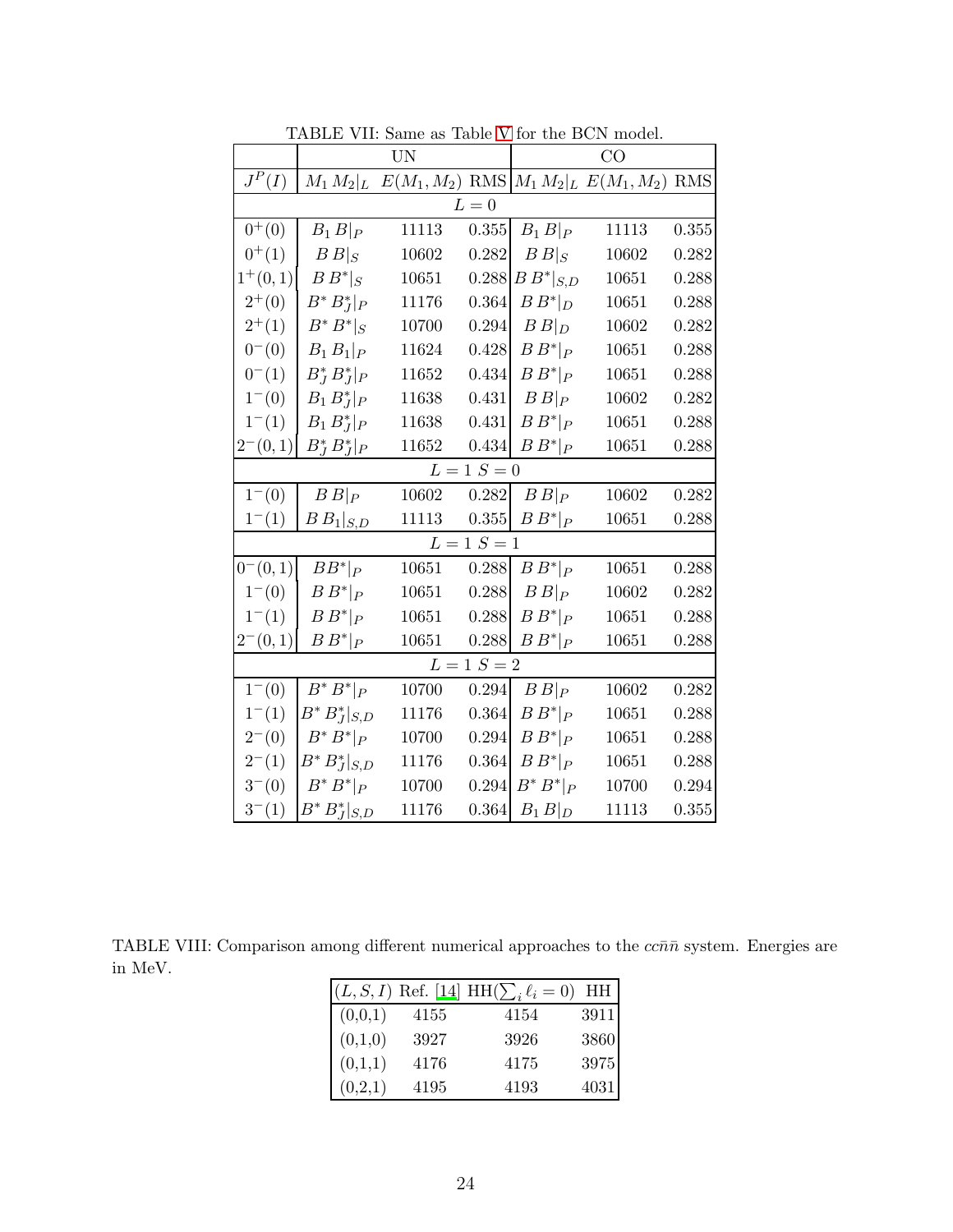<span id="page-24-0"></span>

|                | <b>BCN</b>              |       | CQC                     |          |  |  |
|----------------|-------------------------|-------|-------------------------|----------|--|--|
| K              | $E_{4q}$ (MeV) RMS (fm) |       | $E_{4q}$ (MeV) RMS (fm) |          |  |  |
| 0              | 4100                    | 0.310 | 4109                    | 0.314    |  |  |
| $\overline{2}$ | 3999                    | 0.326 | 3990                    | 0.320    |  |  |
| $\overline{4}$ | 3954                    | 0.345 | 3931                    | 0.331    |  |  |
| 6              | 3933                    | 0.364 | 3903                    | 0.341    |  |  |
| 8              | 3921                    | 0.382 | 3887                    | 0.348    |  |  |
| 10             | 3914                    | 0.398 | 3878                    | 0.354    |  |  |
| 12             | 3910                    | 0.414 | 3872                    | 0.358    |  |  |
| 14             | 3907                    | 0.428 | 3868                    | 0.361    |  |  |
| 16             | 3904                    | 0.441 | 3866                    | 0.363    |  |  |
| 18             | 3903                    | 0.453 | 3864                    | 0.365    |  |  |
| 20             | 3901                    | 0.464 | 3862                    | 0.366    |  |  |
| 22             | 3900                    | 0.474 | 3861                    | 0.367    |  |  |
| 24             | 3900                    | 0.484 | 3861                    |          |  |  |
| 26             | 3899                    | 0.492 |                         |          |  |  |
| $D\,D^* _S$    | 3906                    | 0.447 | 3937                    | 0.454    |  |  |
| $\Delta_E$     | $-7$                    |       |                         | $^{-76}$ |  |  |
| $\Delta_R$     | >1                      |       | 0.808                   |          |  |  |

TABLE IX: BCN and CQC  $(L, S, I) = (0, 1, 0)$   $cc\bar{n}\bar{n}$  results.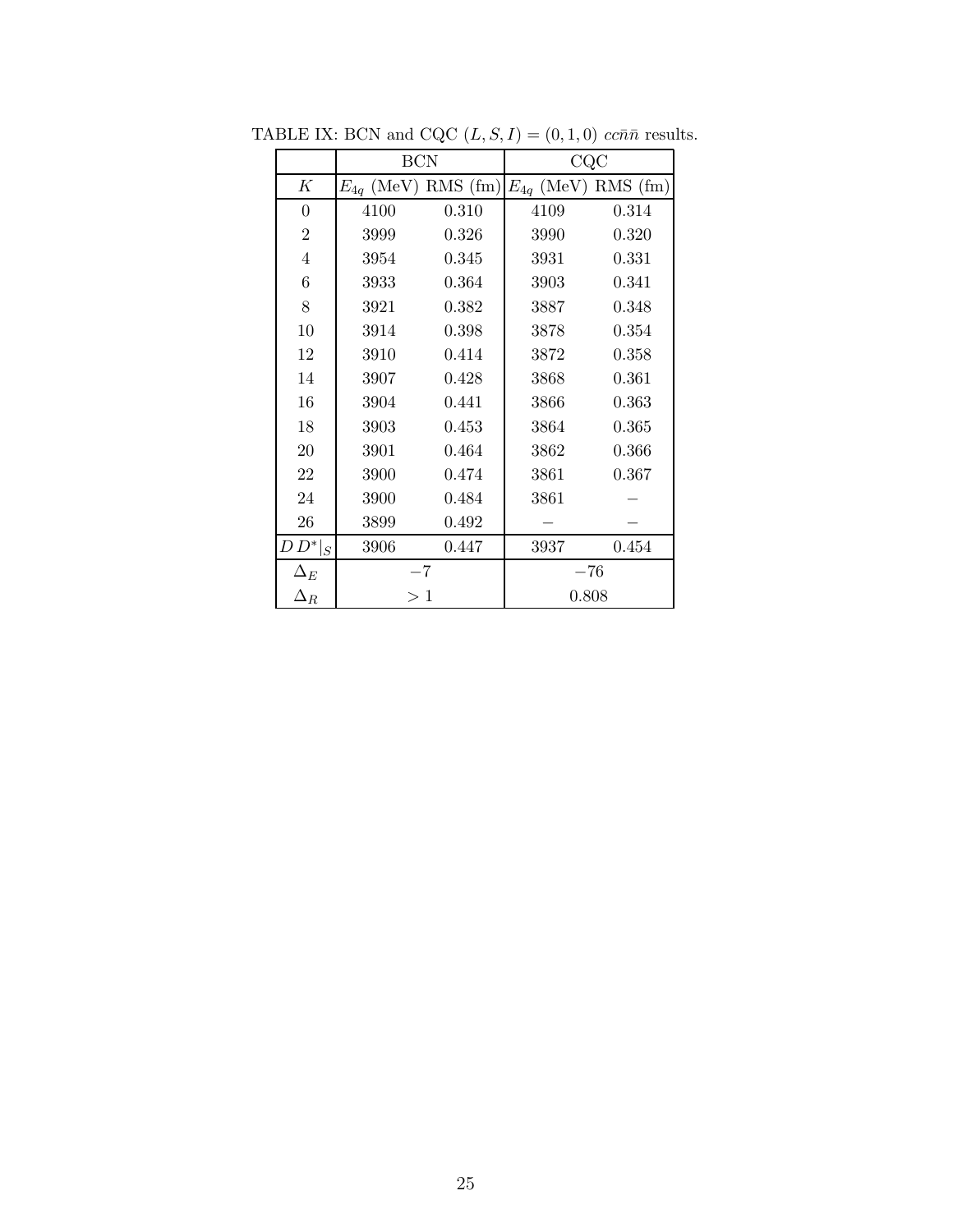<span id="page-25-0"></span>

| $K_{\rm max}$ | $J^P(L, S, I)$                   | $M_1 M_2 _L$       | $E(M_1,M_2)$ | $E_{4q}$ | $RMS_{4q}$  | $\Delta_R$      | $\Delta_E$ |
|---------------|----------------------------------|--------------------|--------------|----------|-------------|-----------------|------------|
| 28            | $0^+(0,0,0)$                     | $D_1 D _P$         | 4426         | 4441     | $\,0.624\,$ | >1              | $+15$      |
| 28            | $0^+(0,0,1)$                     | $D\,D _S$          | 3872         | 3905     | 0.752       | >1              | $+33$      |
| 24            | $1^+(0,1,0)$                     | $D D^* _S$         | 3937         | 3861     | 0.367       | 0.808           | $-76$      |
| 24            | $1^+(0,1,1)$                     | $D D^* _S$         | 3937         | 3972     | 0.779       | >1              | $+35$      |
| 30            | $2^+(0,2,0)$                     | $D^* D_J^* _P$     | 4499         | 4526     | 0.987       | >1              | $+27$      |
| 30            | $2^+(0,2,1)$                     | $D^* D^* _S$       | 4002         | 4025     | 0.879       | >1              | $+22$      |
|               |                                  |                    |              |          |             |                 |            |
| 25            | $0^-(0,0,0)$                     | $D_1 D_1 _P$       | 4980         | 5374     | 0.738       | >1              | $+394$     |
| 25            | $0^-(0,0,1)$                     | $D_I^* D_I^* _P$   | 4996         | 5012     | 0.982       | >1              | $+16\,$    |
| 25            | $1^-(0,1,0)$                     | $D_1 D_I^* _P$     | 4988         | 5021     | 0.944       | >1              | $+33$      |
| 25            | $1^-(0,1,1)$                     | $D_1 D_I^* _P$     | 4988         | 5018     | 0.982       | >1              | $+30$      |
| 25            | $2^-(0,2,0)$                     | $D_I^* D_I^* _P$   | 4996         | 5387     | 1.237       | >1              | $+391$     |
| 25            | $2^-(0,2,1)$                     | $D_J^* D_J^* _P$   | 4996         | 5025     | 0.991       | >1              | $+29$      |
|               |                                  |                    |              |          |             |                 |            |
| 21            | $1^-(1,0,0)$                     | $D D _P$           | 3872         | 3938     | 0.726       | >1              | $+66$      |
| 23            | $1^-(1,0,1)$                     | $D\,D_1 _{S,D}$    | 4426         | 4426     | 0.527       | $0.894^{\circ}$ | $+0$       |
| 21            | $(0,1,2)$ <sup>-</sup> $(1,1,0)$ | $D D^* _P$         | 3937         | 3996     | $0.739\,$   | >1              | $+59$      |
| 21            | $(0,1,2)^{-}(1,1,1)$             | $D D^* _P$         | 3937         | 4004     | 0.814       | >1              | $+67$      |
| 21            | $(1,2,3)$ <sup>-</sup> $(1,2,0)$ | $D^* D^* _P$       | 4002         | 4052     | 0.817       | >1              | $+50$      |
| 19            | $(1,2,3)$ <sup>-</sup> $(1,2,1)$ | $D^* D_J^* _{S,D}$ | 4499         | 4461     | 0.465       | 0.766           | $-38$      |

TABLE X:  $cc\bar{n}\bar{n}$  CQC energy,  $E_{4q} \equiv E_{4q}(K_{\text{max}})$  (in MeV), RMS (in fm),  $\Delta_R$ , and  $\Delta_E$  (in MeV) as defined in Eqs. [\(7\)](#page-5-1) and [\(10\)](#page-5-2).  $M_1 M_2|_L$  indicates the lowest threshold and  $E(M_1,M_2)$  its energy as obtained from Table [IV.](#page-20-0)

<sup>a</sup>In this case the radius has still yet to converge for  $K = K_{\text{max}}$ . Its extrapolation gives a value larger than one but finite.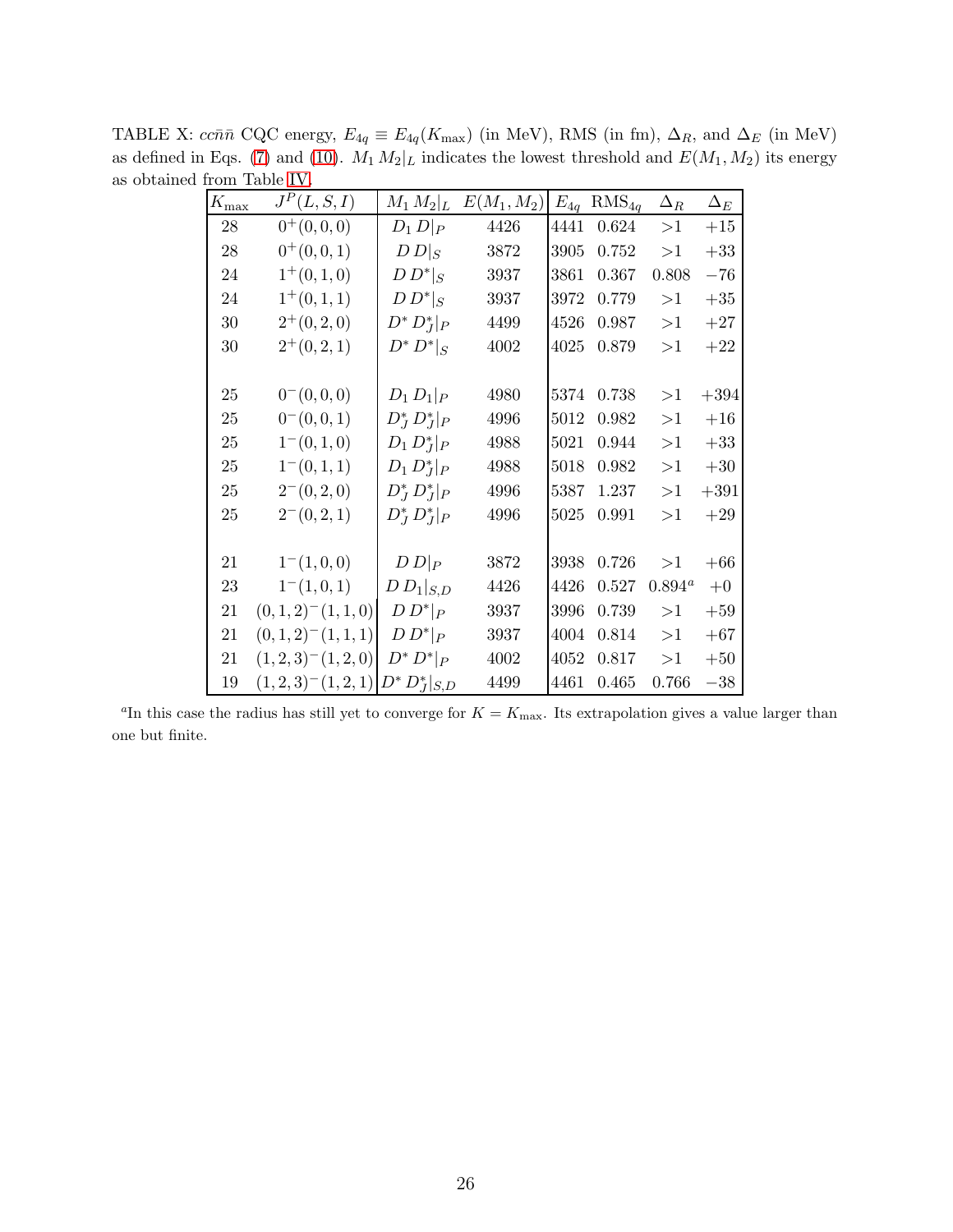<span id="page-26-0"></span>

| $J^P(L, S, I)$                   | $E_{4q}(K_{\rm max})$ | $\Delta_E$ | $E_{4q}(K=\infty)$ | $\Delta_E$ |
|----------------------------------|-----------------------|------------|--------------------|------------|
| $0^+(0,0,0)$                     | 4441                  | $+15$      | 4429               | $+3$       |
| $0^+(0,0,1)$                     | 3905                  | $+33$      | 3862               | $-10$      |
| $1^+(0,1,0)$                     | 3861                  | $-76$      | 3856               | $-81$      |
| $1^+(0,1,1)$                     | 3972                  | $+35$      | 3914               | $-14$      |
| $2^+(0,2,0)$                     | 4526                  | $+27$      | 4501               | $+2$       |
| $2^+(0,2,1)$                     | 4024                  | $+22$      | 3991               | $-9$       |
|                                  |                       |            |                    |            |
| $0^-(0,0,0)$                     | 5374                  | $+394$     | 5323               | $+343$     |
| $0^-(0,0,1)$                     | 5012                  | $+16$      | 4983               | $-13$      |
| $1^-(0,1,0)$                     | 5021                  | $+33$      | 4993               | $+5$       |
| $1^-(0,1,1)$                     | 5018                  | $+30$      | 4992               | $+4$       |
| $2^-(0,2,0)$                     | 5387                  | $+391$     | 5307               | $+311$     |
| $2^-(0,2,1)$                     | 5025                  | $+29$      | 5000               | $+4$       |
|                                  |                       |            |                    |            |
| $1^-(1,0,0)$                     | 3938                  | $+66$      | 3865               | $-7$       |
| $1^-(1,0,1)$                     | 4426                  | $+0$       | 4420               | $-6$       |
| $(0,1,2)$ <sup>-</sup> $(1,1,0)$ | 3996                  | $+59$      | 3927               | $-10$      |
| $(0,1,2)$ <sup>-</sup> $(1,1,1)$ | 4004                  | $+67$      | 3918               | $-19$      |
| $(1,2,3)$ <sup>-</sup> $(1,2,0)$ | 4052                  | $+50$      | 3993               | $-9$       |
| $(1,2,3)$ <sup>-</sup> $(1,2,1)$ | 4461                  | $-38$      | 4461               | $-38$      |

TABLE XI:  $cc\bar{n}\bar{n}$  CQC energies and  $\Delta_E$ , in MeV, evaluated for  $K_{\text{max}}$  and using the extrapolation [\(8\)](#page-5-0) in the limit  $K\to\infty.$ 

<span id="page-26-1"></span>TABLE [X](#page-25-0)II: Same as Table X for the  $bb\bar n\bar n$  system.

 $\mathbf{r}$ 

| $K_{\rm max}$ | $J^P(L, S, I)$                   | $M_1 M_2$ <sub>L</sub> | $E(M_1, M_2)$ | $E_{4q}$ | $RMS_{4q}$ $\Delta_R$          |               | $\Delta_E$    |
|---------------|----------------------------------|------------------------|---------------|----------|--------------------------------|---------------|---------------|
| 30            | $0^+(0,0,0)$                     | $B B_1 _P$             | 11101         |          | $10952$ $0.328$ $0.881$ $-149$ |               |               |
| 26            | $0^+(0,0,1)$                     | $B _S$                 | 10588         | 10606    | 0.365                          | >1            | $+18$         |
| 22            | $1^+(0,1,0)$                     | $B B^* _S$             | 10612         | 10398    | 0.220                          | $0.765 - 214$ |               |
| 24            | $1^+(0,1,1)$                     | $B B^* _S$             | 10612         |          | 10623 0.310                    | >1            | $+11$         |
| 28            | $2^+(0,2,0)$                     | $B_I^* B^* _P$         | 11128         |          | 11144 0.627                    | >1            | $+16$         |
| 30            | $2^+(0,2,1)$                     | $B^*B^* _S$            | 10635         |          | 10636 0.314                    | >1            | $+1$          |
|               |                                  |                        |               |          |                                |               |               |
| 23            | $1^-(1,0,0)$                     | $B B _P$               | 10588         | 10577    | 0.335                          | >1            | $-11$         |
| 19            | $1^-(1,0,1)$                     | $B B_1 _{S,D}$         | 11101         | 10980    | 0.276                          |               | $0.740 - 121$ |
| 21            | $(0,1,2)$ <sup>-</sup> $(1,1,0)$ | $B B^* _P$             | 10612         | 10650    | 0.493                          | >1            | $+38$         |
| 21            | $(0,1,2)^{-}(1,1,1)$             | $B B^* _P$             | 10612         | 10666    | 0.517                          | >1            | $+54$         |
| 21            | $(1,2,3)$ <sup>-</sup> $(1,2,0)$ | $B^*B^* _P$            | 10635         | 10677    | 0.483                          | >1            | $+42$         |
| 19            | $(1,2,3)$ <sup>-</sup> $(1,2,1)$ | $B^*B_I^* _{S,D}$      | 11128         | 10988    | 0.276                          |               | $0.732 - 140$ |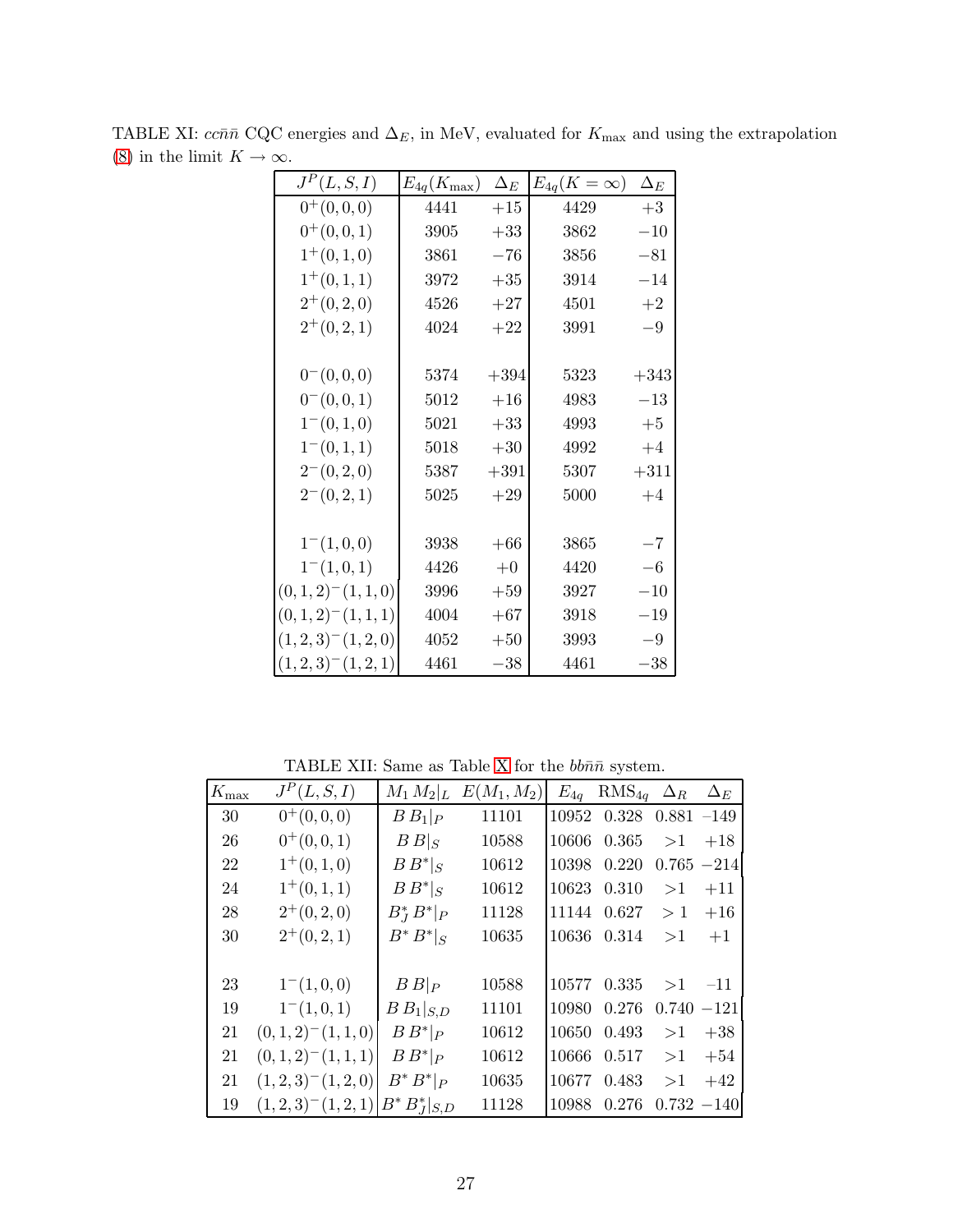<span id="page-27-0"></span>

| $K_{\rm max}$ | $J^P(L, S, I)$                               |                 | $M_1 M_2 _L E(M_1, M_2)$ $E_{4q}$ RMS <sub>4g</sub> $\Delta_R$ $\Delta_E$ |                            |  |
|---------------|----------------------------------------------|-----------------|---------------------------------------------------------------------------|----------------------------|--|
| 26            | $1^+(0,1,0)$                                 | $D D^* _S$      | 3906                                                                      | $ 3899 \t0.492 \t>1 -7$    |  |
| 21            | $1^-(1,0,1)$                                 | $ D D_1 _{S,D}$ | 4341                                                                      | $ 4380 \t0.640 > 1 +39$    |  |
|               | 21 $(1,2,3)^{-}(1,2,1)$ $D^*D_J^*$ $ _{S,D}$ |                 | 4511                                                                      | $ 4502 \t0.492 \t0.853 -9$ |  |

TABLE XIII: Same as Table [X](#page-25-0) for the BCN model. In all cases the value obtained for the radius has still yet to converge for  $K = K_{\text{max}}$ .

<span id="page-27-1"></span>TABLE XIV: Same as Table [XIII](#page-27-0) for the  $bb\bar{n}\bar{n}$  system.

| $K_{\rm max}$ | $J^P(L, S, I)$                             |                | $M_1 M_2 _L E(M_1, M_2)$ | $E_{4q}$ RMS <sub>4g</sub> $\Delta_R$ $\Delta_E$ |  |
|---------------|--------------------------------------------|----------------|--------------------------|--------------------------------------------------|--|
| 28            | $0^+(0,0,0)$                               | $B B_1 _P$     | 11113                    | $11061$ 0.334 0.941 -52                          |  |
| 28            | $1^+(0,1,0)$                               | $B B^* _S$     | 10651                    | $10507$ 0.220 0.764 -144                         |  |
| 28            | $2^+(0,2,1)$                               | $B^*B^* _S$    | 10700                    | $ 10723 \t0.353 \t>1 +23$                        |  |
| 19            | $1^-(1,0,0)$                               | $B B _{P}$     | 10602                    | $10639$ 0.433 > 1 +27                            |  |
| 19            | $1^-(1,0,1)$                               | $B B_1 _{S,D}$ | 11113                    | $11037$ 0.265 0.746 -76                          |  |
| 19            | $(1,2,3)^{-}(1,2,1)$ $B^* B_I^*$ $ _{S,D}$ |                | 11176                    | $11057$ 0.264 0.727 -119                         |  |

<span id="page-27-2"></span>TABLE XV: Summary of bound states.

|                    |                  |            | Quark content $J^P(L, S, I)$ Model Decay mode |
|--------------------|------------------|------------|-----------------------------------------------|
| $cc\bar{n}\bar{n}$ | $1^+(0,1,0)$ CQC |            | Weak                                          |
|                    |                  |            | <b>BCN</b> Electromagnetic                    |
| $bb\bar n\bar n$   | $1^+(0,1,0)$     | CQC        | Weak                                          |
|                    |                  | <b>BCN</b> | Weak                                          |
|                    |                  |            | $3^-(1,2,1)$ CQC Electromagnetic              |
|                    |                  |            | <b>BCN</b> Electromagnetic                    |
|                    |                  |            | $0^+(0,0,0)$ CQC Electromagnetic              |
|                    |                  |            | <b>BCN</b> Electromagnetic                    |
|                    | $1^-(1,0,0)$     | COC        | Weak                                          |

TABLE XVI:  $\Delta_E$ , in MeV, in the uncoupled  $(\Delta_E^{\text{UN}})$  and coupled schemes  $(\Delta_E^{\text{CO}})$  for different states with the CQC and BCN models. See text for details

<span id="page-27-3"></span>

|                                                     | CQC   |                |       | <b>BCN</b> |                                                                                             |        |       |        |
|-----------------------------------------------------|-------|----------------|-------|------------|---------------------------------------------------------------------------------------------|--------|-------|--------|
| $J^{P}(L, S, I) M_1 M_2 ^{LS} \Delta_E^{\text{UN}}$ |       |                |       |            | $ M_1 M_2 ^J \Delta_E^{\rm CO}  M_1 M_2 ^J \Delta_E^{\rm UN}  M_1 M_2 ^J \Delta_E^{\rm CO}$ |        |       |        |
| $cc\bar{n}\bar{n}$ 1 <sup>-</sup> (1,2,1)           | 4499  | $-38$          | 3937  | $+524$     | 4511                                                                                        | $-9$   | 3906  | $+596$ |
| $2^-(1,2,1)$                                        | 4499  | $-38$          | 3937  | $+524$     | 4511                                                                                        | $-9$   | 3906  | $+596$ |
| $3^-(1,2,1)$                                        | 4499  | $-38$          | 4426  | $+35$      | 4511                                                                                        | $-9$   | 4341  | $+161$ |
| $1^-(1,0,1)$                                        | 4426  | $\overline{0}$ | 3937  | $+489$     | 4341                                                                                        | $+39$  | 3906  | $+474$ |
| $bb\bar{n}\bar{n}$ 1 <sup>-</sup> (1, 2, 1)         | 11128 | $-140$         | 10612 | $+376$     | 11176                                                                                       | $-119$ | 10651 | $+406$ |
| $2^-(1,2,1)$                                        | 11128 | $-140$         | 10612 | $+376$     | 11176                                                                                       | $-119$ | 10651 | $+406$ |
| $3^-(1,2,1)$                                        | 11128 | $-140$         | 11101 | $-113$     | 11176                                                                                       | $-119$ | 11113 | $-56$  |
| $1^-(1,0,1)$                                        | 11101 | $-121$         | 10612 |            | $+368$ 11113                                                                                | $-76$  | 10651 | $+386$ |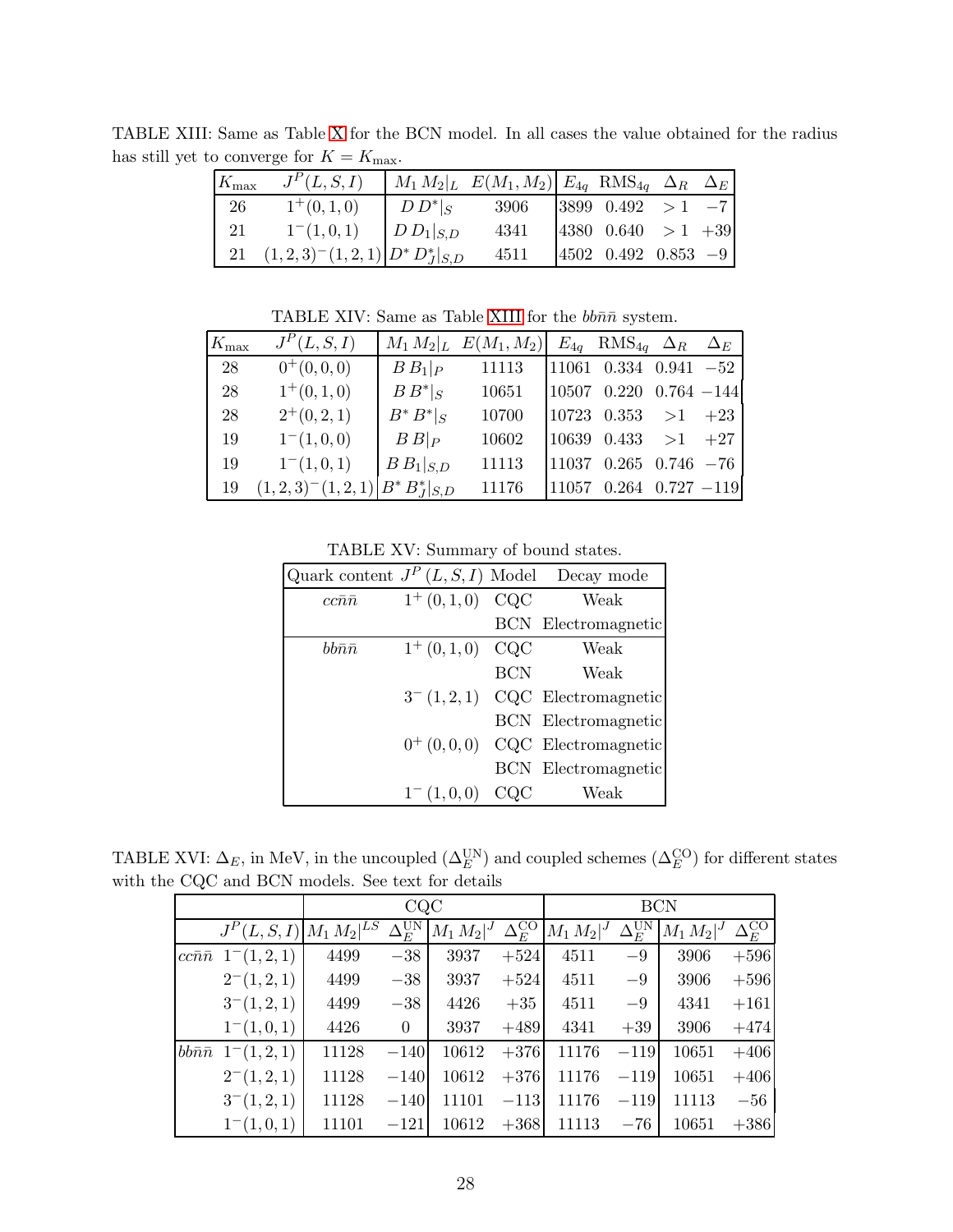<span id="page-28-0"></span>

| Quark content $J^P(L, S, I)$ $E_{4q}$ $\Delta_E$ RMS $\Delta_R$ $P_{M_1M_2}$ |                                        |  |  |  |
|------------------------------------------------------------------------------|----------------------------------------|--|--|--|
| $cc\bar n\bar n$                                                             | $0^+(0,0,1)$ 3877 +5 30.49 60.29 1.00  |  |  |  |
|                                                                              | $1^+(0,1,0)$ 3861 -76 0.37 0.81 0.50   |  |  |  |
| $bb\bar n\bar n$                                                             | $0^+(0,0,0)$ 10948 -153 0.33 0.89 0.25 |  |  |  |
|                                                                              | $1^+(0,1,0)$ 10397 -217 0.22 0.77 0.50 |  |  |  |

TABLE XVII: Probability of the lowest threshold  $P_{M_1M_2}$  for different bound and unbound fourquark states. Energies in MeV and radii in fm.

TABLE XVIII: Energies and RMS of the  $bb\bar{n}\bar{n} 2^+(0, 2, 1)$  as a function of K for the CQC model with  $(A)$  and without  $(B)$  boson exchange potentials.

<span id="page-28-1"></span>

|                | $\overline{A}$ |            | B                       |        |  |  |
|----------------|----------------|------------|-------------------------|--------|--|--|
| K              | $E_{4q}$ (MeV) | $RMS$ (fm) | $E_{4q}$ (MeV) RMS (fm) |        |  |  |
| $\theta$       | 10763.0        | 0.2131     | 10793.3                 | 0.2173 |  |  |
| $\overline{2}$ | 10701.8        | 0.2201     | 10740.6                 | 0.2250 |  |  |
| $\overline{4}$ | 10670.6        | 0.2283     | 10712.2                 | 0.2337 |  |  |
| 6              | 10658.0        | 0.2360     | 10700.3                 | 0.2425 |  |  |
| 8              | 10650.1        | 0.2436     | 10692.2                 | 0.2521 |  |  |
| 10             | 10645.6        | 0.2509     | 10687.2                 | 0.2628 |  |  |
| 12             | 10642.6        | 0.2580     | 10683.5                 | 0.2743 |  |  |
| 14             | 10640.7        | 0.2647     | 10680.7                 | 0.2874 |  |  |
| 16             | 10639.4        | 0.2712     | 10678.6                 | 0.3025 |  |  |
| 18             | 10638.5        | 0.2775     | 10676.6                 | 0.3203 |  |  |
| 20             | 10637.8        | 0.2836     | 10674.9                 | 0.3415 |  |  |
| 22             | 10637.3        | 0.2897     | 10673.3                 | 0.3670 |  |  |
| 24             | 10636.8        | 0.2957     | 10671.7                 | 0.3973 |  |  |
| 26             | 10636.5        | 0.3021     | 10670.1                 | 0.4325 |  |  |
| 28             | 10636.2        | 0.3077     | 10668.4                 | 0.4720 |  |  |
| 30             | 10636.0        | 0.3136     | 10666.8                 | 0.5146 |  |  |
| $B^*B^* _S$    | 10635.5        | 0.2906     | 10635.5                 | 0.2906 |  |  |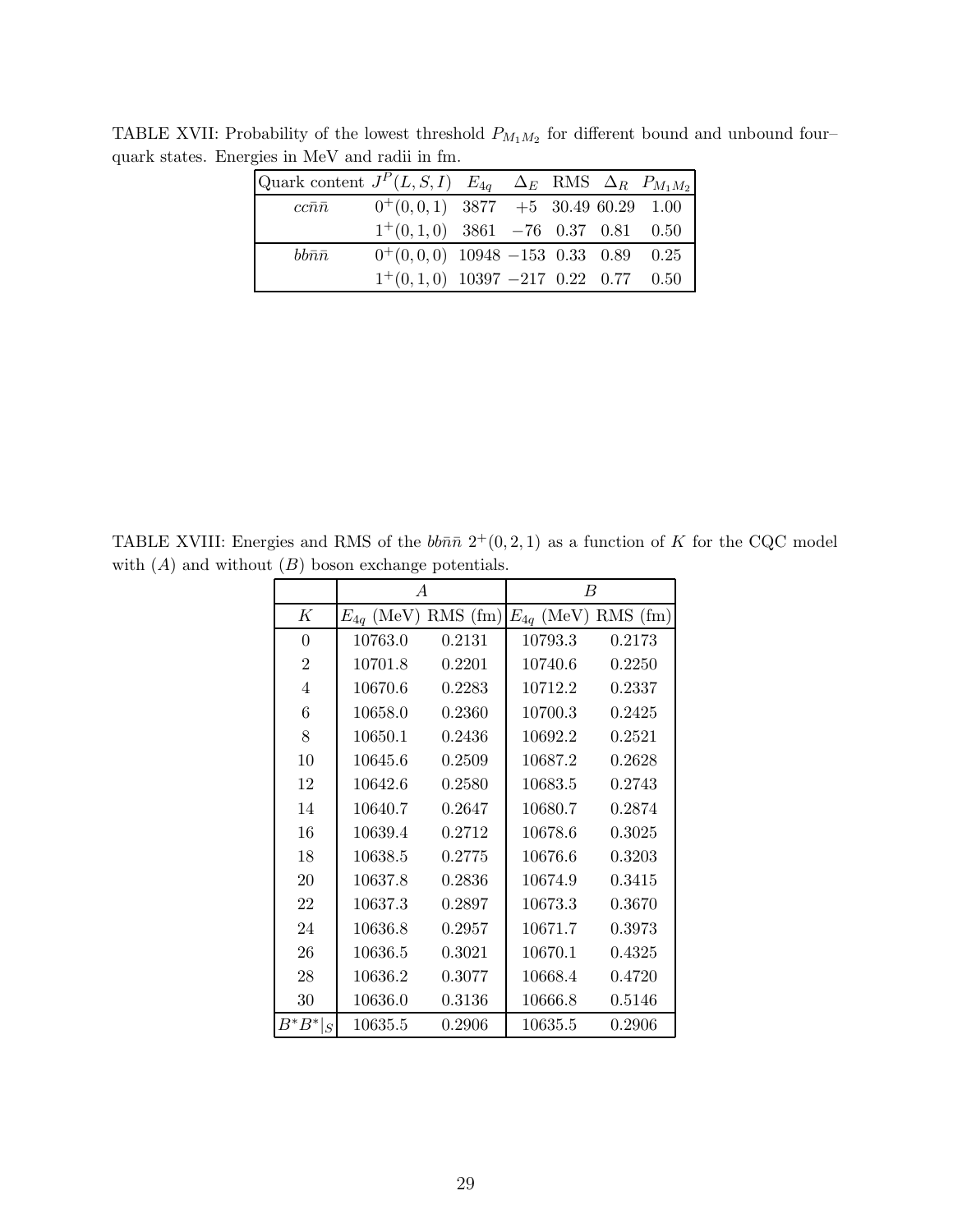<span id="page-29-0"></span>FIG. 3: Possible electromagnetic (upper part) and weak (lower part) decays for  $cc\bar{n}\bar{n}$  bound states. The electromagnetic decay goes through an intermediate virtual meson (gray box) whose quantum numbers will depend on those of the initial four–quark state, virtual  $D^*$  for the case of  $J^P = 1^+$ . The weak decay showed corresponds to the Cabibbo allowed one into two kaons that incorporates two vertex  $(c + \bar{u}) \rightarrow (s + \bar{d})$  or  $(c + \bar{d}) \rightarrow (\bar{s} + u)$ . Other diagrams involving two W emission into fermion-antifermion,  $(cc\bar{q}\bar{q}) \rightarrow (s\bar{q}) + (s\bar{q}) + (f\bar{f}) + (f\bar{f})$ , or mesons,  $(cc\bar{q}\bar{q}) \rightarrow (s\bar{q}) + (s\bar{q}) + (u\bar{d}) + (u\bar{d})$ , may also contribute [\[41\]](#page-16-30).

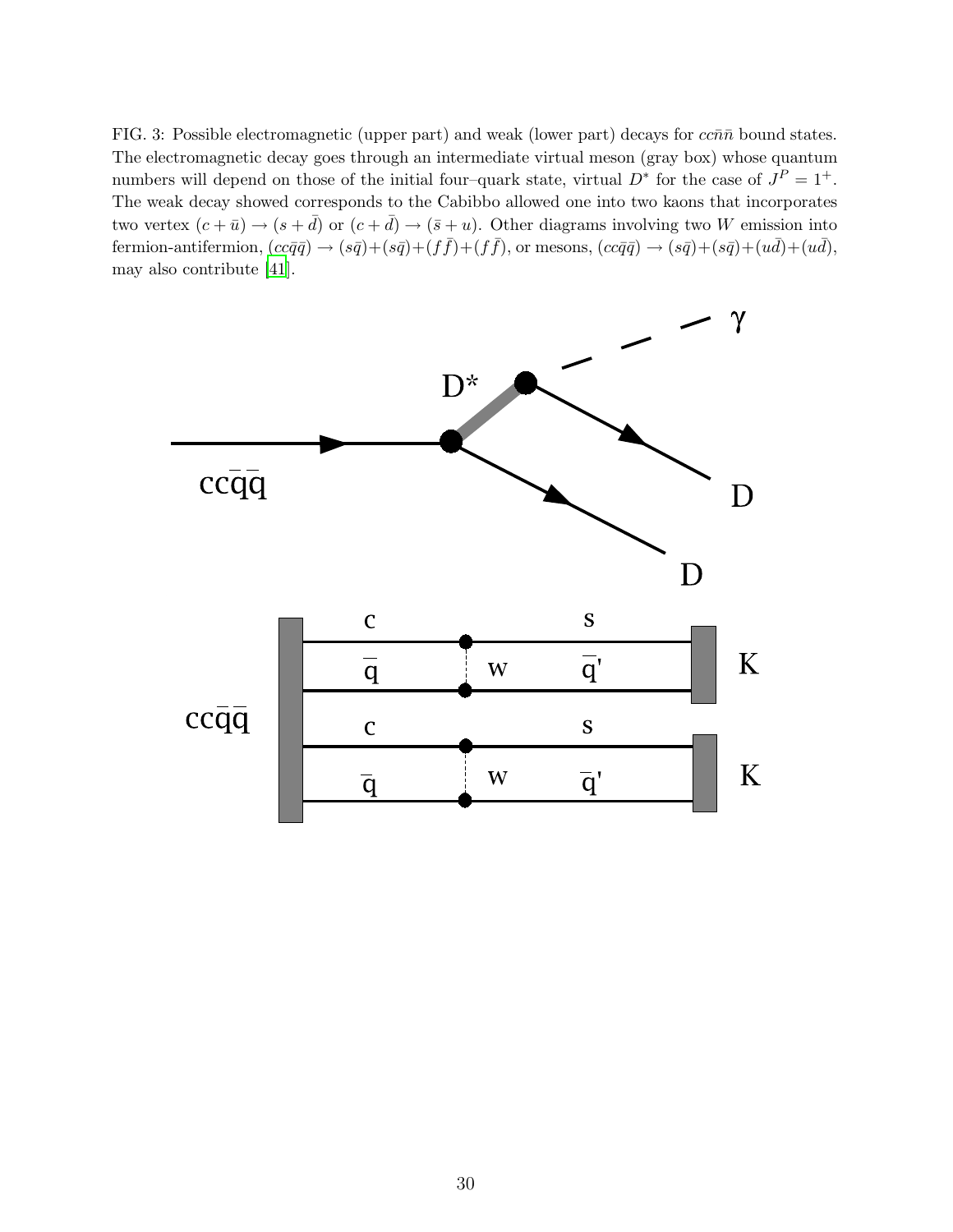FIG. 4:  $\Delta_E$  as a function of the heavy quark mass,  $m_Q$ , for  $1^-(1, 0, 1)$  with the CQC model. The grey bands take into account the differences between the values obtained for  $K_{\text{max}}$ , band upper part, and the result obtained with the extrapolation, black squares.

<span id="page-30-0"></span>